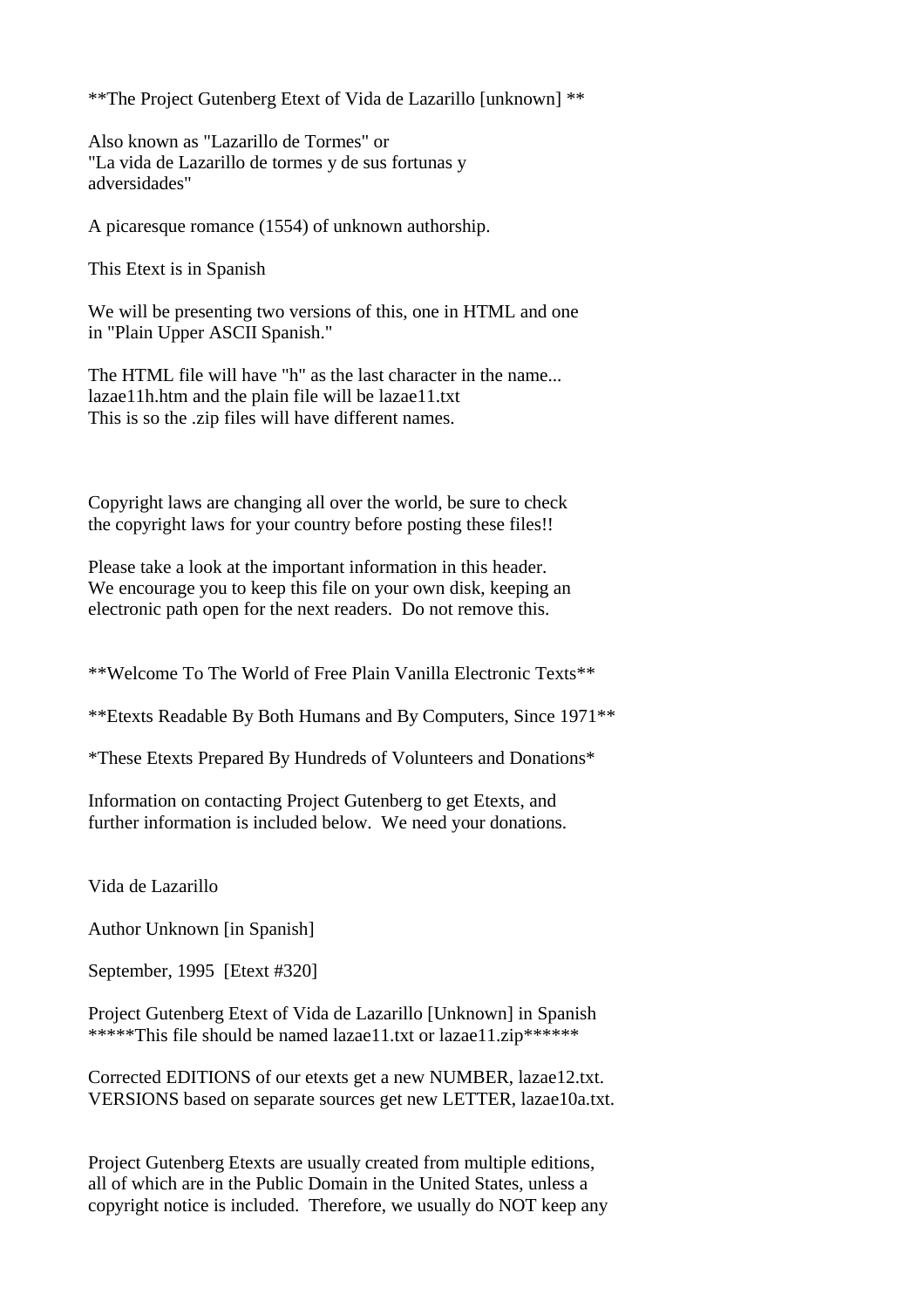of these books in compliance with any particular paper edition.

We are now trying to release all our books one month in advance of the official release dates, leaving time for better editing.

Please note: neither this list nor its contents are final till midnight of the last day of the month of any such announcement. The official release date of all Project Gutenberg Etexts is at Midnight, Central Time, of the last day of the stated month. A preliminary version may often be posted for suggestion, comment and editing by those who wish to do so. To be sure you have an up to date first edition [xxxxx10x.xxx] please check file sizes in the first week of the next month. Since our ftp program has a bug in it that scrambles the date [tried to fix and failed] a look at the file size will have to do, but we will try to see a new copy has at least one byte more or less.

Information about Project Gutenberg (one page)

We produce about two million dollars for each hour we work. The time it takes us, a rather conservative estimate, is fifty hours to get any etext selected, entered, proofread, edited, copyright searched and analyzed, the copyright letters written, etc. This projected audience is one hundred million readers. If our value per text is nominally estimated at one dollar then we produce \$2 million dollars per hour this year as we release thirty-six text files per month, or 432 more Etexts in 1999 for a total of 2000+ If these reach just 10% of the computerized population, then the total should reach over 200 billion Etexts given away this year.

The Goal of Project Gutenberg is to Give Away One Trillion Etext Files by December 31, 2001.  $[10,000 \times 100,000,000 = 1$  Trillion] This is ten thousand titles each to one hundred million readers, which is only  $\sim$  5% of the present number of computer users.

At our revised rates of production, we will reach only one-third of that goal by the end of 2001, or about 3,333 Etexts unless we manage to get some real funding; currently our funding is mostly from Michael Hart's salary at Carnegie-Mellon University, and an assortment of sporadic gifts; this salary is only good for a few more years, so we are looking for something to replace it, as we don't want Project Gutenberg to be so dependent on one person.

We need your donations more than ever!

All donations should be made to "Project Gutenberg/CMU": and are tax deductible to the extent allowable by law.  $(CMU = Carnegie-$ Mellon University).

For these and other matters, please mail to: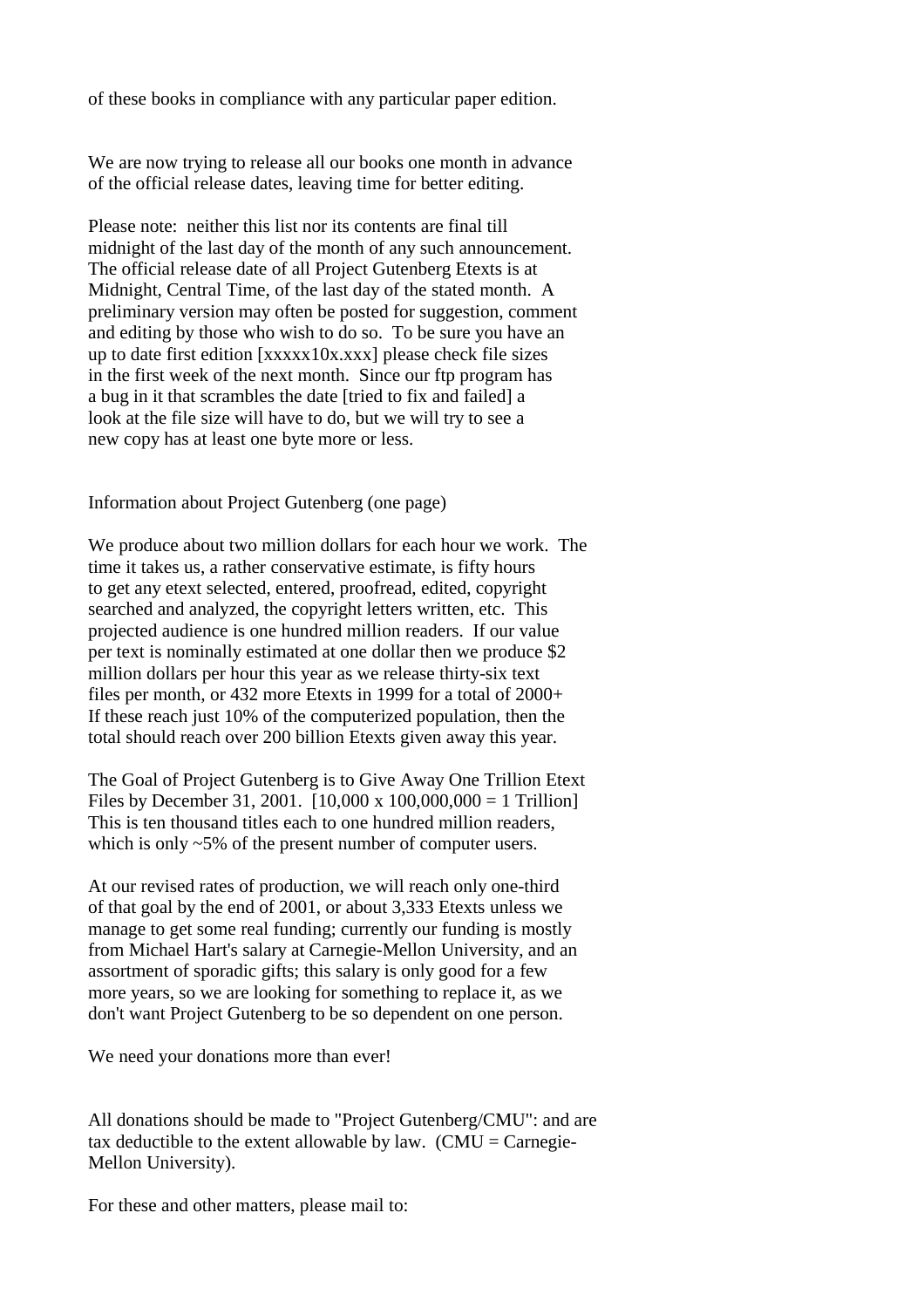Project Gutenberg P. O. Box 2782 Champaign, IL 61825

When all other email fails. . .try our Executive Director: Michael S. Hart <hart@pobox.com> hart@pobox.com forwards to hart@prairienet.org and archive.org if your mail bounces from archive.org, I will still see it, if it bounces from prairienet.org, better resend later on. . . .

We would prefer to send you this information by email.

\*\*\*\*\*\*

To access Project Gutenberg etexts, use any Web browser to view http://promo.net/pg. This site lists Etexts by author and by title, and includes information about how to get involved with Project Gutenberg. You could also download our past Newsletters, or subscribe here. This is one of our major sites, please email hart@pobox.com, for a more complete list of our various sites.

To go directly to the etext collections, use FTP or any Web browser to visit a Project Gutenberg mirror (mirror) sites are available on 7 continents; mirrors are listed at http://promo.net/pg).

Mac users, do NOT point and click, typing works better.

Example FTP session:

ftp sunsite.unc.edu login: anonymous password: your@login cd pub/docs/books/gutenberg cd etext90 through etext99 dir [to see files] get or mget [to get files. . .set bin for zip files] GET GUTINDEX.?? [to get a year's listing of books, e.g., GUTINDEX.99] GET GUTINDEX.ALL [to get a listing of ALL books]

\*\*\*

\*\*Information prepared by the Project Gutenberg legal advisor\*\*

(Three Pages)

\*\*\*START\*\*THE SMALL PRINT!\*\*FOR PUBLIC DOMAIN ETEXTS\*\*START\*\*\* Why is this "Small Print!" statement here? You know: lawyers. They tell us you might sue us if there is something wrong with your copy of this etext, even if you got it for free from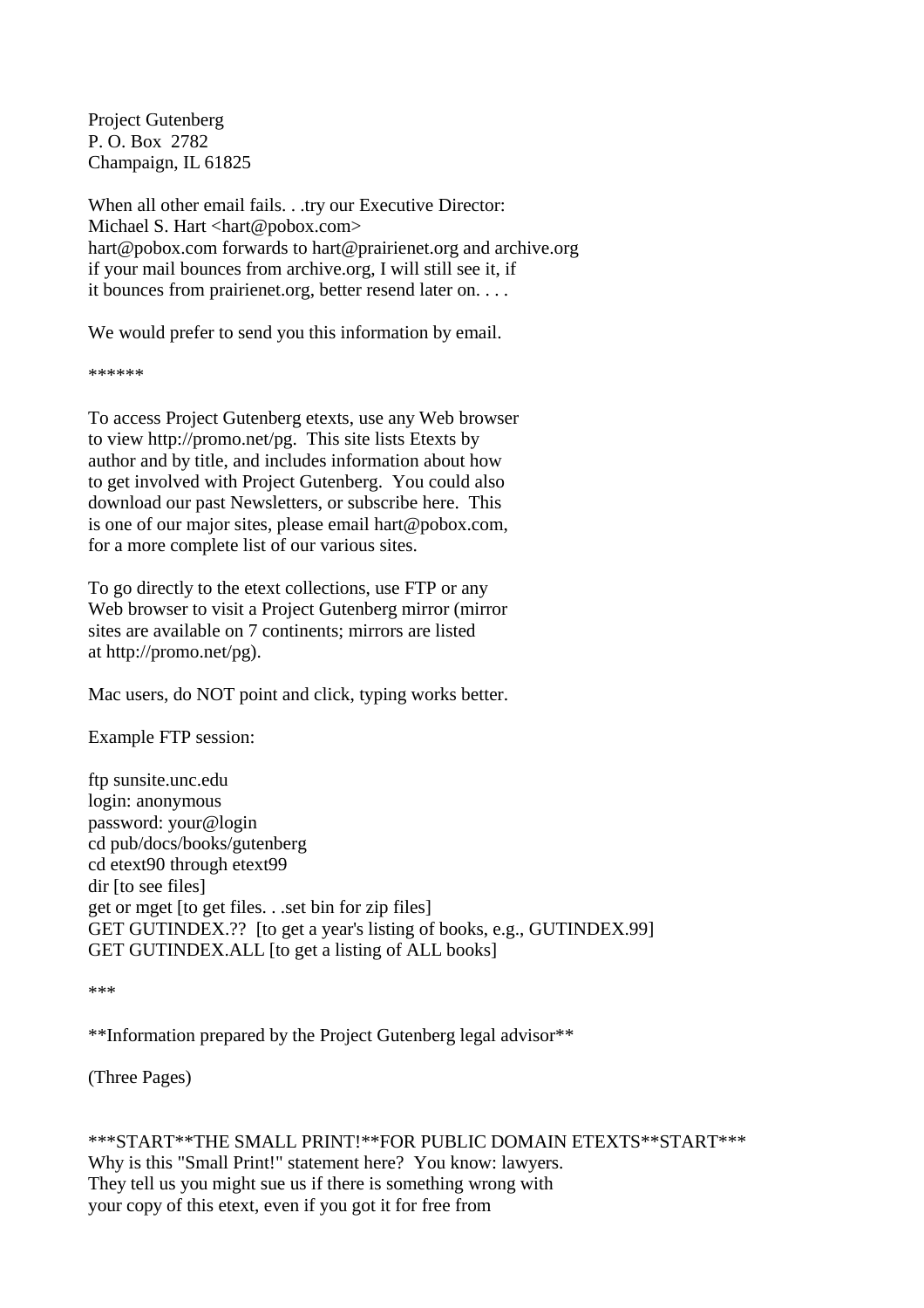someone other than us, and even if what's wrong is not our fault. So, among other things, this "Small Print!" statement disclaims most of our liability to you. It also tells you how you can distribute copies of this etext if you want to.

#### \*BEFORE!\* YOU USE OR READ THIS ETEXT

By using or reading any part of this PROJECT GUTENBERG-tm etext, you indicate that you understand, agree to and accept this "Small Print!" statement. If you do not, you can receive a refund of the money (if any) you paid for this etext by sending a request within 30 days of receiving it to the person you got it from. If you received this etext on a physical medium (such as a disk), you must return it with your request.

#### ABOUT PROJECT GUTENBERG-TM ETEXTS

This PROJECT GUTENBERG-tm etext, like most PROJECT GUTENBERGtm etexts, is a "public domain" work distributed by Professor Michael S. Hart through the Project Gutenberg Association at Carnegie-Mellon University (the "Project"). Among other things, this means that no one owns a United States copyright on or for this work, so the Project (and you!) can copy and distribute it in the United States without permission and without paying copyright royalties. Special rules, set forth below, apply if you wish to copy and distribute this etext under the Project's "PROJECT GUTENBERG" trademark.

To create these etexts, the Project expends considerable efforts to identify, transcribe and proofread public domain works. Despite these efforts, the Project's etexts and any medium they may be on may contain "Defects". Among other things, Defects may take the form of incomplete, inaccurate or corrupt data, transcription errors, a copyright or other intellectual property infringement, a defective or damaged disk or other etext medium, a computer virus, or computer codes that damage or cannot be read by your equipment.

## LIMITED WARRANTY; DISCLAIMER OF DAMAGES

But for the "Right of Replacement or Refund" described below, [1] the Project (and any other party you may receive this etext from as a PROJECT GUTENBERG-tm etext) disclaims all liability to you for damages, costs and expenses, including legal fees, and [2] YOU HAVE NO REMEDIES FOR NEGLIGENCE OR UNDER STRICT LIABILITY, OR FOR BREACH OF WARRANTY OR CONTRACT, INCLUDING BUT NOT LIMITED TO INDIRECT, CONSEQUENTIAL, PUNITIVE OR INCIDENTAL DAMAGES, EVEN IF YOU GIVE NOTICE OF THE POSSIBILITY OF SUCH DAMAGES.

If you discover a Defect in this etext within 90 days of receiving it, you can receive a refund of the money (if any) you paid for it by sending an explanatory note within that time to the person you received it from. If you received it on a physical medium, you must return it with your note, and such person may choose to alternatively give you a replacement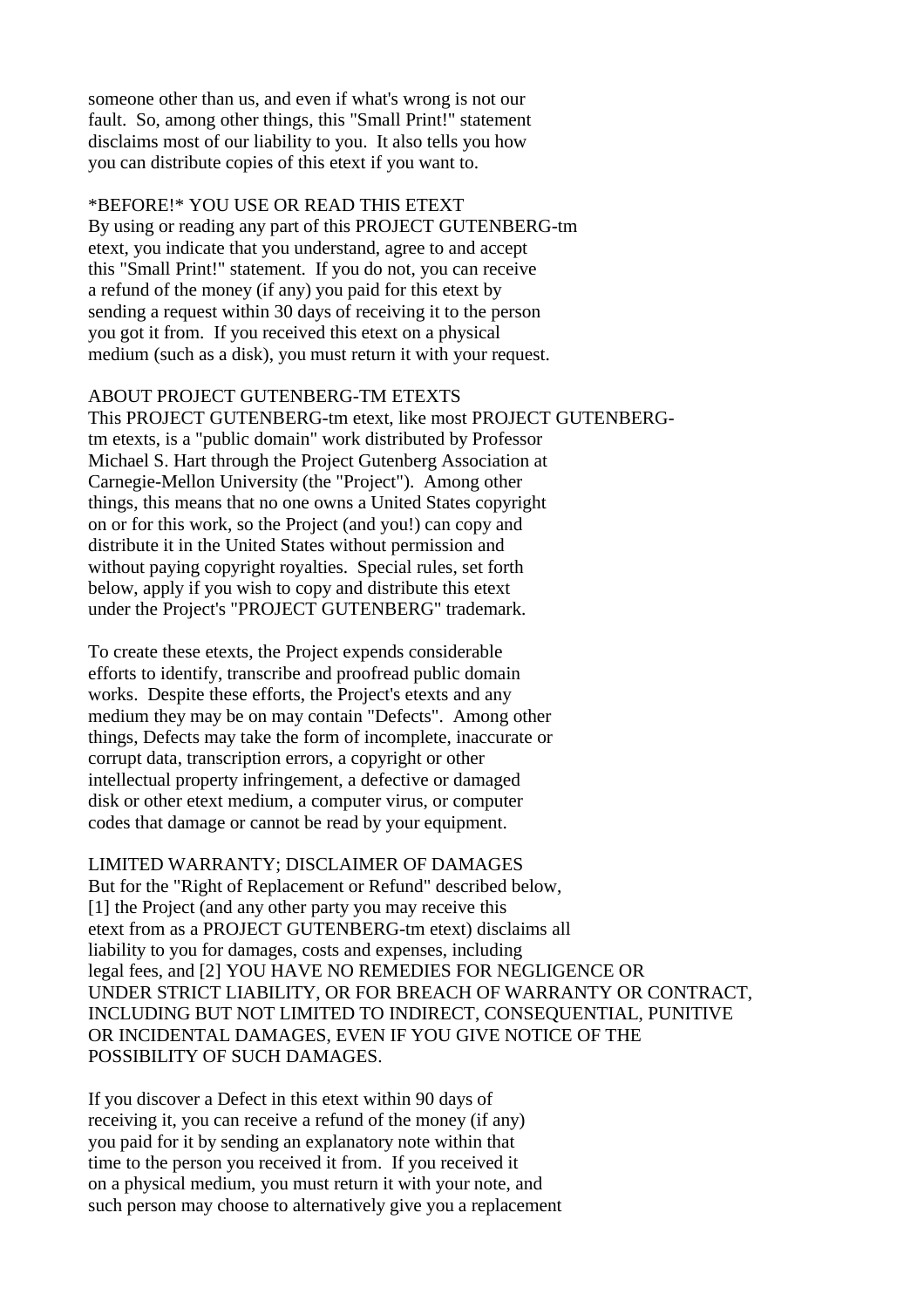copy. If you received it electronically, such person may choose to alternatively give you a second opportunity to receive it electronically.

THIS ETEXT IS OTHERWISE PROVIDED TO YOU "AS-IS". NO OTHER WARRANTIES OF ANY KIND, EXPRESS OR IMPLIED, ARE MADE TO YOU AS TO THE ETEXT OR ANY MEDIUM IT MAY BE ON, INCLUDING BUT NOT LIMITED TO WARRANTIES OF MERCHANTABILITY OR FITNESS FOR A PARTICULAR PURPOSE.

Some states do not allow disclaimers of implied warranties or the exclusion or limitation of consequential damages, so the above disclaimers and exclusions may not apply to you, and you may have other legal rights.

## INDEMNITY

You will indemnify and hold the Project, its directors, officers, members and agents harmless from all liability, cost and expense, including legal fees, that arise directly or indirectly from any of the following that you do or cause: [1] distribution of this etext, [2] alteration, modification, or addition to the etext, or [3] any Defect.

## DISTRIBUTION UNDER "PROJECT GUTENBERG-tm"

You may distribute copies of this etext electronically, or by disk, book or any other medium if you either delete this "Small Print!" and all other references to Project Gutenberg, or:

- [1] Only give exact copies of it. Among other things, this requires that you do not remove, alter or modify the etext or this "small print!" statement. You may however, if you wish, distribute this etext in machine readable binary, compressed, mark-up, or proprietary form, including any form resulting from conversion by word pro cessing or hypertext software, but only so long as \*EITHER\*:
	- [\*] The etext, when displayed, is clearly readable, and does \*not\* contain characters other than those intended by the author of the work, although tilde  $(\sim)$ , asterisk  $(*)$  and underline () characters may be used to convey punctuation intended by the author, and additional characters may be used to indicate hypertext links; OR
	- [\*] The etext may be readily converted by the reader at no expense into plain ASCII, EBCDIC or equivalent form by the program that displays the etext (as is the case, for instance, with most word processors); OR
	- [\*] You provide, or agree to also provide on request at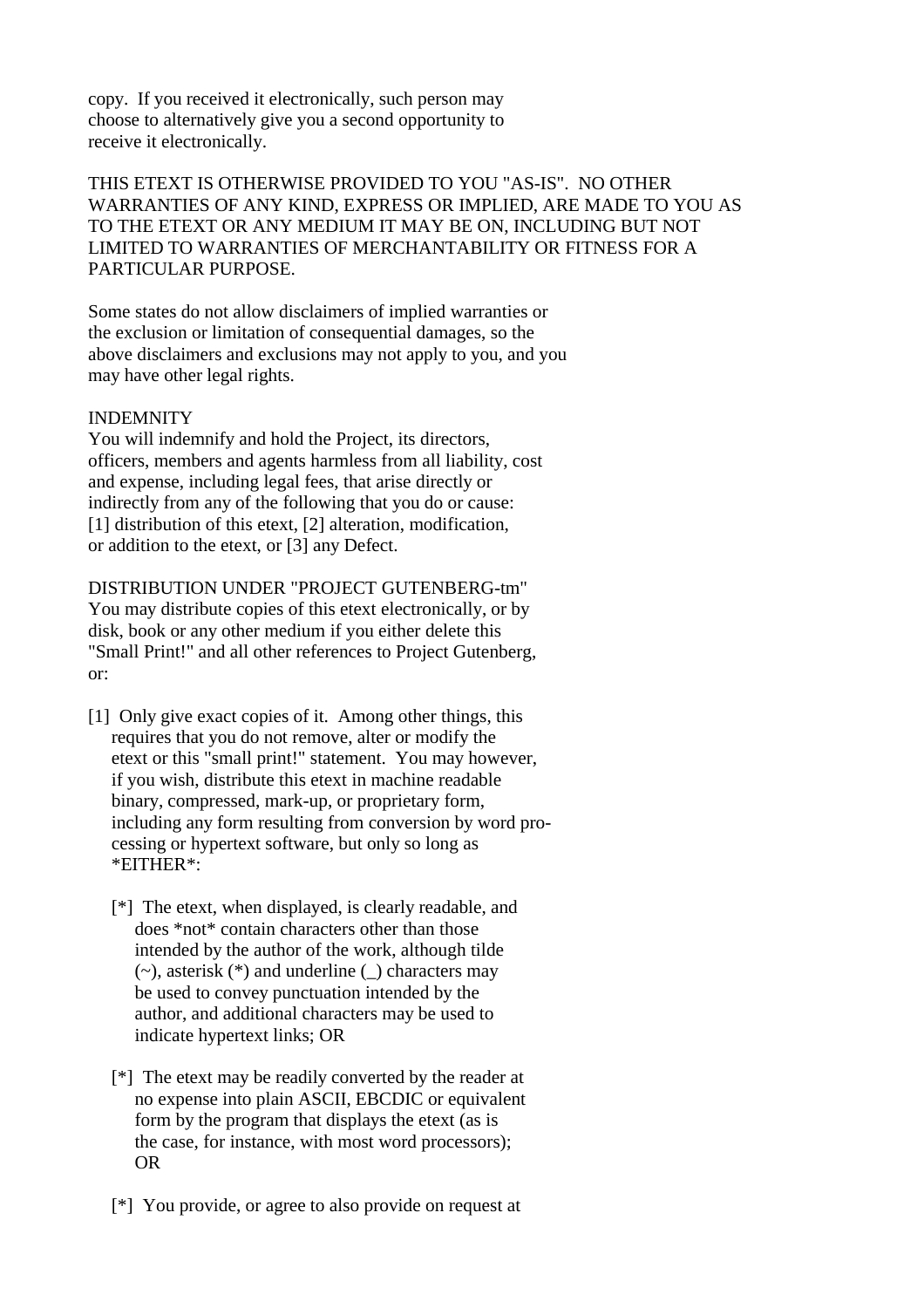no additional cost, fee or expense, a copy of the etext in its original plain ASCII form (or in EBCDIC or other equivalent proprietary form).

- [2] Honor the etext refund and replacement provisions of this "Small Print!" statement.
- [3] Pay a trademark license fee to the Project of 20% of the net profits you derive calculated using the method you already use to calculate your applicable taxes. If you don't derive profits, no royalty is due. Royalties are payable to "Project Gutenberg Association/Carnegie-Mellon University" within the 60 days following each date you prepare (or were legally required to prepare) your annual (or equivalent periodic) tax return.

WHAT IF YOU \*WANT\* TO SEND MONEY EVEN IF YOU DON'T HAVE TO? The Project gratefully accepts contributions in money, time, scanning machines, OCR software, public domain etexts, royalty free copyright licenses, and every other sort of contribution you can think of. Money should be paid to "Project Gutenberg Association / Carnegie-Mellon University".

\*END\*THE SMALL PRINT! FOR PUBLIC DOMAIN ETEXTS\*Ver.04.29.93\*END\*

LA VIDA DE LAZARILLO DE TORMES Y DE SUS FORTUNAS Y ADVERSIDADES Autor desconocido. Edición de Burgos, 1554. {Interpolaciones de la edición de Alcalá} \_cursiva\_

Prólogo

Yo por bien tengo que cosas tan señaladas, y por ventura nunca oídas ni vistas, vengan a noticia de muchos y no se entierren en la sepultura del olvido, pues podría ser que alguno que las lea halle algo que le agrade, y a los que no ahondaren tanto los deleite; y a este propósito dice Plinio que no hay libro, por malo que sea, que no tenga alguna cosa buena; mayormente que los gustos no son todos unos, mas lo que uno no come, otro se pierde por ello. Y así vemos cosas tenidas en poco de algunos, que de otros no lo son. Y esto, para ninguna cosa se debría romper ni echar a mal, si muy detestable no fuese, sino que a todos se comunicase, mayormente siendo sin perjuicio y pudiendo sacar della algún fruto; porque si así no fuese, muy pocos escribirían para uno solo, pues no se hace sin trabajo, y quieren, ya que lo pasan, ser recompensados, no con dineros, mas con que vean y lean sus obras, y si hay de qué, se las alaben; y a este propósito dice Tulio: "La honra cría las artes." ¿Quién piensa que el soldado que es primero del escala, tiene más aborrecido el vivir? No, por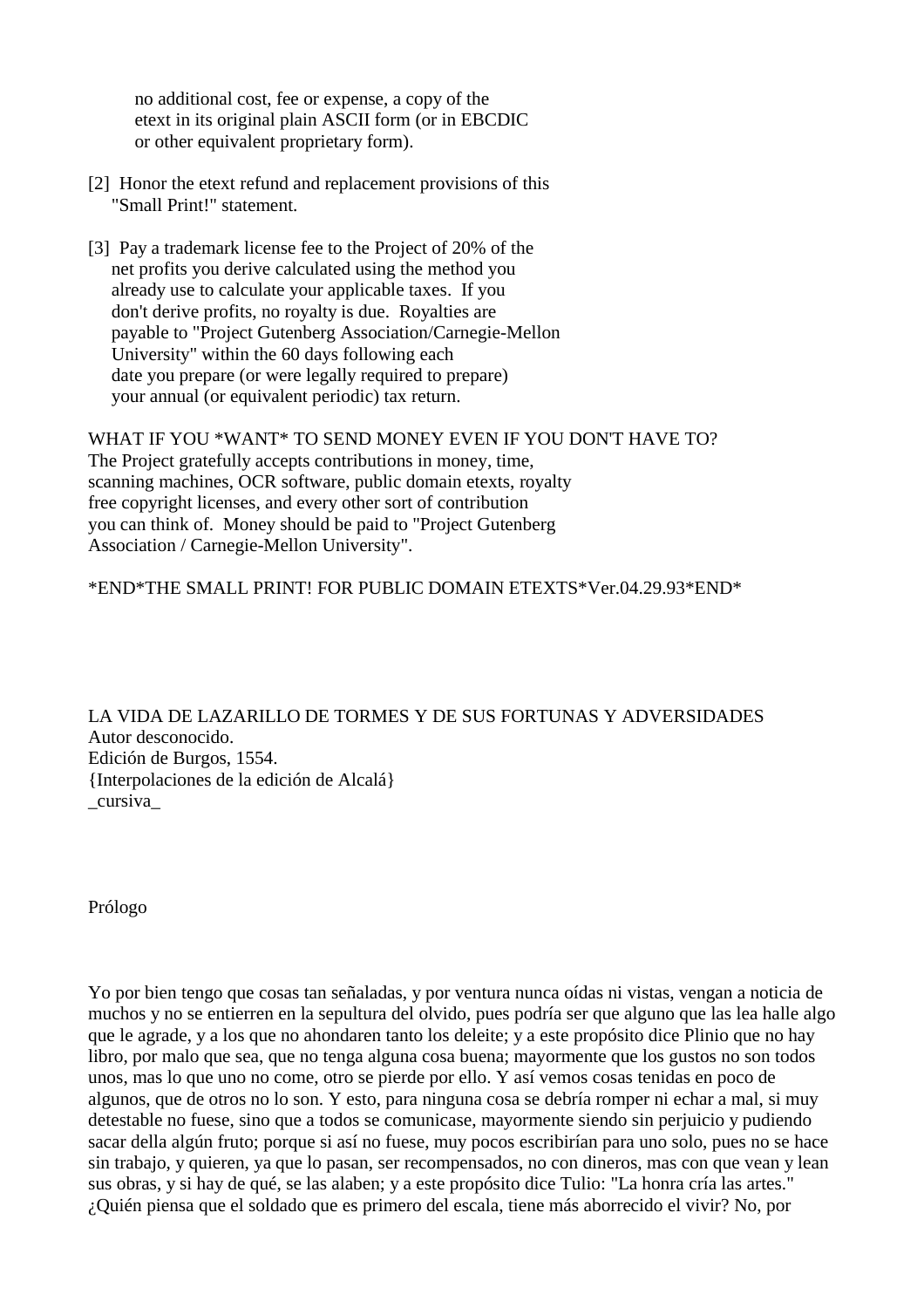cierto; mas el deseo de alabanza le hace ponerse en peligro; y así, en las artes y letras es lo mesmo. Predica muy bien el presentado, y es hombre que desea mucho el provecho de las ánimas; mas pregunten a su merced si le pesa cuando le dicen: "¡Oh, qué maravillosamente lo ha hecho vuestra reverencia!" Justó muy ruinmente el señor don Fulano, y dio el sayete de armas al truhán, porque le loaba de haber llevado muy buenas lanzas. ¿Qué hiciera si fuera verdad?

Y todo va desta manera: que confesando yo no ser más santo que mis vecinos, desta nonada, que en este grosero estilo escribo, no me pesará que hayan parte y se huelguen con ello todos los que en ella algún gusto hallaren, y vean que vive un hombre con tantas fortunas, peligros y adversidades.

Suplico a vuestra M. reciba el pobre servicio de mano de quien lo hiciera más rico si su poder y deseo se conformaran. Y pues V.M. escribe se le escriba y relate el caso por muy extenso, parecióme no tomalle por el medio, sino por el principio, porque se tenga entera noticia de mi persona, y también porque consideren los que heredaron nobles estados cuán poco se les debe, pues Fortuna fue con ellos parcial, y cuánto más hicieron los que, siéndoles contraria, con fuerza y maña remando, salieron a buen puerto.

Tratado Primero Cuenta Lázaro su vida, y cuyo hijo fue

Pues sepa V.M. ante todas cosas que a mí llaman Lázaro de Tormes, hijo de Tomé González y de Antona Pérez, naturales de Tejares, aldea de Salamanca. Mi nacimiento fue dentro del río Tormes, por la cual causa tomé el sobrenombre, y fue desta manera. Mi padre, que Dios perdone, tenía cargo de proveer una molienda de una aceña, que está ribera de aquel río, en la cual fue molinero más de quince años; y estando mi madre una noche en la aceña, preñada de mí, tomóle el parto y parióme allí: de manera que con verdad puedo decir nacido en el río. Pues siendo yo niño de ocho años, achacaron a mi padre ciertas sangrías mal hechas en los costales de los que allí a moler venían, por lo que fue preso, y confesó y no negó y padeció persecución por justicia. Espero en Dios que está en la Gloria, pues el Evangelio los llama bienaventurados. En este tiempo se hizo cierta armada contra moros, entre los cuales fue mi padre, que a la sazón estaba desterrado por el desastre ya dicho, con cargo de acemilero de un caballero que allá fue, y con su señor, como leal criado, feneció su vida.

Mi viuda madre, como sin marido y sin abrigo se viese, determinó arrimarse a los buenos por ser uno dellos, y vínose a vivir a la ciudad, y alquiló una casilla, y metióse a guisar de comer a ciertos estudiantes, y lavaba la ropa a ciertos mozos de caballos del Comendador de la Magdalena, de manera que fue frecuentando las caballerizas. Ella y un hombre moreno de aquellos que las bestias curaban, vinieron en conocimiento. Éste algunas veces se venía a nuestra casa, y se iba a la mañana; otras veces de día llegaba a la puerta, en achaque de comprar huevos, y entrábase en casa. Yo al principio de su entrada, pesábame con él y habíale miedo, viendo el color y mal gesto que tenía; mas de que vi que con su venida mejoraba el comer, fuile queriendo bien, porque siempre traía pan, pedazos de carne, y en el invierno leños, a que nos calentábamos. De manera que, continuando con la posada y conversación, mi madre vino a darme un negrito muy bonito, el cual yo brincaba y ayudaba a calentar. Y acuérdome que, estando el negro de mi padre trebejando con el mozuelo, como el niño vía a mi madre y a mí blancos, y a él no, huía dél con miedo para mi madre, y señalando con el dedo decía: "¡Madre, coco!".

Respondió él riendo: "¡Hideputa!"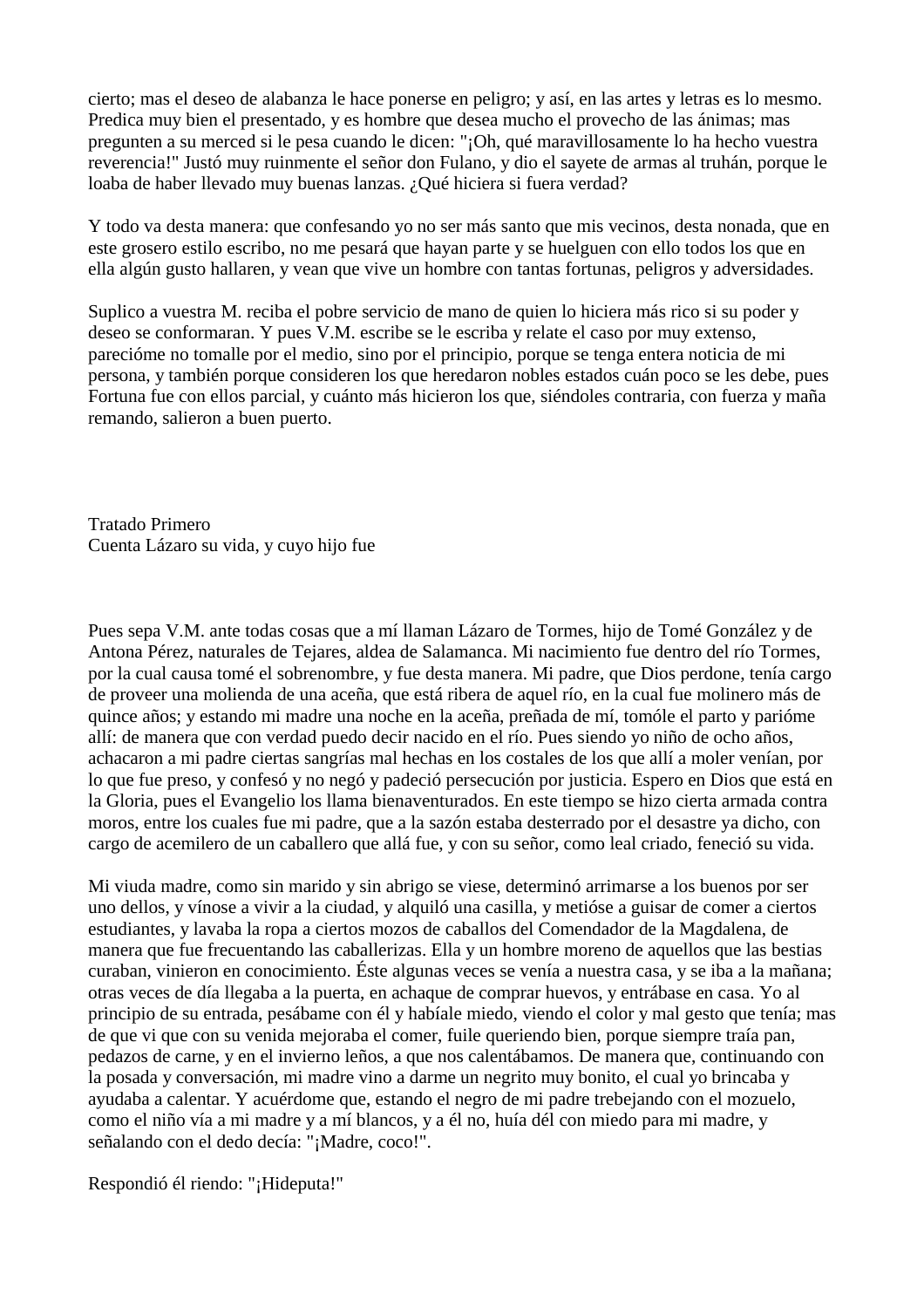Yo, aunque bien mochacho, noté aquella palabra de mi hermanico, y dije entre mí:

"¡Cuántos debe de haber en el mundo que huyen de otros porque no se ven a sí mesmos!"

Quiso nuestra fortuna que la conversación del Zaide, que así se llamaba, llegó a oídos del mayordomo, y hecha pesquisa, hallóse que la mitad por medio de la cebada, que para las bestias le daban, hurtaba, y salvados, leña, almohazas, mandiles, y las mantas y sábanas de los caballos hacía perdidas, y cuando otra cosa no tenía, las bestias desherraba, y con todo esto acudía a mi madre para criar a mi hermanico. No nos maravillemos de un clérigo ni fraile, porque el uno hurta de los pobres y el otro de casa para sus devotas y para ayuda de otro tanto, cuando a un pobre esclavo el amor le animaba a esto. Y probósele cuanto digo y aun más, porque a mí con amenazas me preguntaban, y como niño respondía, y descubría cuanto sabía con miedo, hasta ciertas herraduras que pormandado de mi madre a un herrero vendí. Al triste de mi padrastro azotaron y pringaron, y a mi madre pusieron pena por justicia, sobre el acostumbrado centenario, que en casa del sobredicho Comendador no entrase, ni al lastimado Zaide en la suya acogiese.

Por no echar la soga tras el caldero, la triste se esforzó y cumplió la sentencia; y por evitar peligro y quitarse de malas lenguas, se fue a servir a los que al presente vivían en el mesón de la Solana; y allí, padeciendo mil importunidades, se acabó de criar mi hermanico hasta que supo andar, y a mí hasta ser buen mozuelo, que iba a los huéspedes por vino y candelas y por lo demás que me mandaban.

En este tiempo vino a posar al mesón un ciego, el cual, pareciéndole que yo sería para adestralle, me pidió a mi madre, y ella me encomendó a él, diciéndole como era hijo de un buen hombre, el cual por ensalzar la fe había muerto en la de los Gelves, y que ella confiaba en Dios no saldría peor hombre que mi padre, y que le rogaba me tratase bien y mirase por mí, pues era huérfano. Él le respondió que así lo haría, y que me recibía no por mozo sino por hijo. Y así le comencé a servir y adestrar a mi nuevo y viejo amo.

Como estuvimos en Salamanca algunos días, pareciéndole a mi amo que no era la ganancia a su contento, determinó irse de allí; y cuando nos hubimos de partir, yo fui a ver a mi madre, y ambos llorando, me dio su bendición y dijo:

"Hijo, ya sé que no te veré más. Procura ser bueno, y Dios te guíe. Criado te he y con buen amo te he puesto. Válete por ti."

Y así me fui para mi amo, que esperándome estaba. Salimos de Salamanca, y llegando a la puente, está a la entrada della un animal de piedra, que casi tiene forma de toro, y el ciego mandóme que llegase cerca del animal, y allí puesto, me dijo:

"Lázaro, llega el oído a este toro, y oirás gran ruido dentro dél."

Yo simplemente llegué, creyendo ser ansí; y como sintió que tenía la cabeza par de la piedra, afirmó recio la mano y diome una gran calabazada en el diablo del toro, que más de tres días me duró el dolor de la cornada, y díjome:

"Necio, aprende que el mozo del ciego un punto ha de saber más que el diablo", y rió mucho la burla.

Parecióme que en aquel instante desperté de la simpleza en que como niño dormido estaba. Dije entre mí:

"Verdad dice éste, que me cumple avivar el ojo y avisar, pues solo soy, y pensar cómo me sepa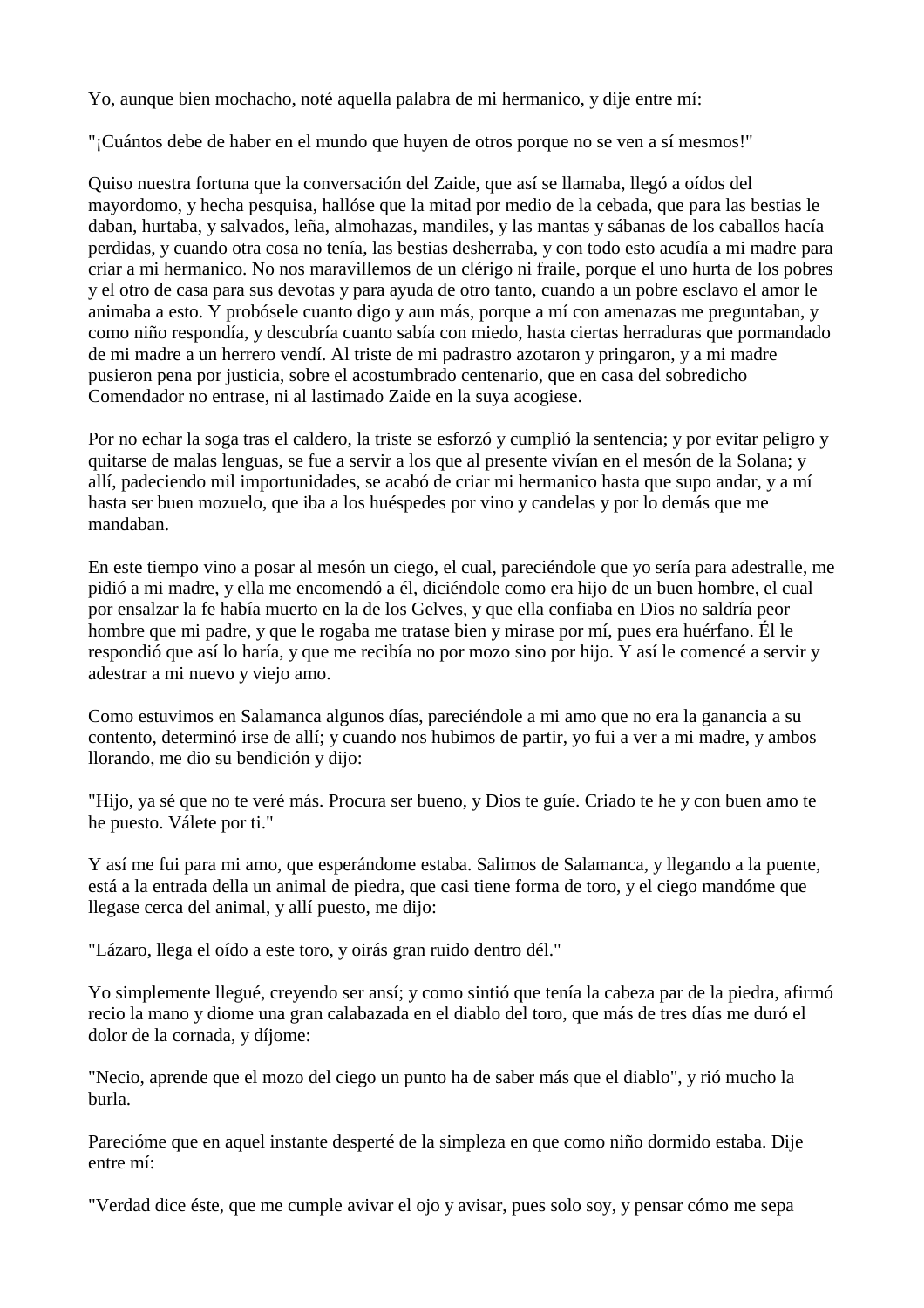valer."

Comenzamos nuestro camino, y en muy pocos días me mostró jerigonza, y como me viese de buen ingenio, holgábase mucho, y decía:

"Yo oro ni plata no te lo puedo dar, mas avisos para vivir muchos te mostraré."

Y fue ansí, que después de Dios éste me dio la vida, y siendo ciego me alumbró y adestró en la carrera de vivir. Huelgo de contar a V.M. estas niñerías para mostrar cuánta virtud sea saber los hombres subir siendo bajos, y dejarse bajar siendo altos cuánto vicio.

Pues tornando al bueno de mi ciego y contando sus cosas, V.M. sepa que desde que Dios crió el mundo, ninguno formó más astuto ni sagaz. En su oficio era un águila; ciento y tantas oraciones sabía de coro: un tono bajo, reposado y muy sonable que hacía resonar la iglesia donde rezaba, un rostro humilde y devoto que con muy buen continente ponía cuando rezaba, sin hacer gestos ni visajes con boca ni ojos, como otros suelen hacer. Allende desto, tenía otras mil formas y maneras para sacar el dinero. Decía saber oraciones para muchos y diversos efectos: para mujeres que no parían, para las que estaban de parto, para las que eran malcasadas, que sus maridos las quisiesen bien; echaba pronósticos a las preñadas, si traía hijo o hija. Pues en caso de medicina, decía que Galeno no supo la mitad que él para muela, desmayos, males de madre. Finalmente, nadie le decía padecer alguna pasión, que luego no le decía: "Haced esto, hareís estotro, cosed tal yerba, tomad tal raíz." Con esto andábase todo el mundo tras él, especialmente mujeres, que cuanto les decían creían. Destas sacaba él grandes provechos con las artes que digo, y ganaba más en un mes que cien ciegos en un año.

Mas también quiero que sepa vuestra merced que, con todo lo que adquiría, jamás tan avariento ni mezquino hombre no vi, tanto que me mataba a mí de hambre, y así no me demediaba de lo necesario. Digo verdad: si con mi sotileza y buenas mañas no me supiera remediar, muchas veces me finara de hambre; mas con todo su saber y aviso le contaminaba de tal suerte que siempre, o las más veces, me cabía lo más y mejor. Para esto le hacía burlas endiabladas, de las cuales contaré algunas, aunque no todas a mi salvo.

Él traía el pan y todas las otras cosas en un fardel de lienzo que por la boca se cerraba con una argolla de hierro y su candado y su llave, y al meter de todas las cosas y sacallas, era con tan gran vigilancia y tanto por contadero, que no bastaba hombre en todo el mundo hacerle menos una migaja; mas yo tomaba aquella laceria que él me daba, la cual en menos de dos bocados era despachada. Después que cerraba el candado y se descuidaba pensando que yo estaba entendiendo en otras cosas, por un poco de costura, que muchas veces del un lado del fardel descosía y tornaba a coser, sangraba el avariento fardel, sacando no por tasa pan, mas buenos pedazos, torreznos y longaniza; y ansí buscaba conveniente tiempo para rehacer, no la chaza, sino la endiablada falta que el mal ciego me faltaba. Todo lo que podía sisar y hurtar, traía en medias blancas; y cuando le mandaban rezar y le daban blancas, como él carecía de vista, no había el que se la daba amagado con ella, cuando yo la tenía lanzada en la boca y la media aparejada, que por presto que él echaba la mano, ya iba de mi cambio aniquilada en la mitad del justo precio. Quejábaseme el mal ciego, porque al tiento luego conocía y sentía que no era blanca entera, y decía:

"¿Qué diablo es esto, que después que conmigo estás no me dan sino medias blancas, y de antes una blanca y un maravedí hartas veces me pagaban? En ti debe estar esta desdicha."

También él abreviaba el rezar y la mitad de la oración no acababa, porque me tenía mandado que en yéndose el que la mandaba rezar, le tirase por el cabo del capuz. Yo así lo hacía. Luego él tornaba a dar voces, diciendo: "¿Mandan rezar tal y tal oración?", como suelen decir.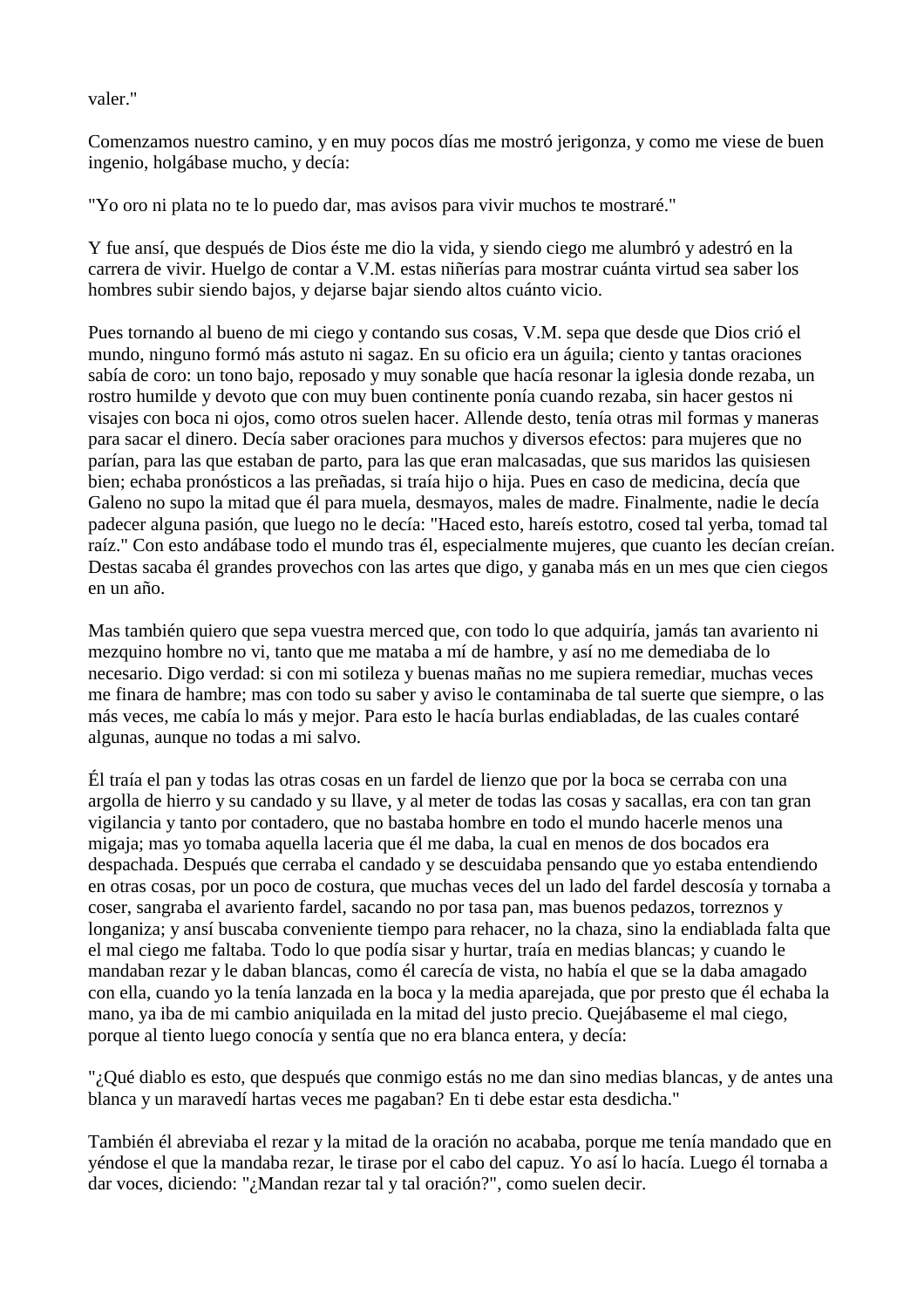Usaba poner cabe sí un jarrillo de vino cuando comíamos, y yo muy de presto le asía y daba un par de besos callados y tornábale a su lugar. Mas turóme poco, que en los tragos conocía la falta, y por reservar su vino a salvo nunca después desamparaba el jarro, antes lo tenía por el asa asido; mas no había piedra imán que así trajese a sí como yo con una paja larga de centeno, que para aquel menester tenía hecha, la cual metiéndola en la boca del jarro, chupando el vino lo dejaba a buenas noches. Mas como fuese el traidor tan astuto, pienso que me sintió, y dende en adelante mudó propósito, y asentaba su jarro entre las piernas, y atapábale con la mano, y ansí bebía seguro. Yo, como estaba hecho al vino, moría por él, y viendo que aquel remedio de la paja no me aprovechaba ni valía, acordé en el suelo del jarro hacerle una fuentecilla y agujero sotil, y delicadamente con una muy delgada tortilla de cera taparlo, y al tiempo de comer, fingiendo haber frío, entrábame entre las piernas del triste ciego a calentarme en la pobrecilla lumbre que teníamos, y al calor della luego derretida la cera, por ser muy poca, comenzaba la fuentecilla a destillarme en la boca, la cual yo de tal manera ponía que maldita la gota se perdía. Cuando el pobreto iba a beber, no hallaba nada: espantábase, maldecía, daba al diablo el jarro y el vino, no sabiendo qué podía ser.

"No diréis, tío, que os lo bebo yo -decía-, pues no le quitáis de la mano."

Tantas vueltas y tiento dio al jarro, que halló la fuente y cayó en la burla; mas así lo disimuló como si no lo hubiera sentido, y luego otro día, teniendo yo rezumando mi jarro como solía, no pensando en el daño que me estaba aparejado ni que el mal ciego me sentía, sentéme como solía, estando recibiendo aquellos dulces tragos, mi cara puesta hacia el cielo, un poco cerrados los ojos por mejor gustar el sabroso licor, sintió el desesperado ciego que agora tenía tiempo de tomar de mí venganza y con toda su fuerza, alzando con dos manos aquel dulce y amargo jarro, le dejó caer sobre mi boca, ayudándose, como digo, con todo su poder, de manera que el pobre Lázaro, que de nada desto se guardaba, antes, como otras veces, estaba descuidado y gozoso, verdaderamente me pareció que el cielo, con todo lo que en él hay, me había caído encima. Fué tal el golpecillo, que me desatinó y sacó de sentido, y el jarrazo tan grande, que los pedazos dél se me metieron por la cara, rompiéndomela por muchas partes, y me quebró los dientes, sin los cuales hasta hoy día me quedé.

Desde aquella hora quise mal al mal ciego, y aunque me quería y regalaba y me curaba, bien vi que se había holgado del cruel castigo. Lavóme con vino las roturas que con los pedazos del jarro me había hecho, y sonriéndose decía: "¿Qué te parece, Lázaro? Lo que te enfermó te sana y da salud", y otros donaires que a mi gusto no lo eran.

Ya que estuve medio bueno de mi negra trepa y cardenales, considerando que a pocos golpes tales el cruel ciego ahorraría de mí, quise yo ahorrar dél; mas no lo hice tan presto por hacello más a mi salvo y provecho. Y aunque yo quisiera asentar mi corazón y perdonalle el jarrazo, no daba lugar el maltratamiento que el mal ciego dende allí adelante me hacía, que sin causa ni razón me hería, dándome coxcorrones y repelándome. Y si alguno le decía por qué me trataba tan mal, luego contaba el cuento del jarro, diciendo:

"¿Pensaréis que este mi mozo es algún inocente? Pues oíd si el demonio ensayara otra tal hazaña."

Santiguándose los que lo oían, decían: "¡Mirá, quién pensara de un muchacho tan pequeño tal ruindad!", y reían mucho el artificio, y decíanle: "Castigaldo, castigaldo, que de Dios lo habréis."

Y él con aquello nunca otra cosa hacía. Y en esto yo siempre le llevaba por los peores caminos, y adrede, por le hacer mal y daño: si había piedras, por ellas, si lodo, por lo más alto; que aunque yo no iba por lo más enjuto, holgábame a mí de quebrar un ojo por quebrar dos al que ninguno tenía. Con esto siempre con el cabo alto del tiento me atentaba el colodrillo, el cual siempre traía lleno de tolondrones y pelado de sus manos; y aunque yo juraba no lo hacer con malicia, sino por no hallar mejor camino, no me aprovechaba ni me creía más: tal era el sentido y el grandísimo entendimiento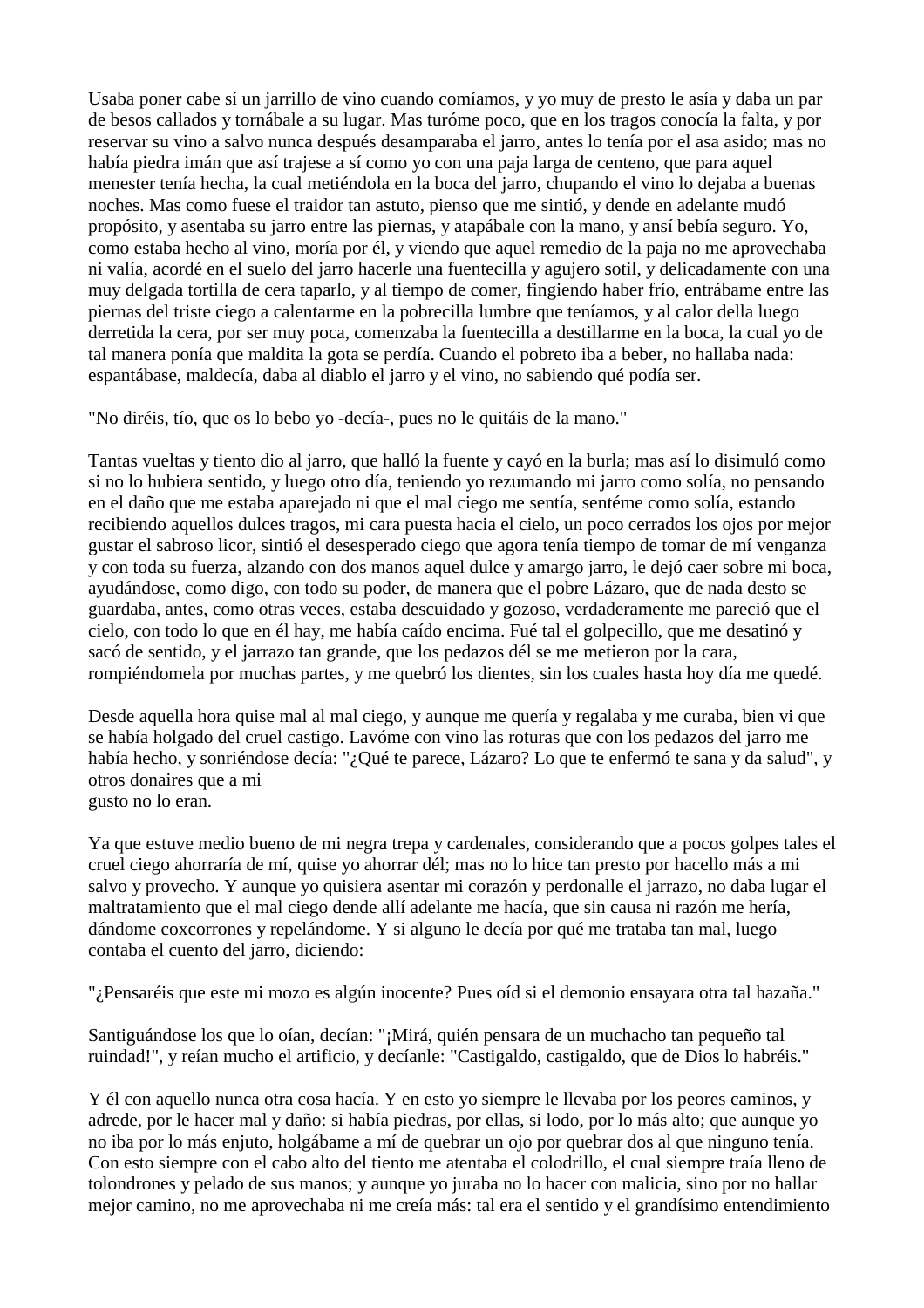# del traidor.

Y porque vea V.M. a cuánto se estendía el ingenio deste astuto ciego, contaré un caso de muchos que con él me acaecieron, en el cual me parece dio bien a entender su gran astucia. Cuando salimos de Salamanca, su motivo fue venir a tierra de Toledo, porque decía ser la gente más rica, aunque no muy limosnera. Arrimábase a este refrán: "Más da el duro que el desnudo." Y venimos a este camino por los mejores lugares. Donde hallaba buena acogida y ganancia, deteníamonos; donde no, a tercero día hacíamos Sant Juan.

Acaeció que llegando a un lugar que llaman Almorox, al tiempo que cogían las uvas, un vendimiador le dio un racimo dellas en limosna, y como suelen ir los cestos maltratados y también porque la uva en aquel tiempo está muy madura, desgranábasele el racimo en la mano; para echarlo en el fardel tornábase mosto, y lo que a él se llegaba. Acordó de hacer un banquete, ansí por no lo poder llevar como por contentarme, que aquel día me había dado muchos rodillazos y golpes. Sentámonos en un valladar y dijo:

"Agora quiero yo usar contigo de una liberalidad, y es que ambos comamos este racimo de uvas, y que hayas dél tanta parte como yo. Partillo hemos desta manera: tú picarás una vez y yo otra; con tal que me prometas no tomar cada vez más de una uva, yo haré lo mesmo hasta que lo acabemos, y desta suerte no habrá engaño."

Hecho ansí el concierto, comenzamos; mas luego al segundo lance; el traidor mudó de propósito y comenzó a tomar de dos en dos, considerando que yo debría hacer lo mismo. Como vi que él quebraba la postura, no me contenté ir a la par con él, mas aun pasaba adelante: dos a dos, y tres a tres, y como podía las comía. Acabado el racimo, estuvo un poco con el escobajo en la mano y meneando la cabeza dijo:

"Lázaro, engañado me has: juraré yo a Dios que has tú comido las uvas tres a tres."

"No comí -dije yo- mas ¿por qué sospecháis eso?"

Respondió el sagacísimo ciego:

"¿Sabes en qué veo que las comiste tres a tres? En que comía yo dos a dos y callabas."{, a lo cual yo no respondí. Yendo que íbamos ansí por debajo de unos soportales en Escalona, adonde a la sazón estábamos en casa de un zapatero, había muchas sogas y otras cosas que de esparto se hacen, y parte dellas dieron a mi amo en la cabeza; el cual, alzando la mano, tocó en ellas, y viendo lo que era díjome:

"Anda presto, mochacho; salgamos de entre tan mal manjar, que ahoga sin comerlo."

Yo, que bien descuidado iba de aquello, miré lo que era, y como no vi sino sogas y cinchas, que no era cosa de comer, díjele:

"Tío, ¿por qué decís eso?"

Respondióme:

"Calla, sobrino; según las mañas que llevas, lo sabrás y verás como digo verdad."

Y ansí pasamos adelante por el mismo portal y llegamos a un mesón, a la puerta del cual había muchos cuernos en la pared, donde ataban los recueros sus bestias. Y como iba tentando si era allí el mesón, adonde él rezaba cada día por la mesonera la oración de la emparedada, asió de un cuerno, y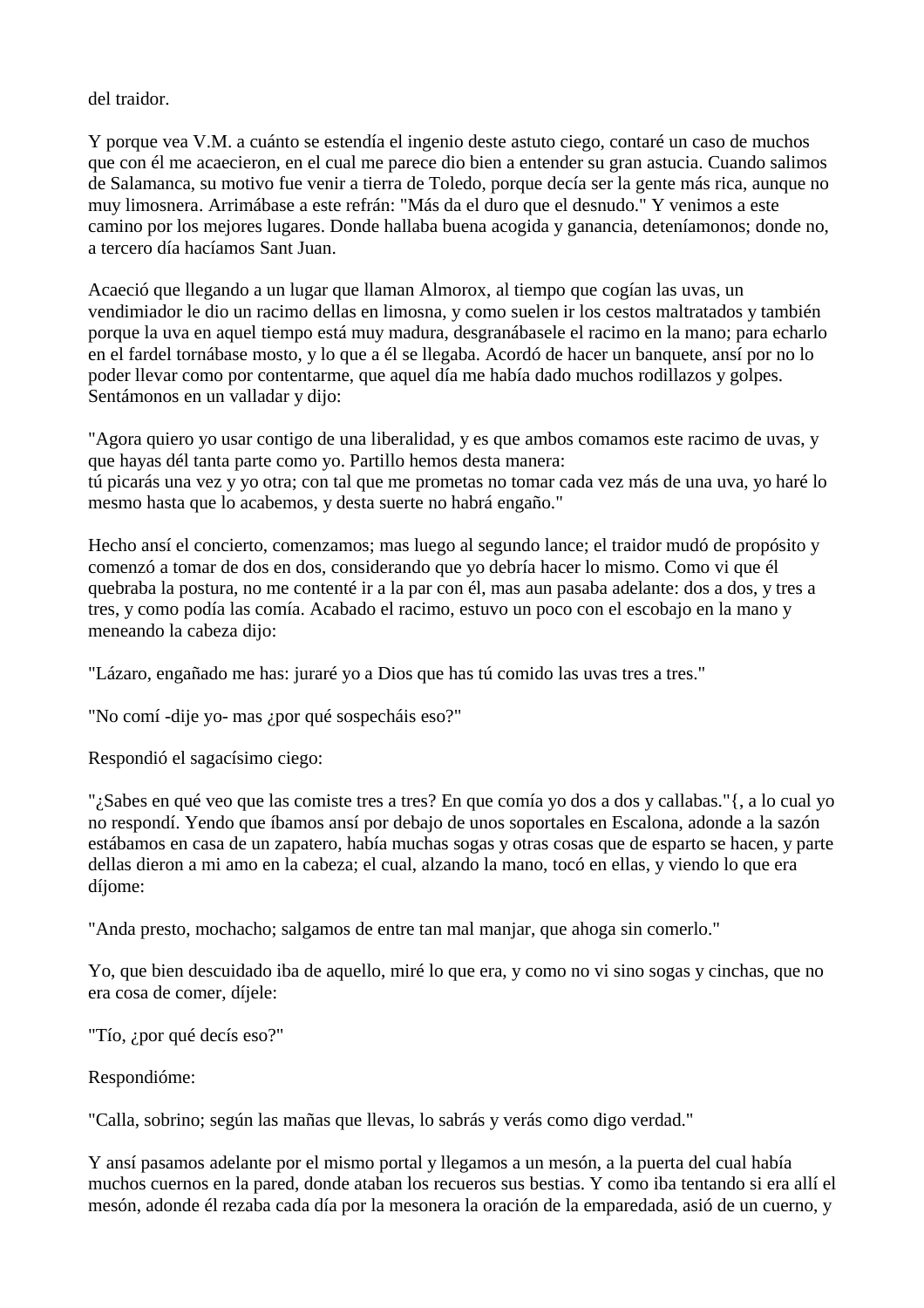con un gran sospiro dijo:

"¡O mala cosa, peor que tienes la hechura! ¡De cuántos eres deseado poner tu nombre sobre cabeza ajena y de cuán pocos tenerte ni aun oír tu nombre, por ninguna vía!"

Como le oí lo que decía, dije:

"Tío, ¿qué es eso que decís?"

"Calla, sobrino, que algún día te dará éste, que en la mano tengo, alguna mala comida y cena."

"No le comeré yo -dije- y no me la dará."

"Yo te digo verdad; si no, verlo has, si vives."

Y ansí pasamos adelante hasta la puerta del mesón, adonde pluguiere a Dios nunca allá llegáramos, según lo que me sucedía en él.

Era todo lo más que rezaba por mesoneras y por bodegoneras y turroneras y rameras y ansí por semejantes mujercillas, que por hombre casi nunca le vi decir oración.}

Reíme entre mí, y aunque mochacho noté mucho la discreta consideración del ciego.

Mas por no ser prolijo dejo de contar muchas cosas, así graciosas como de notar, que con este mi primer amo me acaecieron, y quiero decir el despidiente y con él acabar.

Estábamos en Escalona, villa del duque della, en un mesón, y dióme un pedazo de longaniza que la asase. Ya que la longaniza había pringado y comídose las pringadas, sacó un maravedí de la bolsa y mandó que fuese por él de vino a la taberna. Púsome el demonio el aparejo delante los ojos, el cual, como suelen decir, hace al ladrón, y fue que había cabe el fuego un nabo pequeño, larguillo y ruinoso, y tal que, por no ser para la olla, debió ser echado allí. Y como al presente nadie estuviese sino él y yo solos, como me vi con apetito goloso, habiéndome puesto dentro el sabroso olor de la longaniza, del cual solamente sabía que había de gozar, no mirando qué me podría suceder, pospuesto todo el temor por cumplir con el deseo, en tanto que el ciego sacaba de la bolsa el dinero, saqué la longaniza y muy presto metí el sobredicho nabo en el asador, el cual mi amo, dándome el dinero para el vino, tomó y comenzó a dar vueltas al fuego, queriendo asar al que de ser cocido por sus deméritos había escapado.

Yo fui por el vino, con el cual no tardé en despachar la longaniza, y cuando vine hallé al pecador del ciego que tenía entre dos rebanadas apretado el nabo, al cual aún no había conocido por no lo haber tentado con la mano. Como tomase las rebanadas y mordiese en ellas pensando también llevar parte de la longaniza, hallóse en frío con el frío nabo. Alteróse y dijo:

"¿Qué es esto, Lazarillo?"

"¡Lacerado de mí! -dije yo-. ¿Si queréis a mí échar algo? ¿Yo no vengo de traer el vino? Alguno estaba ahí, y por burlar haría esto."

"No, no -dijo él-, que yo no he dejado el asador de la mano; no es posible "

Yo torné a jurar y perjurar que estaba libre de aquel trueco y cambio; mas poco me aprovechó, pues a las astucias del maldito ciego nada se le escondía. Levantóse y asióme por la cabeza, y llegóse a olerme; y como debió sentir el huelgo, a uso de buen podenco, por mejor satisfacerse de la verdad, y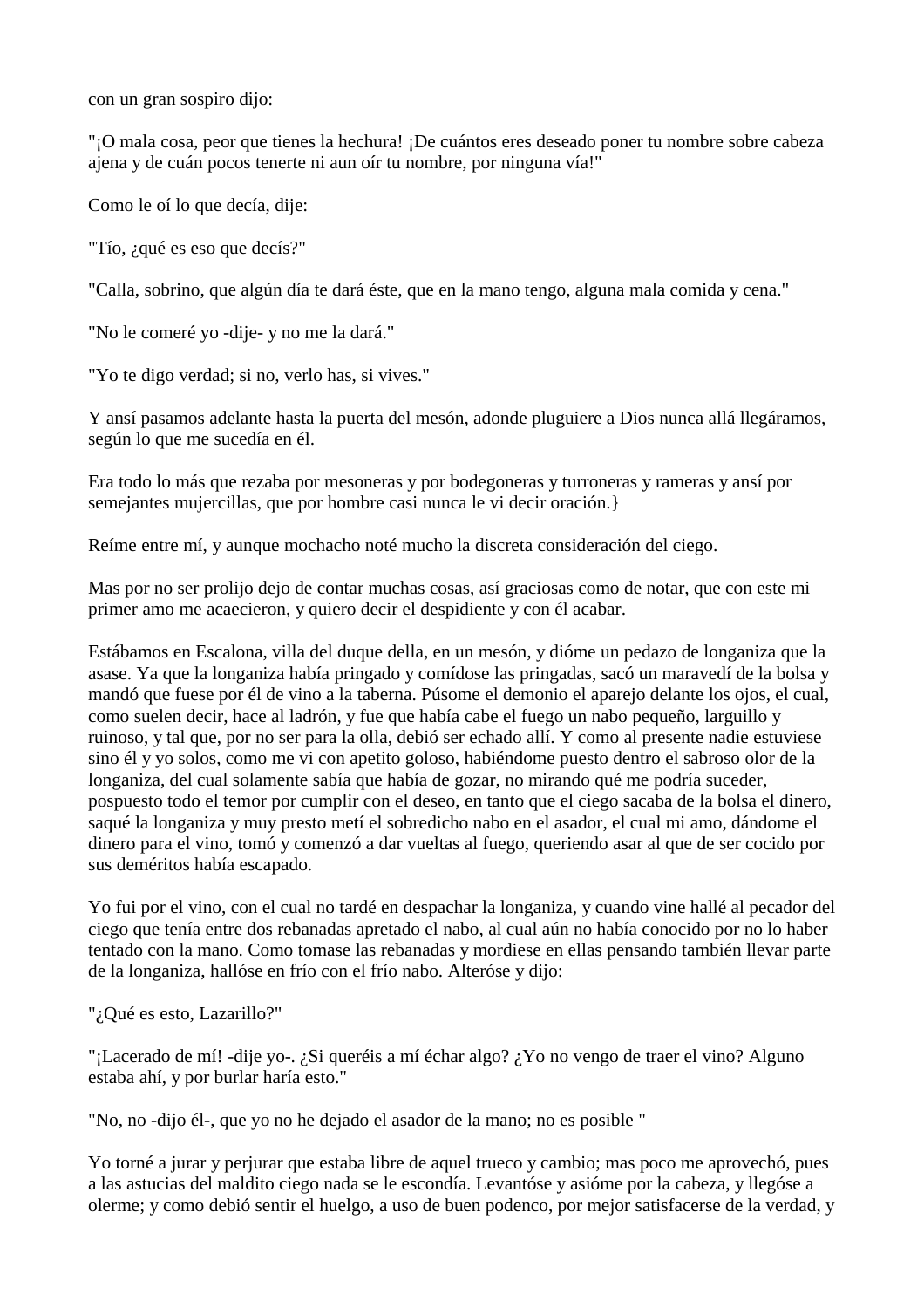con la gran agonía que llevaba, asiéndome con las manos, abríame la boca más de su derecho y desatentadamente metía la nariz, la cual él tenía luenga y afilada, y a aquella sazón con el enojo se habían augmentado un palmo, con el pico de la cual me llegó a la gulilla. Y con esto y con el gran miedo que tenía, y con la brevedad del tiempo, la negra longaniza aún no había hecho asiento en el estómago, y lo más principal, con el destiento de la cumplidísima nariz medio cuasi ahogándome, todas estas cosas se juntaron y fueron causa que el hecho y golosina se manifestase y lo suyo fuese devuelto a su dueño: de manera que antes que el mal ciego sacase de mi boca su trompa, tal alteración sintió mi estómago que le dio con el hurto en ella, de suerte que su nariz y la negra malmaxcada longaniza a un tiempo salieron de mi boca.

¡Oh, gran Dios, quién estuviera aquella hora sepultado, que muerto ya lo estaba! Fue tal el coraje del perverso ciego que, si al ruido no acudieran, pienso no me dejara con la vida. Sacáronme de entre sus manos, dejándoselas llenas de aquellos pocos cabellos que tenía, arañada la cara y rascuñado el pescuezo y la garganta; y esto bien lo merecía, pues por su maldad me venían tantas persecuciones.

Contaba el mal ciego a todos cuantos allí se allegaban mis desastres, y dábales cuenta una y otra vez, así de la del jarro como de la del racimo, y agora de lo presente. Era la risa de todos tan grande que toda la gente que por la calle pasaba entraba a ver la fiesta; mas con tanta gracia y donaire recontaba el ciego mis hazañas que, aunque yo estaba tan maltratado y llorando, me parecía que hacía sinjusticia en no se las reír.

Y en cuanto esto pasaba, a la memoria me vino una cobardía y flojedad que hice, por que me maldecía, y fue no dejalle sin narices, pues tan buen tiempo tuve para ello que la meitad del camino estaba andado; que con sólo apretar los dientes se me quedaran en casa, y con ser de aquel malvado, por ventura lo retuviera mejor mi estómago que retuvo la longaniza, y no pareciendo ellas pudiera negar la demanda. Pluguiera a Dios que lo hubiera hecho, que eso fuera así que así. Hiciéronnos amigos la mesonera y los que allí estaban, y con el vino que para beber le había traído, laváronme la cara y la garganta, sobre lo cual discantaba el mal ciego donaires, diciendo:

"Por verdad, más vino me gasta este mozo en lavatorios al cabo del año que yo bebo en dos. A lo menos, Lázaro, eres en más cargo al vino que a tu padre, porque él una vez te engendró, mas el vino mil te ha dado la vida."

Y luego contaba cuántas veces me había descalabrado y harpado la cara, y con vino luego sanaba.

"Yo te digo -dijo- que si un hombre en el mundo ha de ser bienaventurado con vino, que serás tú."

Y reían mucho los que me lavaban con esto, aunque yo renegaba. Mas el pronóstico del ciego no salió mentiroso, y después acá muchas veces me acuerdo de aquel hombre, que sin duda debía tener spíritu de profecía, y me pesa de los sinsabores que le hice, aunque bien se lo pagué, considerando lo que aquel día me dijo salirme tan verdadero como adelante V.M. oirá.

Visto esto y las malas burlas que el ciego burlaba de mí, determiné de todo en todo dejalle, y como lo traía pensado y lo tenía en voluntad, con este postrer juego que me hizo afirmélo más. Y fue ansí, que luego otro día salimos por la villa a pedir limosna, y había llovido mucho la noche antes; y porque el día también llovía, y andaba rezando debajo de unos portales que en aquel pueblo había, donde no nos mojamos; mas como la noche se venía y el llover no cesaba, dijóme el ciego:

"Lázaro, esta agua es muy porfiada, y cuanto la noche más cierra, más recia. Acojámonos a la posada con tiempo."

Para ir allá, habíamos de pasar un arroyo que con la mucha agua iba grande. Yo le dije: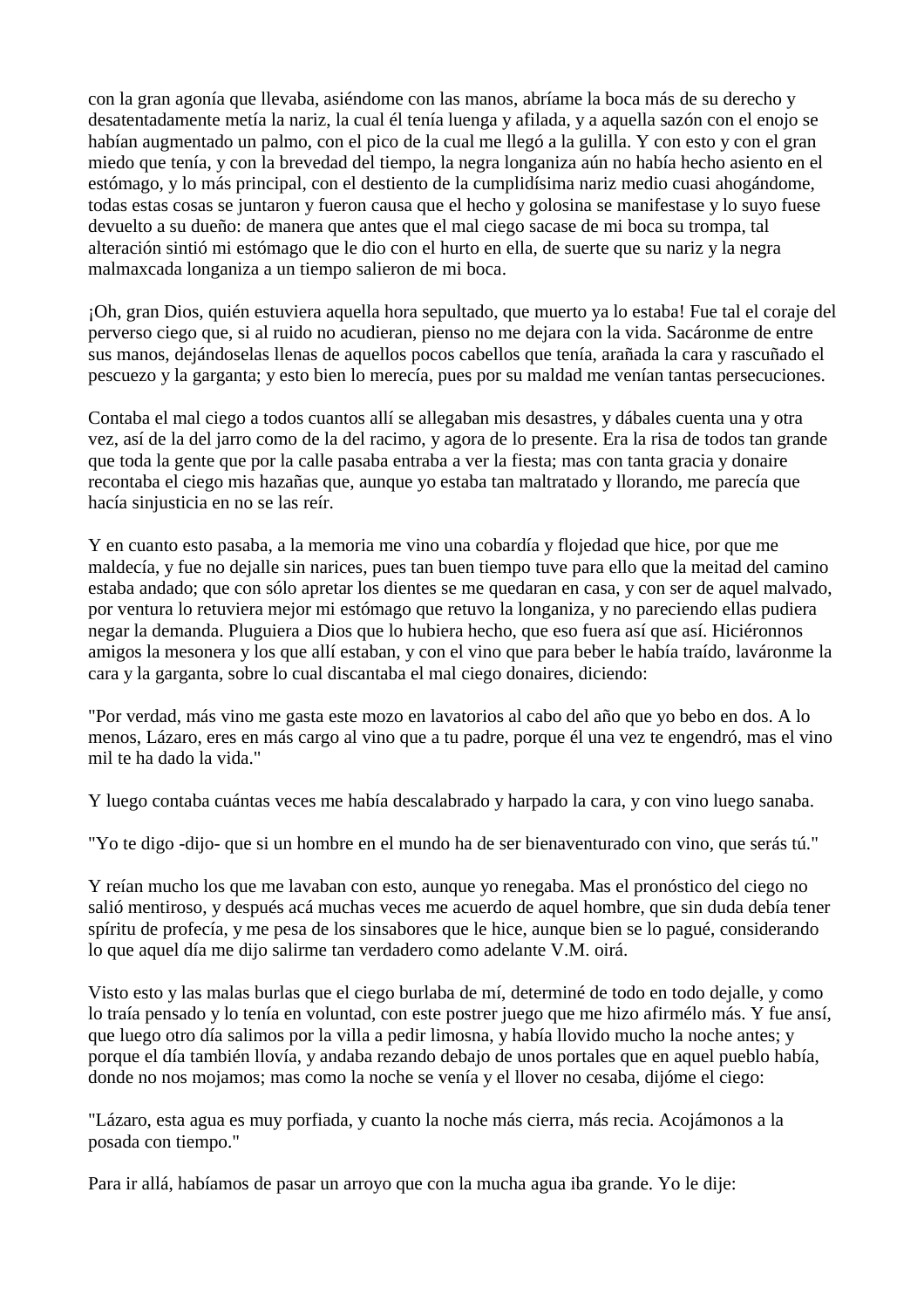"Tío, el arroyo va muy ancho; mas si queréis, yo veo por donde travesemos más aína sin nos mojar, porque se estrecha allí mucho, y saltando pasaremos a pie enjuto."

Parecióle buen consejo y dijo:

"Discreto eres; por esto te quiero bien. Llévame a ese lugar donde el arroyo se ensangosta, que agora es invierno y sabe mal el agua, y más llevar los pies mojados."

Yo, que vi el aparejo a mi deseo, saquéle debajo de los portales, y llevélo derecho de un pilar o poste de piedra que en la plaza estaba, sobre la cual y sobre otros cargaban saledizos de aquellas casas, y dígole:

"Tio, éste es el paso más angosto que en el arroyo hay."

Como llovía recio, y el triste se mojaba, y con la priesa que llevábamos de salir del agua que encima de nos caía, y lo más principal, porque Dios le cegó aquella hora el entendimiento (fue por darme dél venganza), creyóse de mí y dijo:

"Ponme bien derecho, y salta tú el arroyo."

Yo le puse bien derecho enfrente del pilar, y doy un salto y póngome detrás del poste como quien espera tope de toro, y díjele:

"¡Sus! Saltá todo lo que podáis, porque deis deste cabo del agua."

Aun apenas lo había acabado de decir cuando se abalanza el pobre ciego como cabrón, y de toda su fuerza arremete, tomando un paso atrás de la corrida para hacer mayor salto, y da con la cabeza en el poste, que sonó tan recio como si diera con una gran calabaza, y cayó luego para atrás, medio muerto y hendida la cabeza.

"¿Cómo, y olistes la longaniza y no el poste? ¡Olé! ¡Olé! -le dije yo.

Y dejéle en poder de mucha gente que lo había ido a socorrer, y tomé la puerta de la villa en los pies de un trote, y antes que la noche viniese di conmigo en Torrijos. No supe más lo que Dios dél hizo, ni curé de lo saber.

Tratado Segundo Cómo Lázaro se asentó con un clérigo, y de las cosas que con él pasó

Otro día, no pareciéndome estar allí seguro, fuime a un lugar que llaman Maqueda, adonde me toparon mis pecados con un clérigo que, llegando a pedir limosna, me preguntó si sabía ayudar a misa. Yo dije que sí, como era verdad; que, aunque maltratado, mil cosas buenas me mostró el pecador del ciego, y una dellas fue ésta. Finalmente, el clérigo me recibió por suyo. Escapé del trueno y di en el relámpago, porque era el ciego para con éste un Alejandro Magno, con ser la mesma avaricia, como he contado. No digo más sino que toda la laceria del mundo estaba encerrada en éste. No sé si de su cosecha era, o lo había anexado con el hábito de clerecía.

Él tenía un arcaz viejo y cerrado con su llave, la cual traía atada con un agujeta del paletoque, y en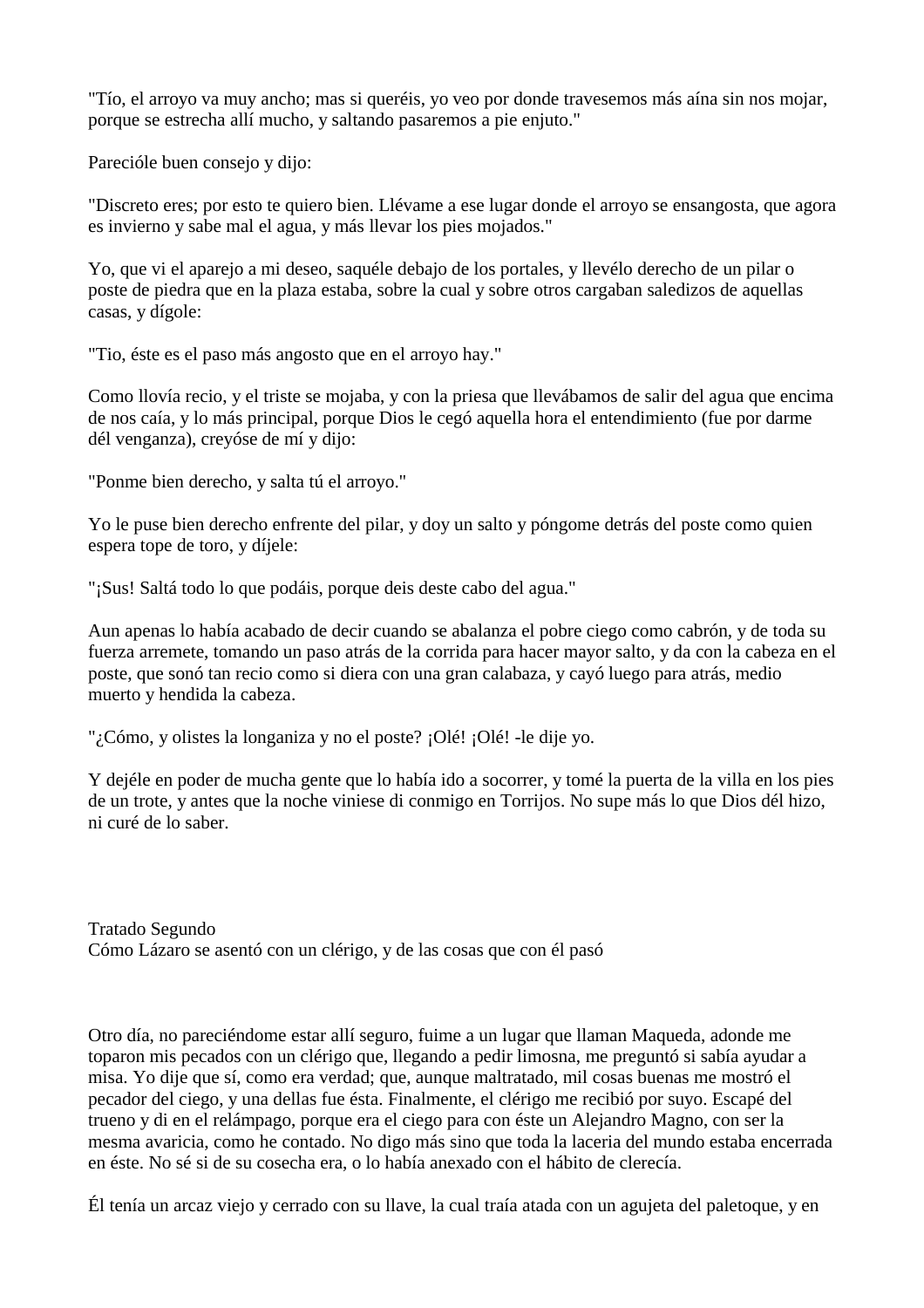viniendo el bodigo de la iglesia, por su mano era luego allí lanzado, y tornada a cerrar el arca. Y en toda la casa no había ninguna cosa de comer, como suele estar en otras: algún tocino colgado al humero, algún queso puesto en alguna tabla o en el armario, algún canastillo con algunos pedazos de pan que de la mesa sobran; que me parece a mí que aunque dello no me aprovechara, con la vista dello me consolara. Solamente había una horca de cebollas, y tras la llave en una cámara en lo alto de la casa. Destas tenía yo de ración una para cada cuatro días; y cuando le pedía la llave para ir por ella, si alguno estaba presente, echaba mano al falsopecto y con gran continencia la desataba y me la daba diciendo: "Toma, y vuélvela luego, y no hagáis sino golosinar", como si debajo della estuvieran todas las conservas de Valencia, con no haber en la dicha cámara, como dije, maldita la otra cosa que las cebollas colgadas de un clavo, las cuales él tenía tan bien por cuenta, que si por malos de mis pecados me desmandara a más de mi tasa, me costara caro. Finalmente, yo me finaba de hambre. Pues, ya que conmigo tenía poca caridad, consigo usaba más. Cinco blancas de carne era su ordinario para comer y cenar. Verdad es que partía comigo del caldo, que de la carne, ¡tan blanco el ojo!, sino un poco de pan, y ¡pluguiera a Dios que me demediara! Los sábados cómense en esta tierra cabezas de carnero, y enviábame por una que costaba tres maravedís. Aquélla le cocía y comía los ojos y la lengua y el cogote y sesos y la carne que en las quijadas tenía, y dábame todos los huesos roídos, y dábamelos en el plato, diciendo:

"Toma, come, triunfa, que para ti es el mundo. Mejor vida tienes que el Papa."

"¡Tal te la dé Dios!", decía yo paso entre mí.

A cabo de tres semanas que estuve con él, vine a tanta flaqueza que no me podía tener en las piernas de pura hambre. Vime claramente ir a la sepultura, si Dios y mi saber no me remediaran. Para usar de mis mañas no tenía aparejo, por no tener en qué dalle salto; y aunque algo hubiera, no podia cegalle, como hacía al que Dios perdone, si de aquella calabazada feneció, que todavía, aunque astuto, con faltalle aquel preciado sentido no me sentía; más estotro, ninguno hay que tan aguda vista tuviese como él tenía. Cuando al ofertorio estábamos, ninguna blanca en la concha caía que no era dél registrada: el un ojo tenía en la gente y el otro en mis manos. Bailábanle los ojos en el caxco como si fueran de azogue. Cuantas blancas ofrecían tenía por cuenta; y acabado el ofrecer, luego me quitaba la concheta y la ponía sobre el altar. No era yo señor de asirle una blanca todo el tiempo que con él veví o, por mejor decir, morí. De la taberna nunca le traje una blanca de vino, mas aquel poco que de la ofrenda había metido en su arcaz compasaba de tal forma que le turaba toda la semana, y por ocultar su gran mezquindad decíame:

"Mira, mozo, los sacerdotes han de ser muy templados en su comer y beber, y por esto yo no me desmando como otros."

Mas el lacerado mentía falsamente, porque en cofradías y mortuorios que rezamos, a costa ajena comía como lobo y bebía más que un saludador. Y porque dije de mortuorios, Dios me perdone, que jamás fui enemigo de la naturaleza humana sino entonces, y esto era porque comíamos bien y me hartaban. Deseaba y aun rogaba a Dios que cada día matase el suyo. Y cuando dábamos sacramento a los enfermos, especialmente la extrema unción, como manda el clérigo rezar a los que están allí, yo cierto no era el postrero de la oracion, y con todo mi corazón y buena voluntad rogaba al Señor, no que la echase a la parte que más servido fuese, como se suele decir, mas que le llevase de aqueste mundo. Y cuando alguno de éstos escapaba, ¡Dios me lo perdone!, que mil veces le daba al diablo, y el que se moría otras tantas bendiciones llevaba de mí dichas. Porque en todo el tiempo que allí estuve, que sería cuasi seis meses, solas veinte personas fallecieron, y éstas bien creo que las maté yo o, por mejor decir, murieron a mi recuesta; porque viendo el Señor mi rabiosa y continua muerte, pienso que holgaba de matarlos por darme a mí vida. Mas de lo que al presente padecía, remedio no hallaba, que si el día que enterrábamos yo vivía, los días que no había muerto, por quedar bien vezado de la hartura, tornando a mi cuotidiana hambre, más lo sentía. De manera que en nada hallaba descanso, salvo en la muerte, que yo también para mí como para los otros deseaba algunas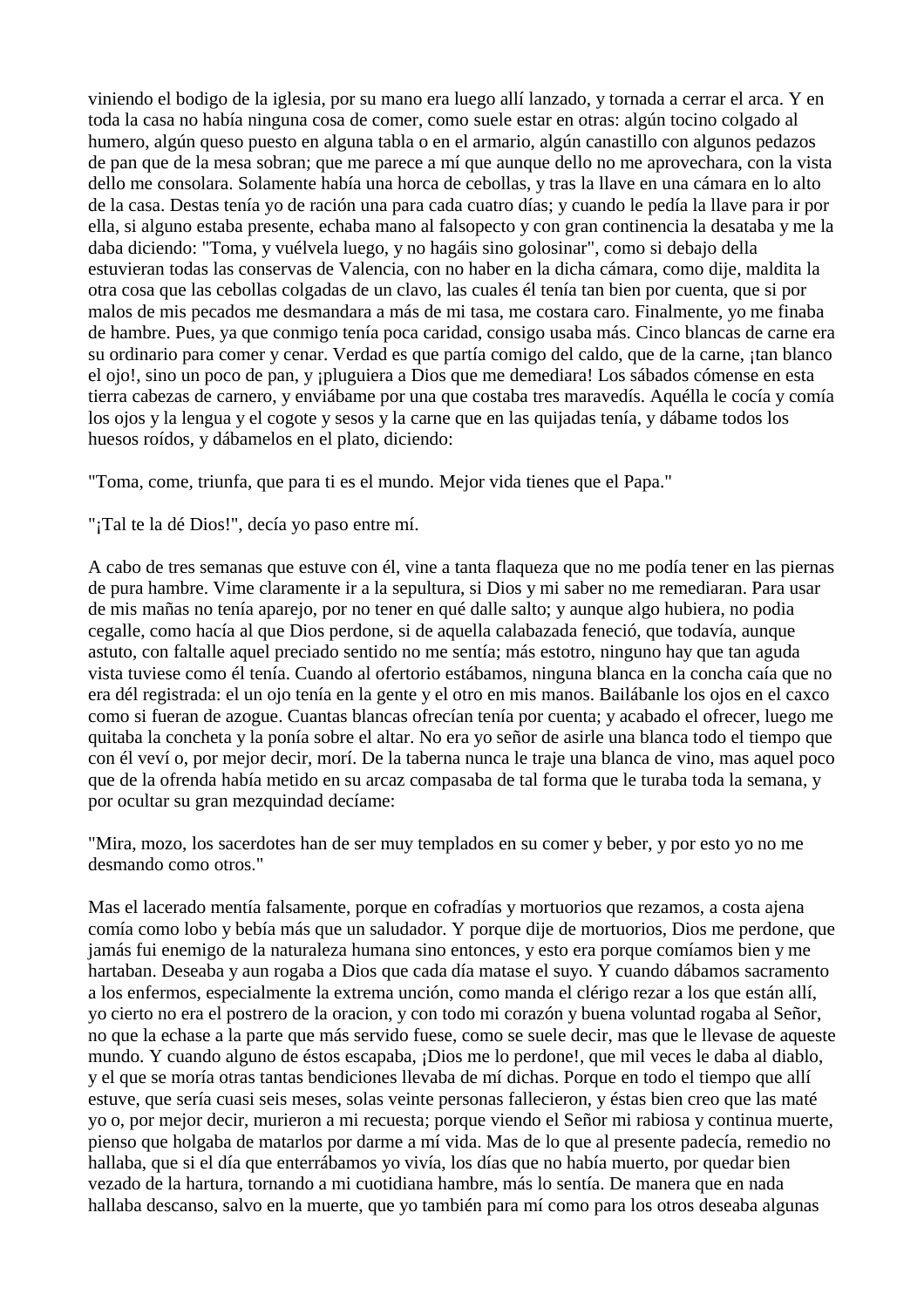veces; mas no la vía, aunque estaba siempre en mí.

Pensé muchas veces irme de aquel mezquino amo, mas por dos cosas lo dejaba: la primera, por no me atrever a mis piernas, por temer de la flaqueza que de pura hambre me venía; y la otra, consideraba y decia:

"Yo he tenido dos amos: el primero traíame muerto de hambre y, dejándole, topé con estotro, que me tiene ya con ella en la sepultura. Pues si deste desisto y doy en otro más bajo, ¿qué será sino fenecer?"

Con esto no me osaba menear, porque tenía por fe que todos los grados había de hallar más ruines; y a abajar otro punto, no sonara Lázaro ni se oyera en el mundo.

Pues, estando en tal aflición, cual plega al Señor librar della a todo fiel cristiano, y sin saber darme consejo, viéndome ir de mal en peor, un día que el cuitado ruin y lacerado de mi amo había ido fuera del lugar, llegóse acaso a mi puerta un calderero, el cual yo creo que fue ángel enviado a mí por la mano de Dios en aquel hábito. Preguntóme si tenía algo que adobar.

"En mí teníades bien que hacer, y no haríades poco si me remediásedes", dije paso, que no me oyó; mas como no era tiempo de gastarlo en decir gracias, alumbrado por el Spíritu Santo, le dije:

"Tio, una llave de este arca he perdido, y temo mi señor me azote. Por vuestra vida, veáis si en ésas que traéis hay alguna que le haga, que yo os lo pagaré."

Comenzó a probar el angélico caldedero una y otra de un gran sartal que dellas traía, y yo ayudalle con mis flacas oraciones. Cuando no me cato, veo en figura de panes, como dicen, la cara de Dios dentro del arcaz; y, abierto, díjele:

"Yo no tengo dineros que os dar por la llave, mas tomad de ahí el pago."

Él tomó un bodigo de aquéllos, el que mejor le pareció, y dándome mi llave se fue muy contento, dejándome más a mí. Mas no toqué en nada por el presente, porque no fuese la falta sentida, y aun, porque me vi de tanto bien señor, parecióme que la hambre no se me osaba allegar. Vino el mísero de mi amo, y quiso Dios no miró en la oblada que el ángel había llevado.

Y otro día, en saliendo de casa, abro mi paraíso panal, y tomo entre las manos y dientes un bodigo, y en dos credos le hice invisible, no se me olvidando el arca abierta; y comienzo a barrer la casa con mucha alegría, pareciéndome con aquel remedio remediar dende en adelante la triste vida. Y así estuve con ello aquel día y otro gozoso. Mas no estaba en mi dicha que me durase mucho aquel descanso, porque luego al tercero día me vino la terciana derecha, y fue que veo a deshora al que me mataba de hambre sobre nuestro arcaz volviendo y revolviendo, contando y tornando a contar los panes.

Yo disimulaba, y en mi secreta oración y devociones y plegarias decía: "¡Sant Juan y ciégale!"

Después que estuvo un gran rato echando la cuenta, por días y dedos contando, dijo:

"Si no tuviera a tan buen recaudo esta arca, yo dijera que me habían tomado della panes; pero de hoy más, sólo por cerrar la puerta a la sospecha, quiero tener buena cuenta con ellos: nueve quedan y un pedazo."

"¡Nuevas malas te dé Dios!", dijo yo entre mí.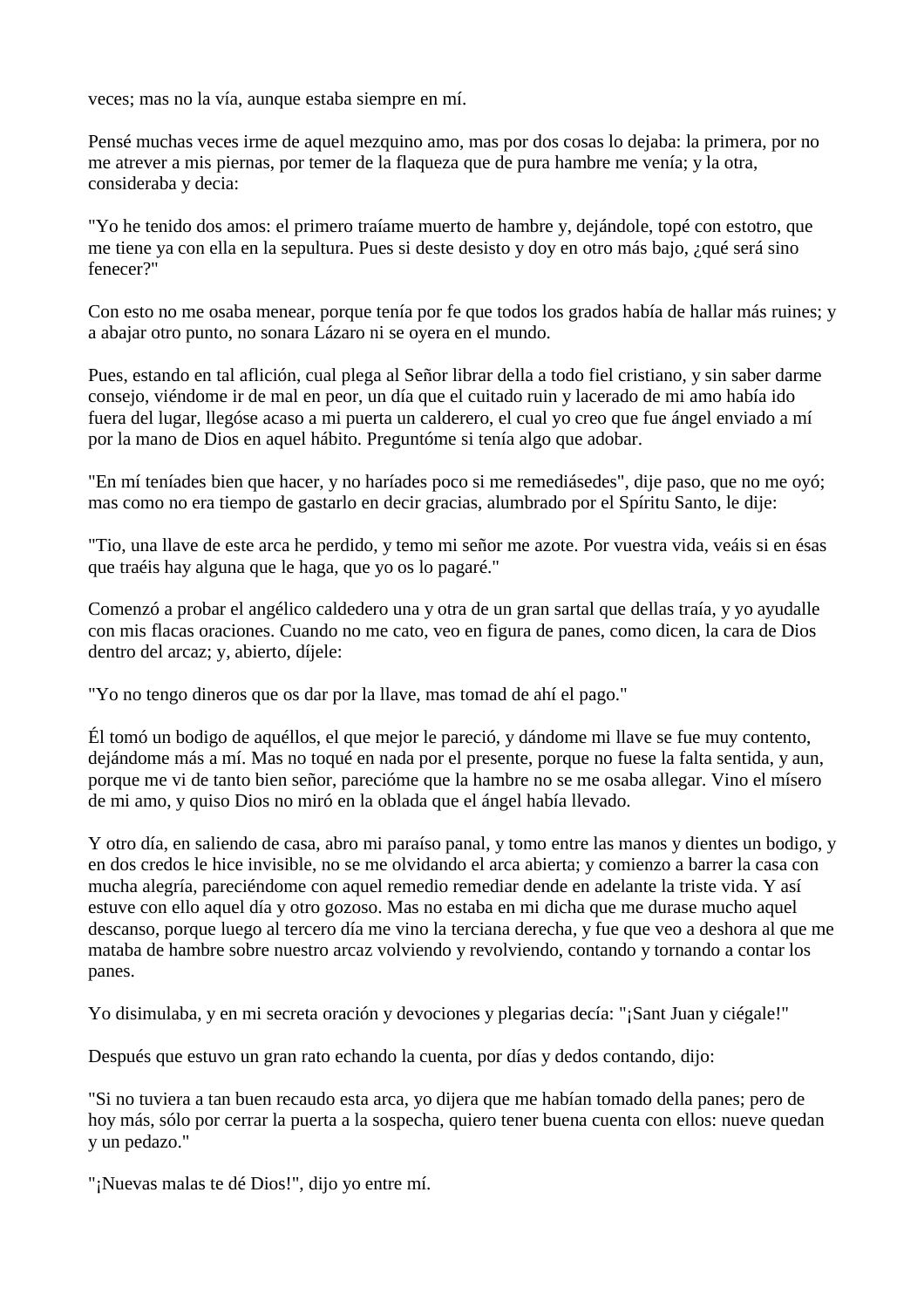Parecióme con lo que dijo pasarme el corazón con saeta de montero, y comenzóme el estómago a escarbar de hambre, viéndose puesto en la dieta pasada. Fue fuera de casa; yo, por consolarme, abro el arca, y como vi el pan, comencélo de adorar, no osando recebillo. Contélos, si a dicha el lacerado se errara, y hallé su cuenta más verdadera que yo quisiera. Lo más que yo pude hacer fue dar en ellos mil besos y, lo más delicado que yo pude, del partido partí un poco al pelo que él estaba; y con aquél pasé aquel día, no tan alegre como el pasado.

Mas como la hambre creciese, mayormente que tenía el estómago hecho a más pan aquellos dos o tres días ya dichos, moría mala muerte; tanto, que otra cosa no hacía en viéndome solo sino abrir y cerrar el arca y contemplar en aquella cara de Dios, que ansí dicen los niños. Mas el mesmo Dios, que socorre a los afligidos, viéndome en tal estrecho, trujo a mi memoria un pequeño remedio; que, considerando entre mí, dije:

"Este arquetón es viejo y grande y roto por algunas partes, aunque pequeños agujeros. Puédese pensar que ratones, entrando en él, hacen daño a este pan. Sacarlo entero no es cosa conveniente, porque verá la falta el que en tanta me hace vivir. Esto bien se sufre."

Y comienzo a desmigajar el pan sobre unos no muy costosos manteles que allí estaban; y tomo uno y dejo otro, de manera que en cada cual de tres o cuatro desmigajé su poco; después, como quien toma gragea, lo comí, y algo me consolé. Mas él, como viniese a comer y abriese el arca, vio el mal pesar, y sin dubda creyó ser ratones los que el daño habían hecho, porque estaba muy al propio contrahecho de como ellos lo suelen hacer. Miró todo el arcaz de un cabo a otro y viole ciertos agujeros por do sospechaba habían entrado. Llamóme, diciendo:

"¡Lázaro! ¡Mira, mira qué persecución ha venido aquesta noche por nuestro pan!"

Yo híceme muy maravillado, preguntándole qué sería.

"¡Qué ha de ser! -dijo él-. Ratones, que no dejan cosa a vida."

Pusímonos a comer, y quiso Dios que aun en esto me fue bien, que me cupo más pan que la laceria que me solía dar, porque rayó con un cuchillo todo lo que pensó ser ratonado, diciendo:

"Cómete eso, que el ratón cosa limpia es."

Y así aquel día, añadiendo la ración del trabajo de mis manos, o de mis uñas, por mejor decir, acabamos de comer, aunque yo nunca empezaba. Y luego me vino otro sobresalto, que fue verle andar solícito, quitando clavos de las paredes y buscando tablillas, con las cuales clavó y cerró todos los agujeros de la vieja arca.

"¡Oh, Señor mío! -dije yo entonces-, ¡a cuánta miseria y fortuna y desastres estamos puestos los nacidos, y cuán poco turan los placeres de esta nuestra trabajosa vida! Heme aquí que pensaba con este pobre y triste remedio remediar y pasar mi laceria, y estaba ya cuanto que alegre y de buena ventura; mas no quiso mi desdicha, despertando a este lacerado de mi amo y poniéndole más diligencia de la que él de suyo se tenía (pues los míseros por la mayor parte nunca de aquella carecen), agora, cerrando los agujeros del arca, cierrase la puerta a mi consuelo y la abriese a mis trabajos."

Así lamentaba yo, en tanto que mi solícito carpintero con muchos clavos y tablillas dio fin a sus obras, diciendo: "Agora, donos traidores ratones, conviéneos mudar propósito, que en esta casa mala medra tenéis."

De que salió de su casa, voy a ver la obra y hallé que no dejó en la triste y vieja arca agujero ni aun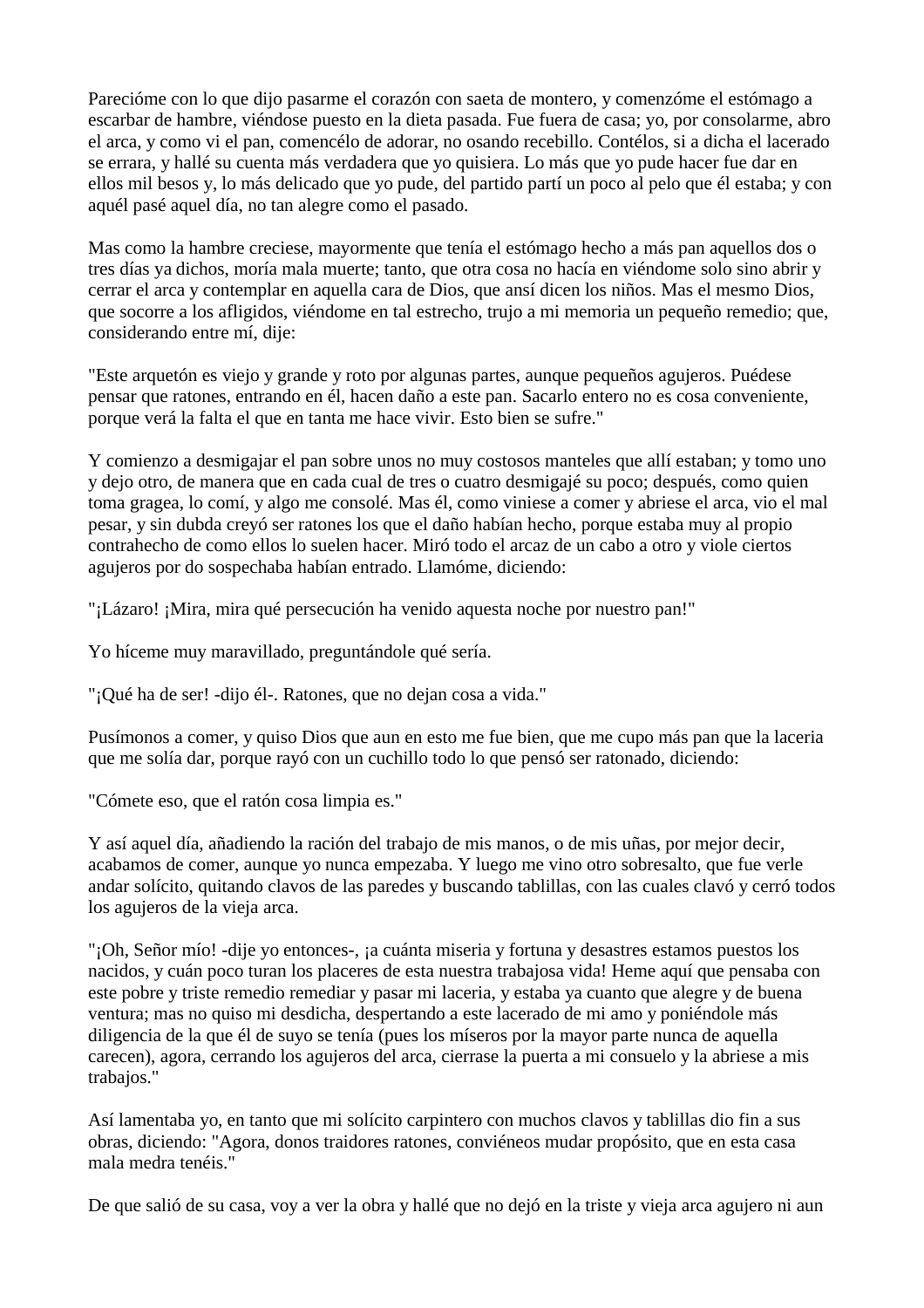por dónde le pudiese entrar un moxquito. Abro con mi desaprovechada llave, sin esperanza de sacar provecho, y vi los dos o tres panes comenzados, los que mi amo creyó ser ratonados, y dellos todavía saqué alguna laceria, tocándolos muy ligeramente, a uso de esgremidor diestro. Como la necesidad sea tan gran maestra, viéndome con tanta, siempre, noche y día, estaba pensando la manera que ternía en sustentar el vivir; y pienso, para hallar estos negros remedios, que me era luz la hambre, pues dicen que el ingenio con ella se avisa y al contrario con la hartura, y así era por cierto en mí.

Pues estando una noche desvelado en este pensamiento, pensando como me podría valer y aprovecharme del arcaz, sentí que mi amo dormía, porque lo mostraba con roncar y en unos resoplidos grandes que daba cuando estaba durmiendo. Levantéme muy quedito y, habiendo en el día pensado lo que había de hacer y dejado un cuchillo viejo que por allí andaba en parte do le hallase, voyme al triste arcaz, y por do había mirado tener menos defensa le acometí con el cuchillo, que a manera de barreno dél usé. Y como la antiquísima arca, por ser de tantos años, la hallase sin fuerza y corazón, antes muy blanda y carcomida, luego se me rindió, y consintió en su costado por mi remedio un buen agujero. Esto hecho, abro muy paso la llagada arca y, al tiento, del pan que hallé partido hice según deyuso está escrito. Y con aquello algún tanto consolado, tornando a cerrar, me volví a mis pajas, en las cuales reposé y dormí un poco, lo cual yo hacía mal, y echábalo al no comer; y ansí sería, porque cierto en aquel tiempo no me debían de quitar el sueño los cuidados del rey de Francia.

Otro día fue por el señor mi amo visto el daño así del pan como del agujero que yo había hecho, y comenzó a dar a los diablos los ratones y decir:

"; Qué diremos a esto? ¡Nunca haber sentido ratones en esta casa sino agora!"

Y sin dubda debía de decir verdad; porque si casa había de haber en el reino justamente de ellos privilegiada, aquélla de razón había de ser, porque no suelen morar donde no hay qué comer. Torna a buscar clavos por la casa y por las paredes y tablillas a atapárselos. Venida la noche y su reposo, luego era yo puesto en pie con mi aparejo, y cuantos él tapaba de día, destapaba yo de noche. En tal manera fue, y tal priesa nos dimos, que sin dubda por esto se debió decir: "Donde una puerta se cierra, otra se abre." Finalmente, parecíamos tener a destajo la tela de Penélope, pues cuanto él tejía de día, rompía yo de noche; ca en pocos días y noches pusimos la pobre despensa de tal forma, que quien quisiera propiamente della hablar, más corazas viejas de otro tiempo que no arcaz la llamara, según la clavazón y tachuelas sobre sí tenía.

De que vio no le aprovechar nada su remedio, dijo:

"Este arcaz está tan maltratado y es de madera tan vieja y flaca, que no habrá ratón a quien se defienda; y va ya tal que, si andamos más con él, nos dejará sin guarda; y aun lo peor, que aunque hace poca, todavía hará falta faltando, y me pondrá en costa de tres o cuatro reales. El mejor remedio que hallo, pues el de hasta aquí no aprovecha, armaré por de dentro a estos ratopes malditos."

Luego buscó prestada una ratonera, y con cortezas de queso que a los vecinos pedía, contino el gato estaba armado dentro del arca, lo cual era para mí singular auxilio; porque, puesto caso que yo no había menester muchas salsas para comer, todavía me holgaba con las cortezas del queso que de la ratonera sacaba, y sin esto no perdonaba el ratonar del bodigo.

Como hallase el pan ratonado y el queso comido y no cayese el ratón que lo comía, dábase al diablo, preguntaba a los vecinos qué podría ser comer el queso y sacarlo de la ratonera, y no caer ni quedar dentro el ratón, y hallar caída la trampilla del gato. Acordaron los vecinos no ser el ratón el que este daño hacía, porque no fuera menos de haber caído alguna vez. Díjole un vecino: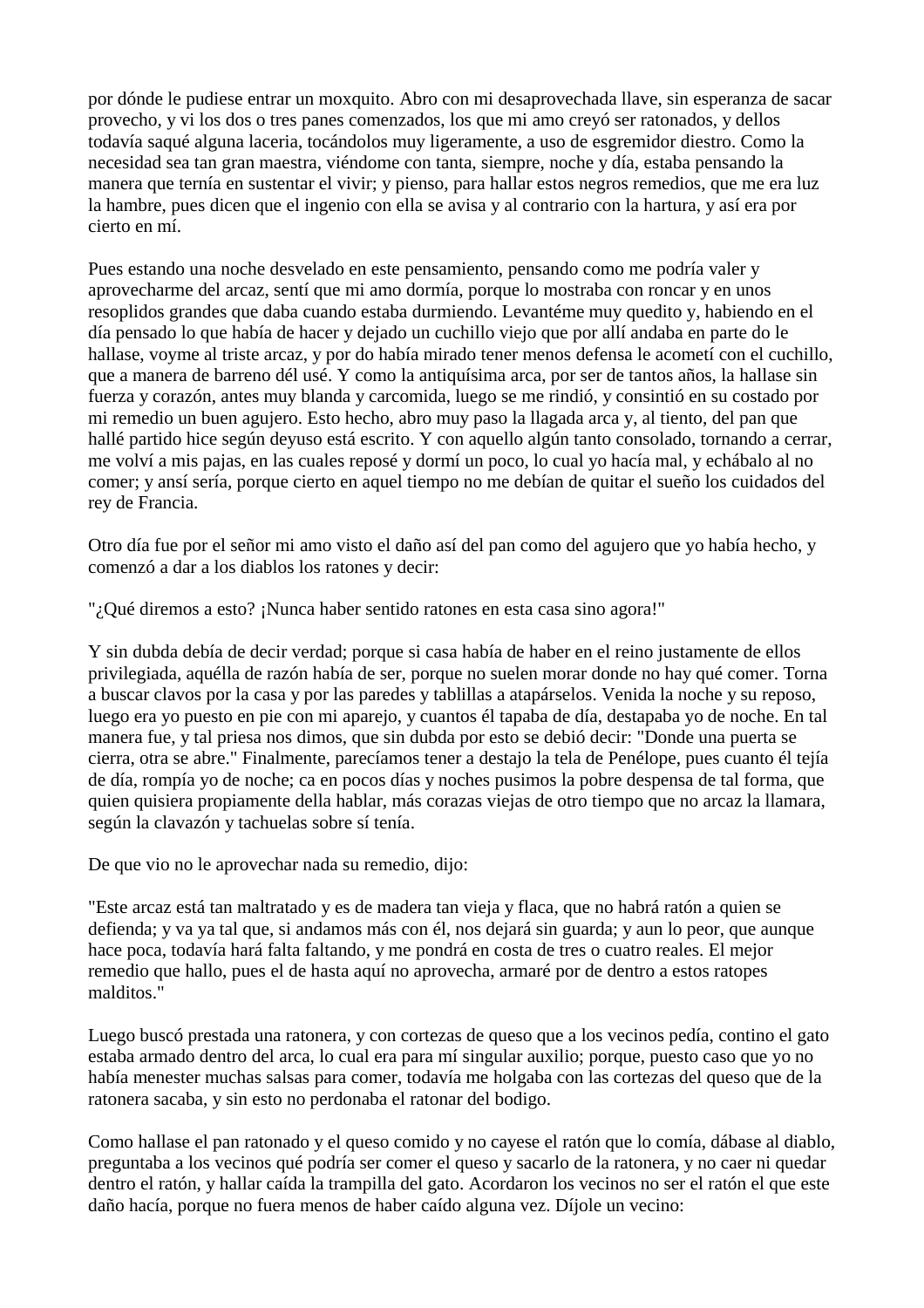"En vuestra casa yo me acuerdo que solía andar una culebra, y ésta debe ser sin dubda. Y lleva razón que, como es larga, tiene lugar de tomar el cebo; y aunque la coja la trampilla encima, como no entre toda dentro, tórnase a salir."

Cuadró a todos lo que aquél dijo, y alteró mucho a mi amo; y dende en adelante no dormía tan a sueño suelto, que cualquier gusano de la madera que de noche sonase, pensaba ser la culebra que le roía el arca. Luego era puesto en pie, y con un garrote que a la cabacera, desde que aquello le dijeron, ponía, daba en la pecadora del arca grandes garrotazos, pensando espantar la culebra. A los vecinos despertaba con el estruendo que hacía, y a mí no me dejaba dormir. êbase a mis pajas y trastornábalas, y a mí con ellas, pensando que se iba para mí y se envolvía en mis pajas o en mi sayo, porque le decían que de noche acaecía a estos animales, buscando calor, irse a las cunas donde están criaturas y aun mordellas y hacerles peligrar. Yo las más veces hacía del dormido, y en las mañas decíame él:

"Esta noche, mozo, ¿no sentiste nada? Pues tras la culebra anduve, y aun pienso se ha de ir para ti a la cama, que son muy frías y buscan calor."

"Plega a Dios que no me muerda -decía yo-, que harto miedo le tengo."

De esta manera andaba tan elevado y levantado del sueño, que, mi fe, la culebra (o culebro, por mejor decir) no osaba roer de noche ni levantarse al arca; mas de día, mientra estaba en la iglesia o por el lugar, hacía mis saltos: los cuales daños viendo él y el poco remedio que les podía poner, andaba de noche, como digo, hecho trasgo.

Yo hube miedo que con aquellas diligencias no me topase con la llave que debajo de las pajas tenía, y parecióme lo más seguro metella de noche en la boca. Porque ya, desde que viví con el ciego, la tenía tan hecha bolsa que me acaeció tener en ella doce o quince maravedís, todo en medias blancas, sin que me estorbasen el comer; porque de otra manera no era señor de una blanca que el maldito ciego no cayese con ella, no dejando costura ni remiendo que no me buscaba muy a menudo. Pues ansí, como digo, metía cada noche la llave en la boca, y dormía sin recelo que el brujo de mi amo cayese con ella; mas cuando la desdicha ha de venir, por demás es diligencia.

Quisieron mis hados, o por mejor decir mis pecados, que una noche que estaba durmiendo, la llave se me puso en la boca, que abierta debía tener, de tal manera y postura, que el aire y resoplo que yo durmiendo echaba salía por lo hueco de la llave, que de cañuto era, y silbaba, según mi desastre quiso, muy recio, de tal manera que el sobresaltado de mi amo lo oyó y creyó sin duda ser el silbo de la culebra; y cierto lo debía parecer.

Levantóse muy paso con su garrote en la mano, y al tiento y sonido de la culebra se llegó a mí con mucha quietud, por no ser sentido de la culebra; y como cerca se vio, pensó que allí en las pajas do yo estaba echado, al calor mío se había venido. Levantando bien el palo, pensando tenerla debajo y darle tal garrotazo que la matase, con toda su fuerza me descargó en la cabeza un tan gran golpe, que sin ningún sentido y muy mal descalabrado me dejó.

Como sintió que me había dado, según yo debía hacer gran sentimiento con el fiero golpe, contaba él que se había llegado a mí y dándome grandes voces, llamándome, procuró recordarme. Mas como me tocase con las manos, tentó la mucha sangre que se me iba, y conoció el daño que me había hecho, y con mucha priesa fue a buscar lumbre. Y llegando con ella, hallóme quejando, todavía con mi llave en la boca, que nunca la desamparé, la mitad fuera, bien de aquella manera que debía estar al tiempo que silbaba con ella.

Espantado el matador de culebras qué podría ser aquella llave, miróla, sacándomela del todo de la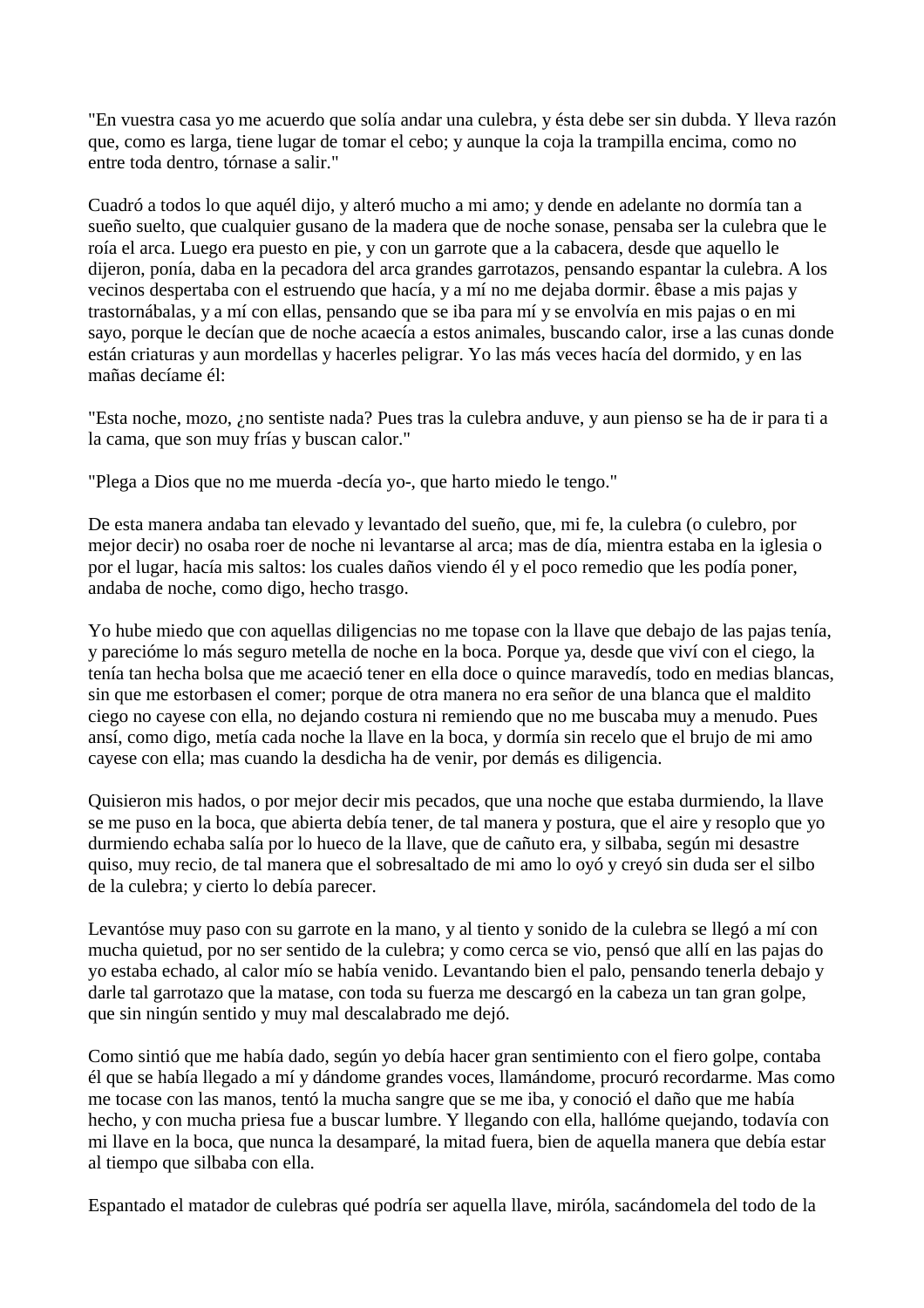boca, y vio lo que era, porque en las guardas nada de la suya diferenciaba. Fue luego a proballa, y con ella probó el maleficio. Debió de decir el cruel cazador: "El ratón y culebra que me daban guerra y me comían mi hacienda he hallado."

De lo que sucedió en aquellos tres días siguientes ninguna fe daré, porque los tuve en el vientre de la ballena; mas de cómo esto que he contado oí, después que en mí torné, decir a mi amo, el cual a cuantos allí venían lo contaba por extenso.

A cabo de tres días yo torné en mi sentido y vine echado en mis pajas, la cabeza toda emplastada y llena de aceites y ungüentos y, espantado, dije: "¿Qué es esto?"

Respondióme el cruel sacerdote:

"A fe, que los ratones y culebras que me destruían ya los he cazado."

Y miré por mí, y vime tan maltratado que luego sospeché mi mal.

A esta hora entró una vieja que ensalmaba, y los vecinos, y comiénzanme a quitar trapos de la cabeza y curar el garrotazo. Y como me hallaron vuelto en mi sentido, holgáronse mucho y dijeron:

"Pues ha tornado en su acuerdo, placerá a Dios no será nada."

Ahí tornaron de nuevo a contar mis cuitas y a reírlas, y yo, pecador, a llorarlas. Con todo esto, diéronme de comer, que estaba transido de hambre, y apenas me pudieron remediar. Y ansí, de poco en poco, a los quince días me levanté y estuve sin peligro, mas no sin hambre, y medio sano.

Luego otro día que fui levantado, el señor mi amo me tomó por la mano y sacóme la puerta fuera y, puesto en la calle, díjome:

Lázaro, de hoy más eres tuyo y no mío. Busca amo y vete con Dios, que yo no quiero en mi compañía tan diligente servidor. No es posible sino que hayas sido mozo de ciego."

Y santiguándose de mí como si yo estuviera endemoniado, tórnase a meter en casa y cierra su puerta.

Tratado Tercero Cómo Lázaro se asentó con un escudero, y de lo que le acaeció con él

Desta manera me fue forzado sacar fuerzas de flaqueza y, poco a poco, con ayuda de las buenas gentes di comigo en esta insigne ciudad de Toledo, adonde con la merced de Dios dende a quince días se me cerró la herida; y mientras estaba malo, siempre me daban alguna limosna, mas después que estuve sano, todos me decían:

"Tú, bellaco y gallofero eres. Busca, busca un amo a quien sirvas."

"¿Y adónde se hallará ése -decía yo entre mí- si Dios agora de nuevo, como crió el mundo, no le criase?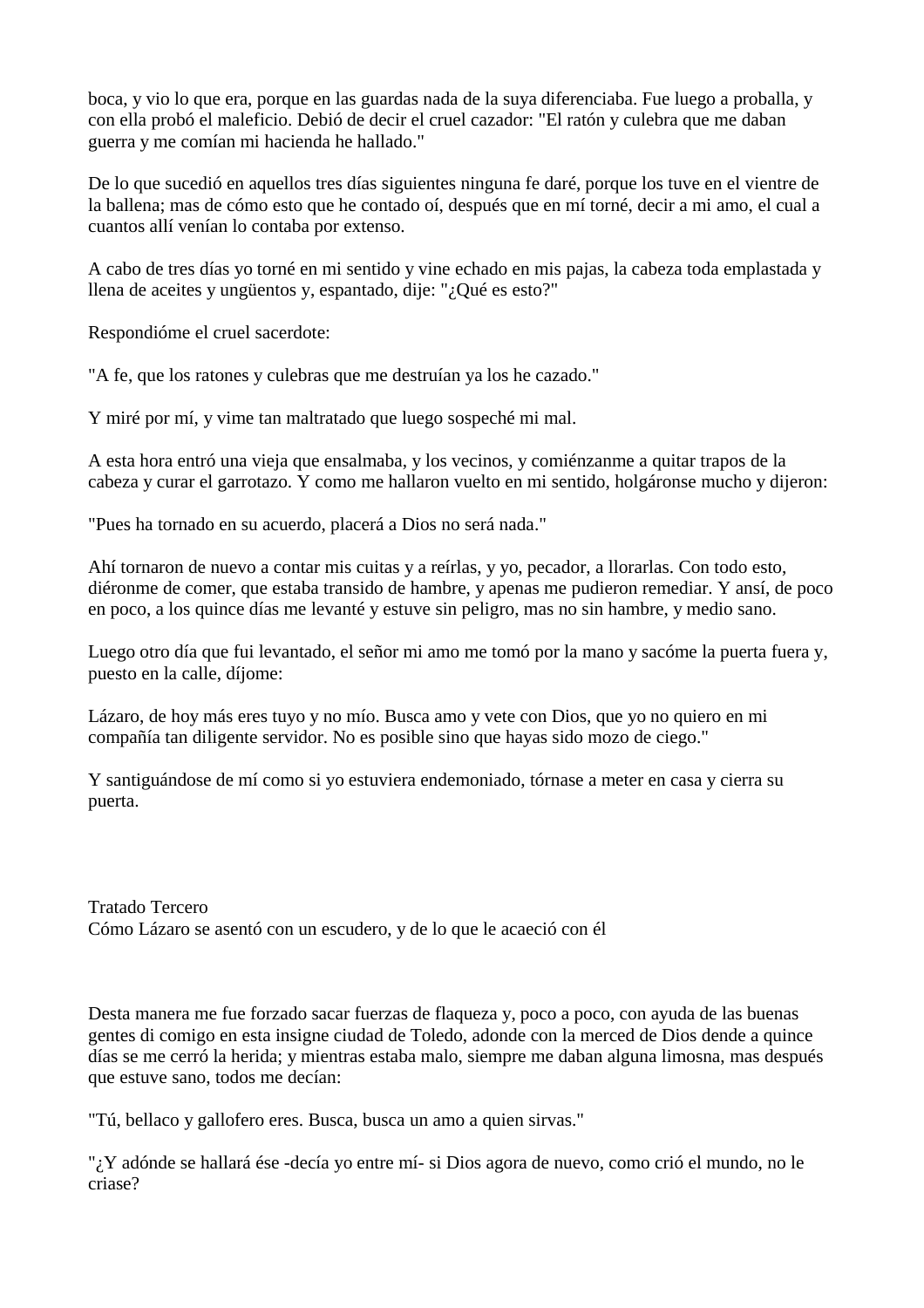Andando así discurriendo de puerta en puerta, con harto poco remedio, porque ya la caridad se subió al cielo, topóme Dios con un escudero que iba por la calle con razonable vestido, bien peinado, su paso y compás en orden. Miróme, y yo a él, y díjome:

"Mochacho, ¿buscas amo?"

Yo le dije: "Sí, señor."

"Pues vente tras mí -me respondió- que Dios te ha hecho merced en topar comigo. Alguna buena oración rezaste hoy."

Y seguíle, dando gracias a Dios por lo que le oí, y también que me parecía, según su hábito y continente, ser el que yo había menester.

Era de mañana cuando este mi tercero amo topé, y llevóme tras sí gran parte de la ciudad. Pasábamos por las plazas do se vendía pan y otras provisiones. Yo pensaba y aun deseaba que allí me quería cargar de lo que se vendía, porque ésta era propria hora cuando se suele proveer de lo necesario; mas muy a tendido paso pasaba por estas cosas. "Por ventura no lo vee aquí a su contento -decía yo- y querrá que lo compremos en otro cabo."

Desta manera anduvimos hasta que dio las once. Entonces se entró en la iglesia mayor, y yo tras él, y muy devotamente le vi oír misa y los otros oficios divinos, hasta que todo fue acabado y la gente ida. Entonces salimos de la iglesia.

A buen paso tendido comenzamos a ir por una calle abajo. Yo iba el más alegre del mundo en ver que no nos habíamos ocupado en buscar de comer. Bien consideré que debía ser hombre, mi nuevo amo, que se proveía en junto, y que ya la comida estaría a punto tal y como yo la deseaba y aun la había menester.

En este tiempo dio el reloj la una después de mediodía, y llegamos a una casa ante la cual mi amo se paró, y yo con él; y derribando el cabo de la capa sobre el lado izquierdo, sacó una llave de la manga y abrió su puerta y entramos en casa; la cual tenía la entrada obscura y lóbrega de tal manera que parece que ponía temor a los que en ella entraban, aunque dentro della estaba un patio pequeño y razonables cámaras.

Desque fuimos entrados, quita de sobre sí su capa y, preguntando si tenía las manos limpias, la sacudimos y doblamos, y muy limpiamente soplando un poyo que allí estaba, la puso en él. Y hecho esto, sentóse cabo della, preguntándome muy por extenso de dónde era y cómo había venido a aquella ciudad; y yo le di más larga cuenta que quisiera, porque me parecía más conveniente hora de mandar poner la mesa y escudillar la olla que de lo que me pedía. Con todo eso, yo le satisfice de mi persona lo mejor que mentir supe, diciendo mis bienes y callando lo demás, porque me parecía no ser para en cámara.

Esto hecho, estuvo ansí un poco, y yo luego vi mala señal, por ser ya casi las dos y no le ver más aliento de comer que a un muerto. Después desto, consideraba aquel tener cerrada la puerta con llave ni sentir arriba ni abajo pasos de viva persona por la casa. Todo lo que yo había visto eran paredes, sin ver en ella silleta, ni tajo, ni banco, ni mesa, ni aun tal arcaz como el de marras: finalmente, ella parecía casa encantada. Estando así, díjome:

"Tú, mozo, ¿has comido?"

"No, señor -dije yo-, que aún no eran dadas las ocho cuando con vuestra merced encontré."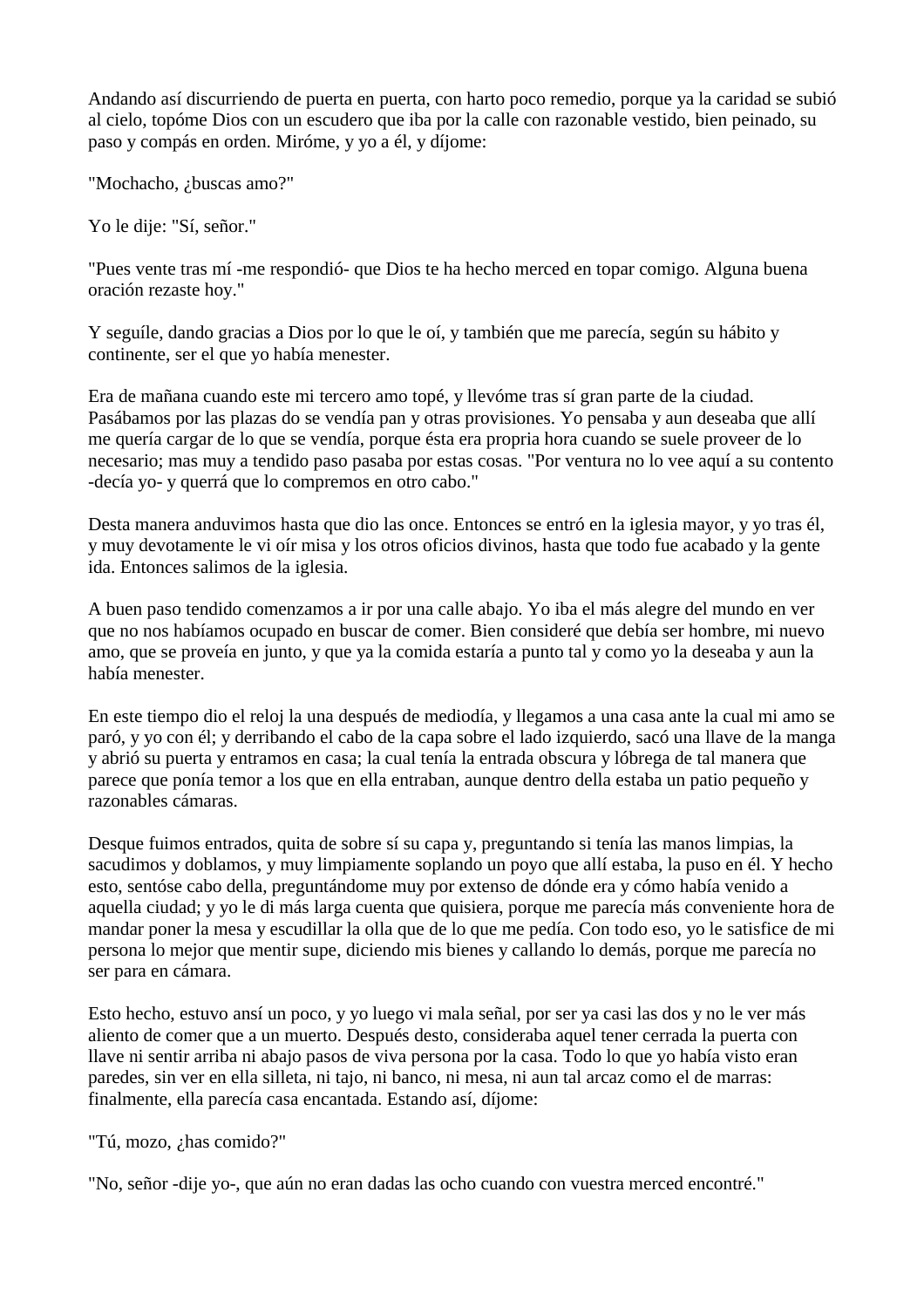"Pues, aunque de mañana, yo había almorzado, y cuando ansí como algo, hágote saber que hasta la noche me estoy ansí. Por eso, pásate como pudieres, que después cenaremos.

Vuestra merced crea, cuando esto le oí, que estuve en poco de caer de mi estado, no tanto de hambre como por conocer de todo en todo la fortuna serme adversa. Allí se me representaron de nuevo mis fatigas, y torné a llorar mis trabajos; allí se me vino a la memoria la consideración que hacía cuando me pensaba ir del clérigo, diciendo que aunque aquél era desventurado y mísero, por ventura toparía con otro peor: finalmente, allí lloré mi trabajosa vida pasada y mi cercana muerte venidera. Y con todo, disimulando lo mejor que pude:

"Señor, mozo soy que no me fatigo mucho por comer, bendito Dios. Deso me podré yo alabar entre todos mis iguales por de mejor garganta, y ansí fui yo loado della fasta hoy día de los amos que yo he tenido."

"Virtud es ésa -dijo él- y por eso te querré yo más, porque el hartar es de los puercos y el comer regladamente es de los hombres de bien."

"¡Bien te he entendido! -dije yo entre mí- ¡maldita tanta medicina y bondad como aquestos mis amos que yo hallo hallan en la hambre!"

Púseme a un cabo del portal y saqué unos pedazos de pan del seno, que me habían quedado de los de por Dios. Él, que vio esto, díjome:

"Ven acá, mozo. ¿Qué comes?"

Yo lleguéme a él y mostréle el pan. Tomóme él un pedazo, de tres que eran el mejor y más grande, y díjome:

"Por mi vida, que parece éste buen pan."

"¡Y cómo! ¿Agora -dije yo-, señor, es bueno?"

"Sí, a fe -dijo él-. ¿Adónde lo hubiste? ¿Si es amasado de manos limpias?"

"No sé yo eso -le dije-; mas a mí no me pone asco el sabor dello."

"Así plega a Dios" -dijo el pobre de mi amo.

Y llevándolo a la boca, comenzó a dar en él tan fieros bocados como yo en lo otro.

"Sabrosísimo pan está -dijo-, por Dios."

Y como le sentí de qué pie coxqueaba, dime priesa, porque le vi en disposición, si acababa antes que yo, se comediría a ayudarme a lo que me quedase; y con esto acabamos casi a una. Y mi amo comenzó a sacudir con las manos unas pocas de migajas, y bien menudas, que en los pechos se le habían quedado, y entró en una camareta que allí estaba, y sacó un jarro desbocado y no muy nuevo, y desque hubo bebido convidóme con él. Yo, por hacer del continente, dije:

"Señor, no bebo vino."

"Agua es, -me respondió-. Bien puedes beber."

Entonces tomé el jarro y bebí, no mucho, porque de sed no era mi congoja. Ansí estuvimos hasta la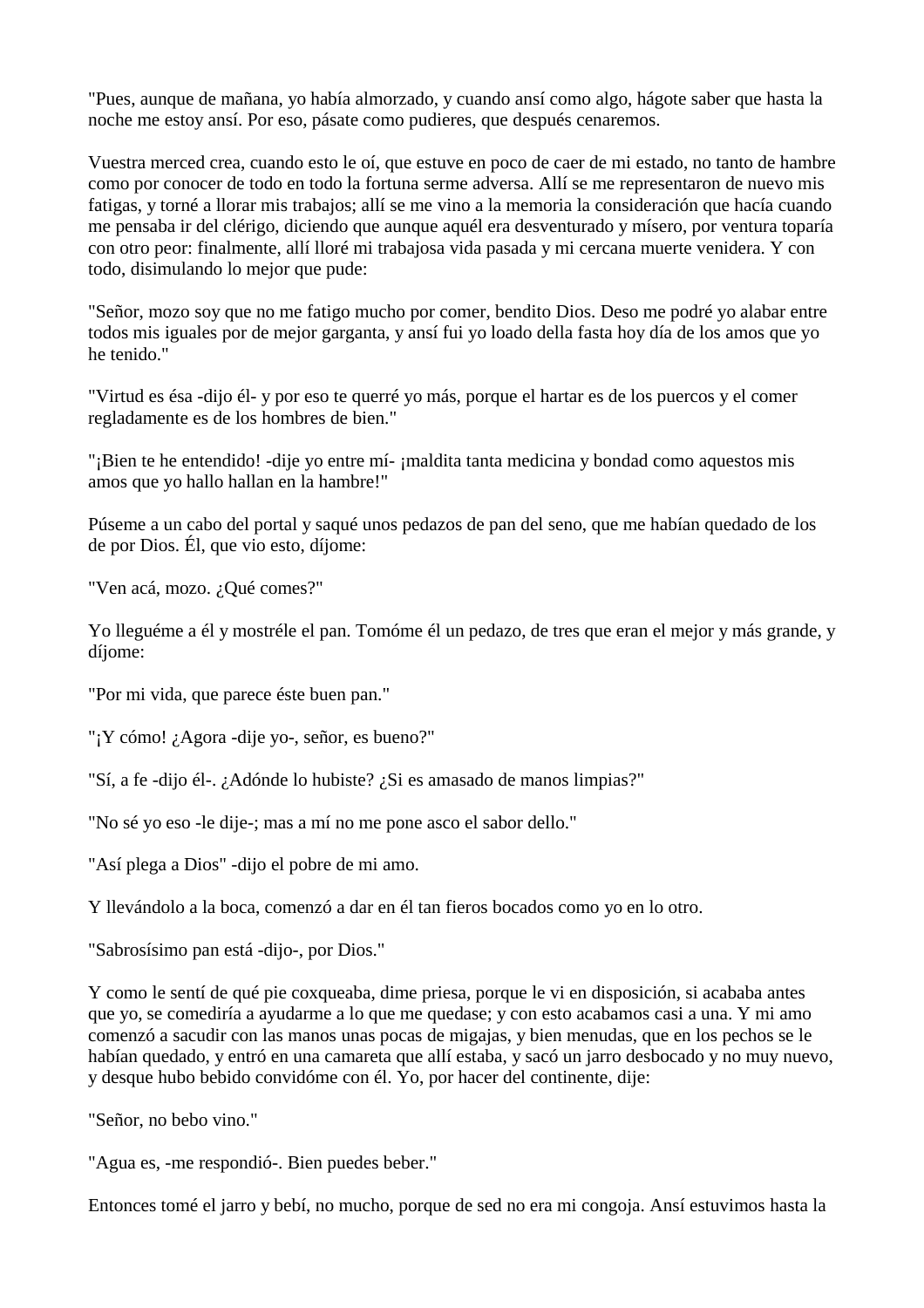noche, hablando en cosas que me preguntaba, a las cuales yo le respondí lo mejor que supe. En este tiempo metióme en la cámara donde estaba el jarro de que bebimos, y díjome:

"Mozo, párate allí y verás, cómo hacemos esta cama, para que la sepas hacer de aquí adelante."

Púseme de un cabo y él del otro y hecimos la negra cama, en la cual no había mucho que hacer, porque ella tenía sobre unos bancos un cañizo, sobre el cual estaba tendida la ropa que, por no estar muy continuada a lavarse, no parecía colchón, aunque servía dél, con harta menos lana que era menester. Aquél tendimos, haciendo cuenta de ablandalle, lo cual era imposible, porque de lo duro mal se puede hacer blando. El diablo del enjalma maldita la cosa tenía dentro de sí, que puesto sobre el cañizo todas las cañas se señalaban y parecían a lo proprio entrecuesto de flaquísimo puerco; y sobre aquel hambriento colchón un alfamar del mesmo jaez, del cual el color yo no pude alcanzar. Hecha la cama y la noche venida, díjome:

"Lázaro, ya es tarde, y de aquí a la plaza hay gran trecho. También en esta ciudad andan muchos ladrones que siendo de noche capean. Pasemos como podamos y mañana, venido el día, Dios hará merced; porque yo, por estar solo, no estoy proveído, antes he comido estos días por allá fuera, mas agora hacerlo hemos de otra manera."

"Señor, de mí -dije yo- ninguna pena tenga vuestra merced, que sé pasar una noche y aun más, si es menester, sin comer."

"Vivirás más y más sano -me respondió-, porque como decíamos hoy, no hay tal cosa en el mundo para vivir mucho que comer poco."

"Si por esa vía es -dije entre mí-, nunca yo moriré, que siempre he guardado esa regla por fuerza, y aun espero en mi desdicha tenella toda mi vida."

Y acostóse en la cama, poniendo por cabecera las calzas y el jubón, y mandóme echar a sus pies, lo cual yo hice; mas ¡maldito el sueño que yo dormí! Porque las cañas y mis salidos huesos en toda la noche dejaron de rifar y encenderse, que con mis trabajos, males y hambre, pienso que en mi cuerpo no había libra de carne; y también, como aquel día no había comido casi nada, rabiaba de hambre, la cual con el sueño no tenía amistad. Maldíjeme mil veces -¡Dios me lo perdone!- y a mi ruin fortuna, allí lo más de la noche, y (lo peor) no osándome revolver por no despertalle, pedí a Dios muchas veces la muerte.

La mañana venida, levantámonos, y comienza a limpiar y sacudir sus calzas y jubón y sayo y capa -y yo que le servía de pelillo- y vístese muy a su placer de espacio. Echéle aguamanos, peinóse y puso su espada en el talabarte y, al tiempo que la ponía, díjome:

"¡Oh, si supieses, mozo, qué pieza es ésta! No hay marco de oro en el mundo por que yo la diese. Mas ansí ninguna de cuantas Antonio hizo, no acertó a ponelle los aceros tan prestos como ésta los tiene."

Y sacóla de la vaina y tentóla con los dedos, diciendo:

"; Vesla aquí? Yo me obligo con ella cercenar un copo de lana."

Y yo dije entre mí:

"Y yo con mis dientes, aunque no son de acero, un pan de cuatro libras."

Tornóla a meter y ciñósela y un sartal de cuentas gruesas del talabarte, y con un paso sosegado y el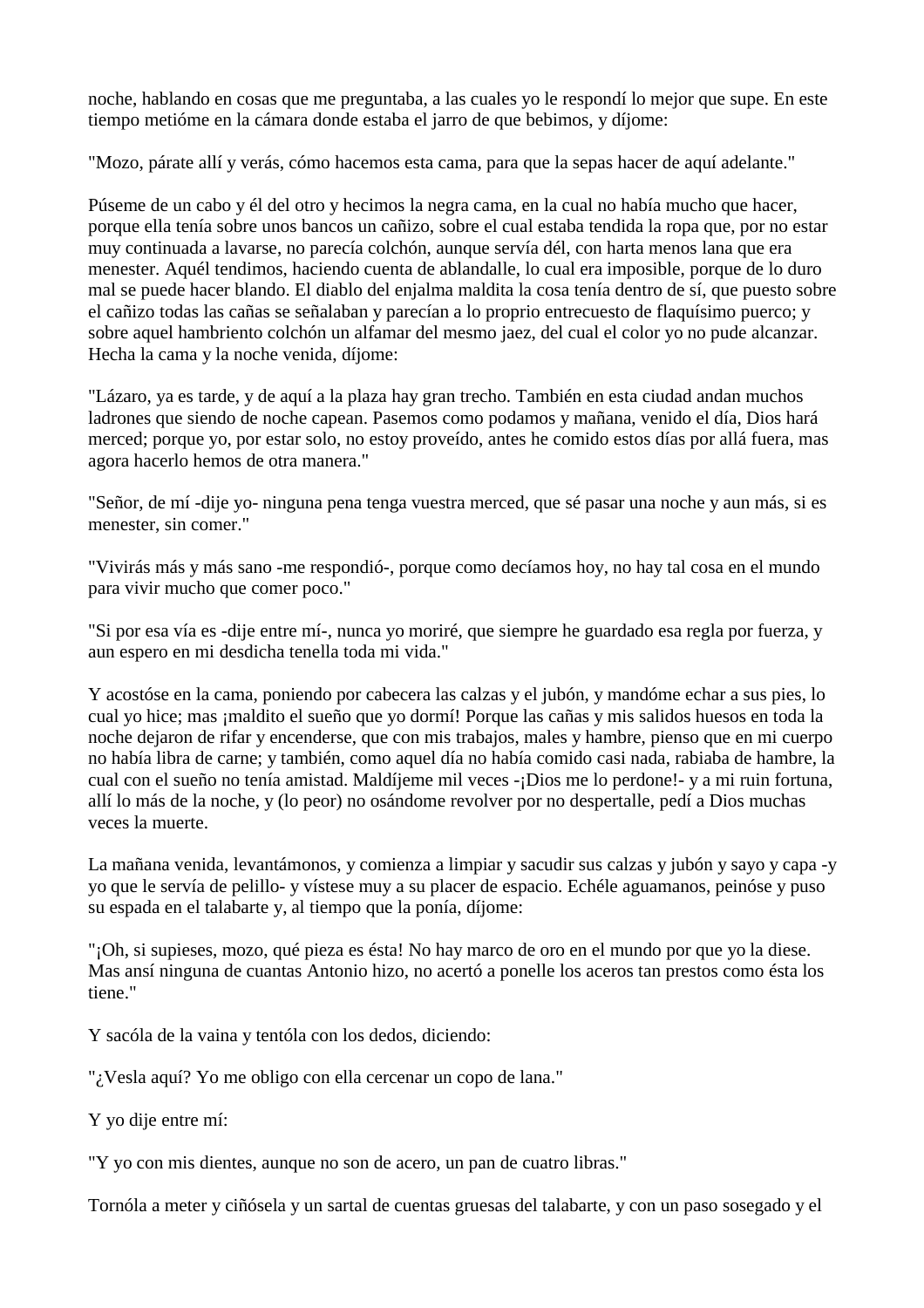cuerpo derecho, haciendo con él y con la cabeza muy gentiles meneos, echando el cabo de la capa sobre el hombro y a veces so el brazo, y poniendo la mano derecha en el costado, salió por la puerta, diciendo:

"Lázaro, mira por la casa en tanto que voy a oír misa, y haz la cama, y ve por la vasija de agua al río, que aquí bajo está, y cierra la puerta con llave, no nos hurten algo, y ponla aquí al quicio, porque si yo viniere en tanto pueda entrar."

Y súbese por la calle arriba con tan gentil semblante y continente, que quien no le conociera pensara ser muy cercano pariente al conde de Arcos, o a lo menos camarero que le daba de vestir.

"¡Bendito seáis vos, Señor -quedé yo diciendo-, que dais la enfermedad y ponéis el remedio! ¿Quién encontrara a aquel mi señor que no piense, según el contento de sí lleva, haber anoche bien cenado y dormido en buena cama, y aun agora es de mañana, no le cuenten por muy bien almorzado? ¡Grandes secretos son, Señor, los que vos hacéis y las gentes ignoran! ¿A quién no engañara aquella buena disposición y razonable capa y sayo y quién pensara que aquel gentil hombre se pasó ayer todo el día sin comer, con aquel mendrugo de pan que su criado Lázaro trujo un día y una noche en el arca de su seno, do no se le podía pegar mucha limpieza, y hoy, lavándose las manos y cara, a falta de paño de manos, se hacía servir de la halda del sayo? Nadie por cierto lo sospechara. ¡Oh Señor, y cuántos de aquéstos debéis vos tener por el mundo derramados, que padecen por la negra que llaman honra lo que por vos no sufrirían!"

Ansí estaba yo a la puerta, mirando y considerando estas cosas y otras muchas, hasta que el señor mi amo traspuso la larga y angosta calle, y como lo vi trasponer, tornéme a entrar en casa, y en un credo la anduve toda, alto y bajo, sin hacer represa ni hallar en qué. Hago la negra dura cama y tomo el jarro y doy comigo en el río, donde en una huerta vi a mi amo en gran recuesta con dos rebozadas mujeres, al parecer de las que en aquel lugar no hacen falta, antes muchas tienen por estilo de irse a las mañanicas del verano a refrescar y almorzar sin llevar qué por aquellas frescas riberas, con confianza que no ha de faltar quién se lo dé, según las tienen puestas en esta costumbre aquellos hidalgos del lugar.

Y como digo, él estaba entre ellas hecho un Macías, diciéndoles más dulzuras que Ovidio escribió. Pero como sintieron dél que estaba bien enternecido, no se les hizo de vergüenza pedirle de almorzar con el acostumbrado pago. Él, sintiéndose tan frío de bolsa cuanto estaba caliente del estómago, tomóle tal calofrío que le robó la color del gesto, y comenzó a turbarse en la plática y a poner excusas no validas. Ellas, que debían ser bien instituídas, como le sintieron la enfermedad, dejáronle para el que era.

Yo, que estaba comiendo ciertos tronchos de berzas, con los cuales me desayuné, con mucha diligencia, como mozo nuevo, sin ser visto de mi amo, torné a casa, de la cual pensé barrer alguna parte, que era bien menester, mas no hallé con qué. Púseme a pensar qué haría, y parecióme esperar a mi amo hasta que el día demediase y si viniese y por ventura trajese algo que comiésemos; mas en vano fue mi experiencia.

Desque vi ser las dos y no venía y la hambre me aquejaba, cierro mi puerta y pongo la llave do mandó, y tórnome a mi menester. Con baja y enferma voz e inclinadas mis manos en los senos, puesto Dios ante mis ojos y la lengua en su nombre, comienzo a pedir pan por las puertas y casas más grandes que me parecía. Mas como yo este oficio le hobiese mamado en la leche, quiero decir que con el gran maestro el ciego lo aprendí, tan suficiente discípulo salí que, aunque en este pueblo no había caridad ni el año fuese muy abundante, tan buena maña me di que, antes que el reloj diese las cuatro, ya yo tenía otras tantas libras de pan ensiladas en el cuerpo y más de otras dos en las mangas y senos. Volvíme a la posada y al pasar por la tripería pedí a una de aquellas mujeres, y diome un pedazo de uña de vaca con otras pocas de tripas cocidas.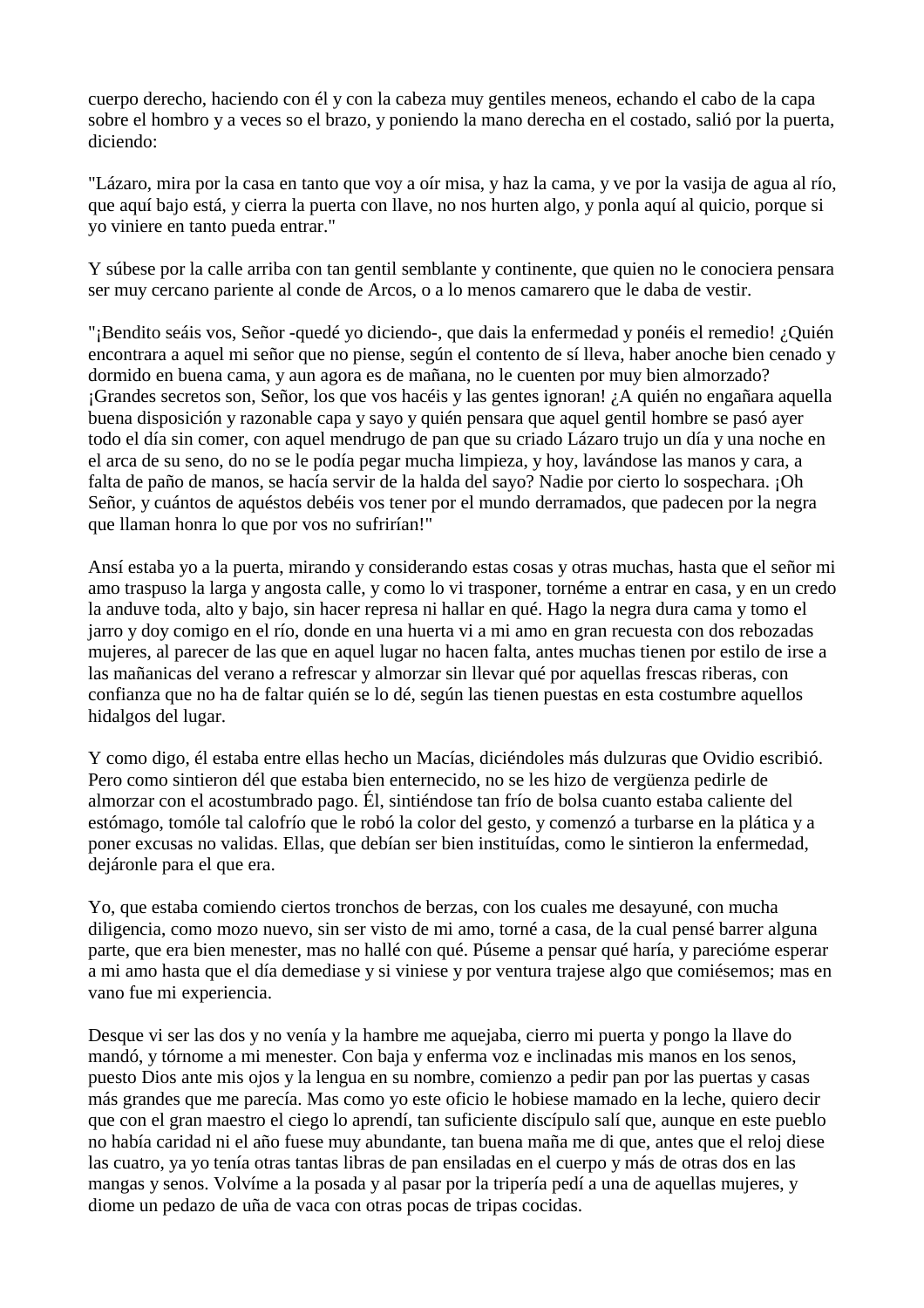Cuando llegué a casa, ya el bueno de mi amo estaba en ella, doblada su capa y puesta en el poyo, y él paseándose por el patio. Como entro, vínose para mí. Pensé que me quería reñir la tardanza, mas mejor lo hizo Dios. Preguntóme dó venía. Yo le dije:

"Señor, hasta que dio las dos estuve aquí, y de que vi que V.M. no venía, fuime por esa ciudad a encomendarme a las buenas gentes, y hanme dado esto que veis."

Mostréle el pan y las tripas que en un cabo de la halda traía, a lo cual él mostró buen semblante y dijo:

"Pues esperado te he a comer, y de que vi que no veniste, comí. Mas tú haces como hombre de bien en eso, que más vale pedillo por Dios que no hurtallo, y ansí Él me ayude como ello me parece bien. Y solamente te encomiendo no sepan que vives comigo, por lo que toca a mi honra, aunque bien creo que será secreto, según lo poco que en este pueblo soy conocido. ¡Nunca a él yo hubiera de venir!"

"De eso pierda, señor, cuidado -le dije yo-, que maldito aquél que ninguno tiene de pedirme esa cuenta ni yo de dalla."

"Agora pues, come, pecador. Que, si a Dios place, presto nos veremos sin necesidad; aunque te digo que después que en esta casa entré, nunca bien me ha ido. Debe ser de mal suelo, que hay casas desdichadas y de mal pie, que a los que viven en ellas pegan la desdicha. Ésta debe de ser sin dubda de ellas; mas yo te prometo, acabado el mes, no quede en ella aunque me la den por mía."

Sentéme al cabo del poyo y, porque no me tuviese por glotón, callé la merienda; y comienzo a cenar y morder en mis tripas y pan, y disimuladamente miraba al desventurado señor mío, que no partía sus ojos de mis faldas, que aquella sazón servían de plato. Tanta lástima haya Dios de mí como yo había dél, porque sentí lo que sentía, y muchas veces había por ello pasado y pasaba cada día. Pensaba si sería bien comedirme a convidalle; mas por me haber dicho que había comido, temía me no aceptaría el convite. Finalmente, yo deseaba aquel pecador ayudase a su trabajo del mío, y se desayunase como el día antes hizo, pues había mejor aparejo, por ser mejor la vianda y menos mi hambre.

Quiso Dios cumplir mi deseo, y aun pienso que el suyo, porque, como comencé a comer y él se andaba paseando llegóse a mí y díjome:

"Dígote, Lázaro, que tienes en comer la mejor gracia que en mi vida vi a hombre, y que nadie te lo verá hacer que no le pongas gana aunque no la tenga."

"La muy buena que tú tienes -dije yo entre mí- te hace parecer la mía hermosa."

Con todo, parecióme ayudarle, pues se ayudaba y me abría camino para ello, y díjele:

"Señor, el buen aparejo hace buen artífice. Este pan está sabrosísimo y esta uña de vaca tan bien cocida y sazonada, que no habrá a quien no convide con su sabor."

"¿Uña de vaca es?"

"Si, señor."

"Dígote que es el mejor bocado del mundo, que no hay faisán que ansí me sepa."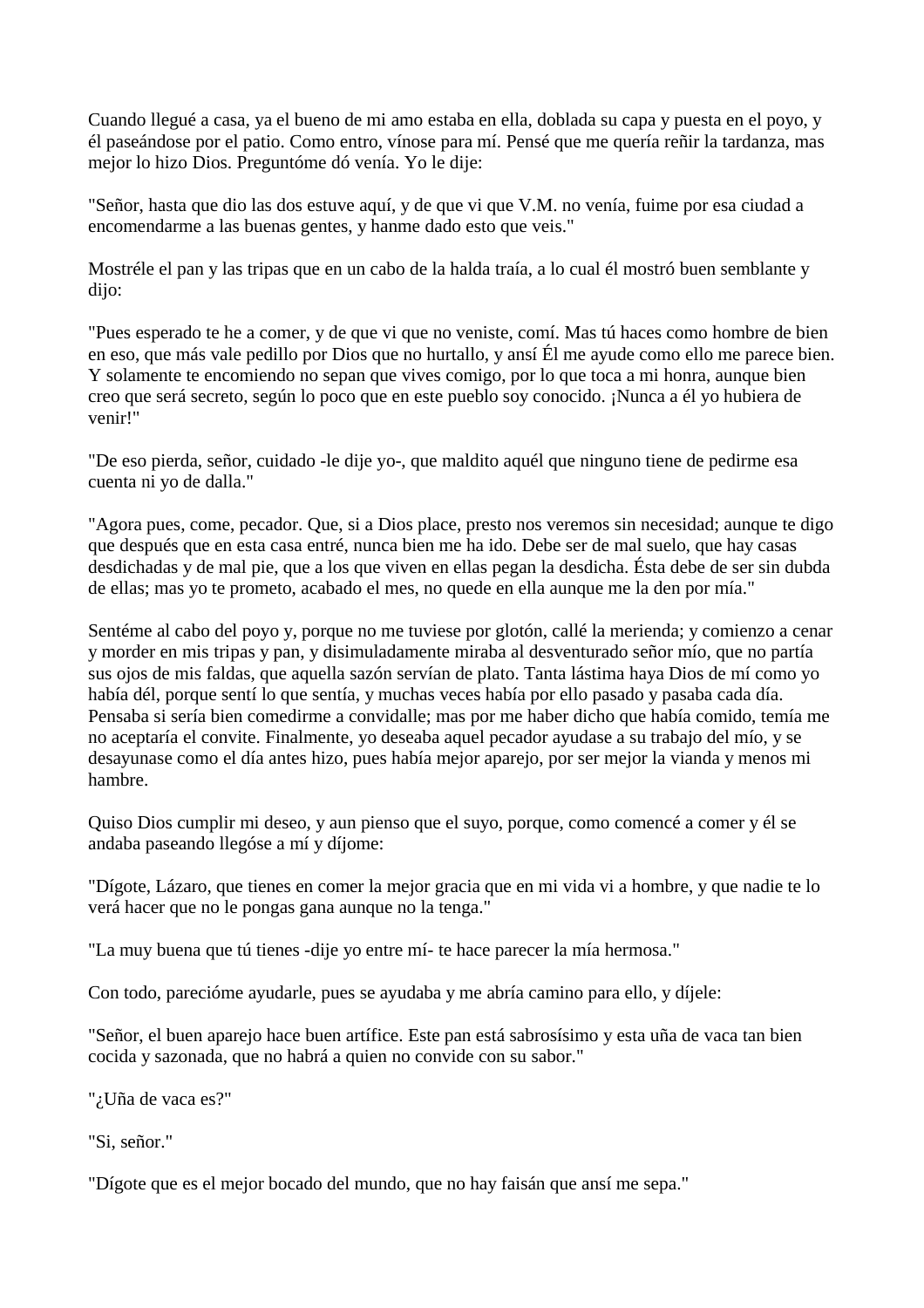"Pues pruebe, señor, y verá qué tal está."

Póngole en las uñas la otra y tres o cuatro raciones de pan de lo más blanco y asentóseme al lado, y comienza a comer como aquel que lo había gana, royendo cada huesecillo de aquéllos mejor que un galgo suyo lo hiciera.

"Con almodrote -decía- es éste singular manjar."

"Con mejor salsa lo comes tú", respondí yo paso.

"Por Dios, que me ha sabido como si hoy no hobiera comido bocado."

"¡Ansí me vengan los buenos años como es ello!" -dije yo entre mí.

Pidióme el jarro del agua y díselo como lo había traído. Es señal que, pues no le faltaba el agua, que no le había a mi amo sobrado la comida. Bebimos, y muy contentos nos fuimos a dormir como la noche pasada.

Y por evitar prolijidad, desta manera estuvimos ocho o diez días, yéndose el pecador en la mañana con aquel contento y paso contado a papar aire por las calles, teniendo en el pobre Lázaro una cabeza de lobo. Contemplaba yo muchas veces mi desastre, que escapando de los amos ruines que había tenido y buscando mejoría, viniese a topar con quien no solo no me mantuviese, mas a quien yo había de mantener.

Con todo, le quería bien, con ver que no tenía ni podía más, y antes le había lástima que enemistad; y muchas veces, por llevar a la posada con que él lo pasase, yo lo pasaba mal. Porque una mañana, levantándose el triste en camisa, subió a lo alto de la casa a hacer sus menesteres, y en tanto yo, por salir de sospecha, desenvolvíle el jubón y las calzas que a la cabecera dejó, y hallé una bolsilla de terciopelo raso hecho cien dobleces y sin maldita la blanca ni señal que la hobiese tenido mucho tiempo.

"Éste -decía yo- es pobre y nadie da lo que no tiene. Mas el avariento ciego y el malaventurado mezquino clérigo que, con dárselo Dios a ambos, al uno de mano besada y al otro de lengua suelta, me mataban de hambre, aquéllos es justo desamar y aquéste de haber mancilla."

Dios es testigo que hoy día, cuando topo con alguno de su hábito, con aquel paso y pompa, le he lástima, con pensar si padece lo que aquél le vi sufrir; al cual con toda su pobreza holgaría de servir más que a los otros por lo que he dicho. Sólo tenía dél un poco de descontento: que quisiera yo me no tuviera tanta presunción, mas que abajara un poco su fantasía con lo mucho que subía su necesidad. Mas, según me parece, es regla ya entre ellos usada y guardada; aunque no haya cornado de trueco, ha de andar el birrete en su lugar. El Señor lo remedie, que ya con este mal han de morir.

Pues, estando yo en tal estado, pasando la vida que digo, quiso mi mala fortuna, que de perseguirme no era satisfecha, que en aquella trabajada y vergonzosa vivienda no durase. Y fue, como el año en esta tierra fuese estéril de pan, acordaron el Ayuntamiento que todos los pobres estranjeros se fuesen de la ciudad, con pregón que el que de allí adelante topasen fuese punido con azotes. Y así, ejecutando la ley, desde a cuatro días que el pregón se dio, vi llevar una procesión de pobres azotando por las Cuatro Calles, lo cual me puso tan gran espanto, que nunca osé desmandarme a demandar.

Aquí viera, quien vello pudiera, la abstinencia de mi casa y la tristeza y silencio de los moradores, tanto que nos acaeció estar dos o tres días sin comer bocado, ni hablaba palabra. A mí diéronme la vida unas mujercillas hilanderas de algodón, que hacían bonetes y vivían par de nosotros, con las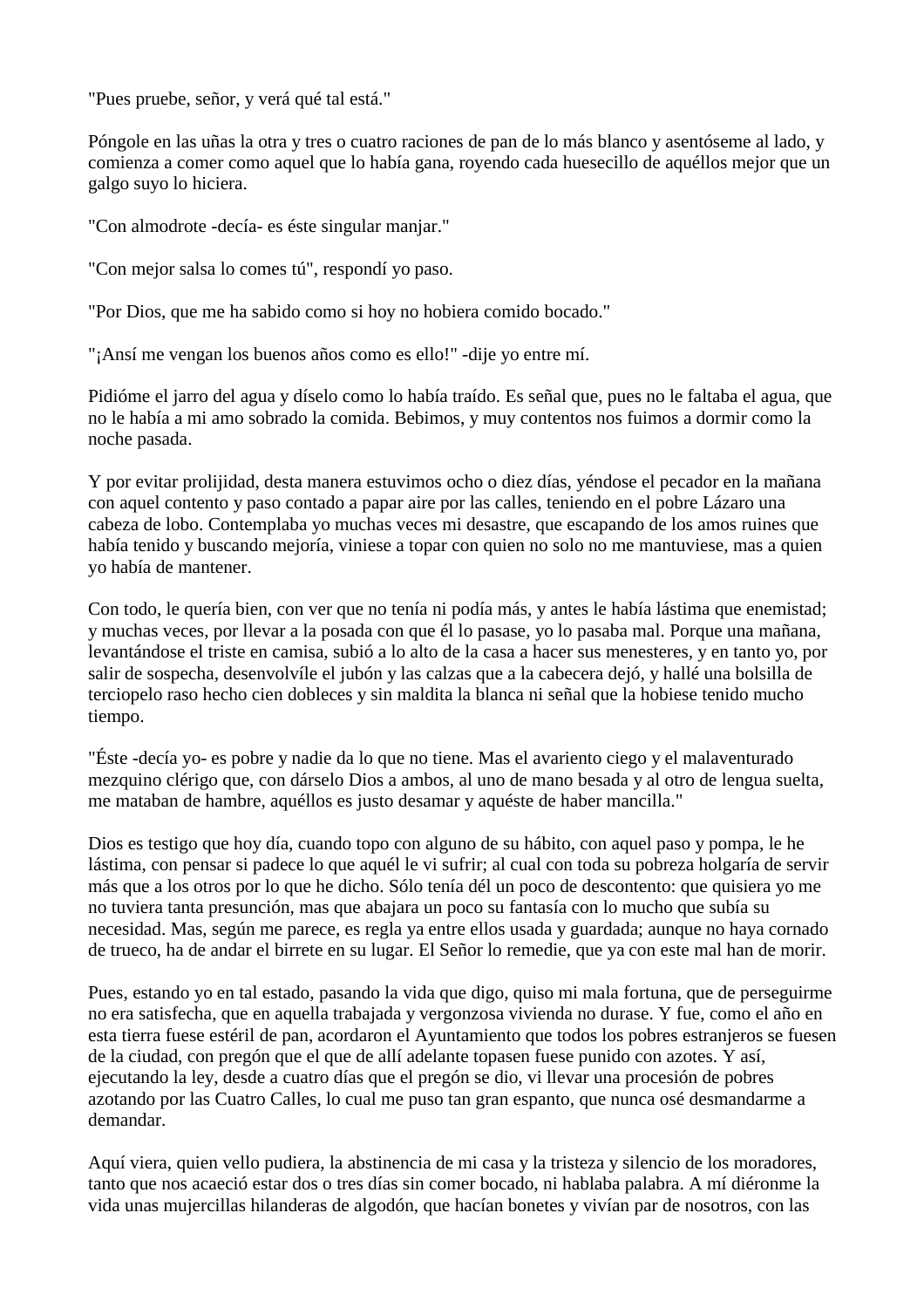cuales yo tuve vecindad y conocimiento; que de la laceria que les traían me daban alguna cosilla, con la cual muy pasado me pasaba.

Y no tenía tanta lástima de mí como del lastimado de mi amo, que en ocho días maldito el bocado que comió. A lo menos, en casa bien lo estuvimos sin comer. No sé yo cómo o dónde andaba y qué comía. ¡Y velle venir a mediodía la calle abajo con estirado cuerpo, más largo que galgo de buena casta! Y por lo que toca a su negra que dicen honra, tomaba una paja de las que aun asaz no había en casa, y salía a la puerta escarbando los dientes que nada entre sí tenían, quejándose todavía de aquel mal solar diciendo:

"Malo está de ver, que la desdicha desta vivienda lo hace. Como ves, es lóbrega, triste, obscura. Mientras aquí estuviéremos, hemos de padecer. Ya deseo que se acabe este mes por salir della."

Pues, estando en esta afligida y hambrienta persecución un día, no sé por cual dicha o ventura, en el pobre poder de mi amo entró un real, con el cual él vino a casa tan ufano como si tuviera el tesoro de Venecia; y con gesto muy alegre y risueño me lo dio, diciendo:

"Toma, Lázaro, que Dios ya va abriendo su mano. Ve a la plaza y merca pan y vino y carne: ¡quebremos el ojo al diablo! Y más, te hago saber, porque te huelgues, que he alquilado otra casa, y en ésta desastrada no hemos de estar más de en cumplimiento el mes. ¡Maldita sea ella y el que en ella puso la primera teja, que con mal en ella entré! Por Nuestro Señor, cuanto ha que en ella vivo, gota de vino ni bocado de carne no he comido, ni he habido descanso ninguno; mas ¡tal vista tiene y tal obscuridad y tristeza! Ve y ven presto, y comamos hoy como condes."

Tomo mi real y jarro y a los pies dándoles priesa, comienzo a subir mi calle encaminando mis pasos para la plaza muy contento y alegre. Mas ¿qué me aprovecha si está constituido en mi triste fortuna que ningún gozo me venga sin zozobra? Y ansí fue éste; porque yendo la calle arriba, echando mi cuenta en lo que le emplearía que fuese mejor y más provechosamente gastado, dando infinitas gracias a Dios que a mi amo había hecho con dinero, a deshora me vino al encuentro un muerto, que por la calle abajo muchos clérigos y gente en unas andas traían. Arriméme a la pared por darles lugar, y desque el cuerpo pasó, venían luego a par del lecho una que debía ser mujer del difunto, cargada de luto, y con ella otras muchas mujeres; la cual iba llorando a grandes voces y diciendo:

"Marido y señor mío, ¿adónde os me llevan? ¡A la casa triste y desdichada, a la casa lóbrega y obscura, a la casa donde nunca comen ni beben!"

Yo que aquello oí, juntóseme el cielo con la tierra, y dije:

"¡Oh desdichado de mí! Para mi casa llevan este muerto."

Dejo el camino que llevaba y hendí por medio de la gente, y vuelvo por la calle abajo a todo el más correr que pude para mi casa, y entrando en ella cierro a grande priesa, invocando el auxilio y favor de mi amo, abrazándome dél, que me venga a ayudar y a defender la entrada. El cual algo alterado, pensando que fuese otra cosa, me dijo:

"¿Qué es eso, mozo? ¿Qué voces das? ¿Qué has? ¿Por qué cierras la puerta con tal furia?"

"¡Oh señor -dije yo- acuda aquí, que nos traen acá un muerto!"

"¿Cómo así?", respondió él.

"Aquí arriba lo encontré, y venía diciendo su mujer: "Marido y señor mio, ¿adónde os llevan? ¡A la casa lóbrega y obscura, a la casa triste y desdichada, a la casa donde nunca comen ni beben! Acá,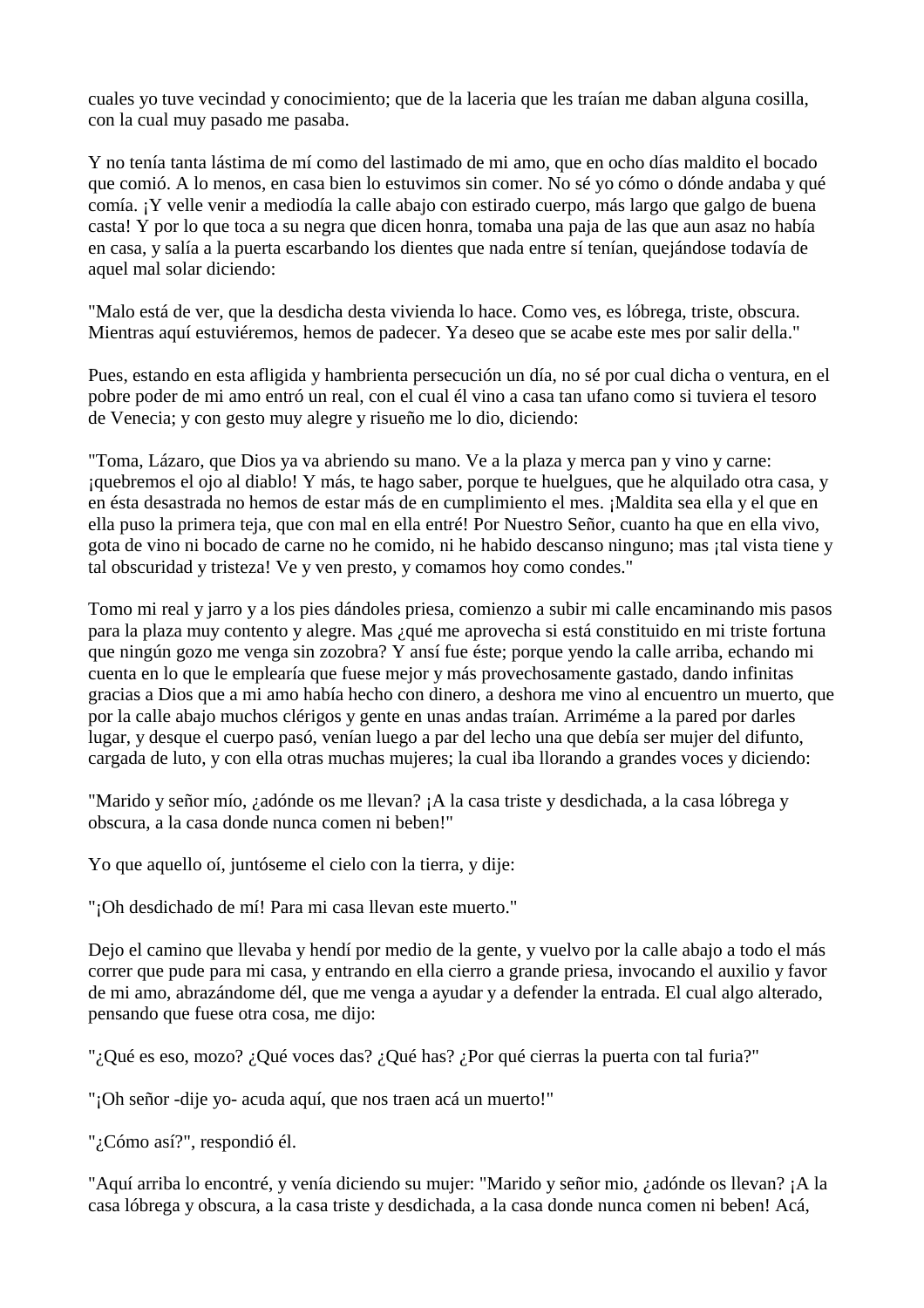señor, nos le traen."

Y ciertamente, cuando mi amo esto oyó, aunque no tenía por qué estar muy risueño, rio tanto que muy gran rato estuvo sin poder hablar. En este tiempo tenía ya yo echada la aldaba a la puerta y puesto el hombro en ella por más defensa. Pasó la gente con su muerto, y yo todavía me recelaba que nos le habían de meter en casa; y después fue ya más harto de reír que de comer, el bueno de mi amo díjome:

"Verdad es, Lázaro; según la viuda lo va diciendo, tú tuviste razón de pensar lo que pensaste. Mas, pues Dios lo ha hecho mejor y pasan adelante, abre, abre, y ve por de comer."

"Dejálos, señor, acaben de pasar la calle", dije yo.

Al fin vino mi amo a la puerta de la calle, y ábrela esforzándome, que bien era menester, según el miedo y alteración, y me torno a encaminar. Mas aunque comimos bien aquel día, maldito el gusto yo tomaba en ello, ni en aquellos tres días torné en mi color; y mi amo muy risueño todas las veces que se le acordaba aquella mi cosideración.

De esta manera estuve con mi tercero y pobre amo, que fue este escudero, algunos días, y en todos deseando saber la intención de su venida y estada en esta tierra; porque desde el primer día que con él asenté, le conocí ser estranjero, por el poco conocimiento y trato que con los naturales della tenía. Al fin se cumplió mi deseo y supe lo que deseaba; porque un día que habíamos comido razonablemente y estaba algo contento, contóme su hacienda y díjome ser de Castilla la Vieja, y que había dejado su tierra no más de por no quitar el bonete a un caballero su vecino.

"Señor -dije yo- si él era lo que decís y tenía más que vos, ¿no errábades en no quitárselo primero, pues decís que él también os lo quitaba?"

"Sí es, y sí tiene, y también me lo quitaba él a mí; mas, de cuantas veces yo se le quitaba primero, no fuera malo comedirse él alguna y ganarme por la mano."

"Paréceme, señor -le dije yo- que en eso no mirara, mayormente con mis mayores que yo y que tienen más."

"Eres mochacho -me respondió- y no sientes las cosas de la honra, en que el día de hoy está todo el caudal de los hombres de bien. Pues te hago saber que yo soy, como vees, un escudero; mas ¡vótote a Dios!, si al conde topo en la calle y no me quita muy bien quitado del todo el bonete, que otra vez que venga, me sepa yo entrar en una casa, fingiendo yo en ella algún negocio, o atravesar otra calle, si la hay, antes que llegue a mí, por no quitárselo. Que un hidalgo no debe a otro que a Dios y al rey nada, ni es justo, siendo hombre de bien, se descuide un punto de tener en mucho su persona. Acuérdome que un día deshonré en mi tierra a un oficial, y quise ponerle las manos, porque cada vez que le topaba me decía: «Mantenga Dios a vuestra merced.» «Vos, don villano ruin -le dije yo- ¿por qué no sois bien criado? ¿Manténgaos Dios, me habéis de decir, como si fuese quienquiera?» De allí adelante, de aquí acullá, me quitaba el bonete y hablaba como debía."

". Y no es buena manera de saludar un hombre a otro -dije yo- decirle que le mantenga Dios?"

"¡Mira mucho de enhoramala! -dijo él-. A los hombres de poca arte dicen eso, mas a los más altos, como yo, no les han de hablar menos de: «Beso las manos de vuestra merced», o por lo menos: «Bésoos, señor, las manos», si el que me habla es caballero. Y ansí, de aquél de mi tierra que me atestaba de mantenimiento nunca más le quise sufrir, ni sufriría ni sufriré a hombre del mundo, del rey abajo, que «Manténgaos Dios» me diga."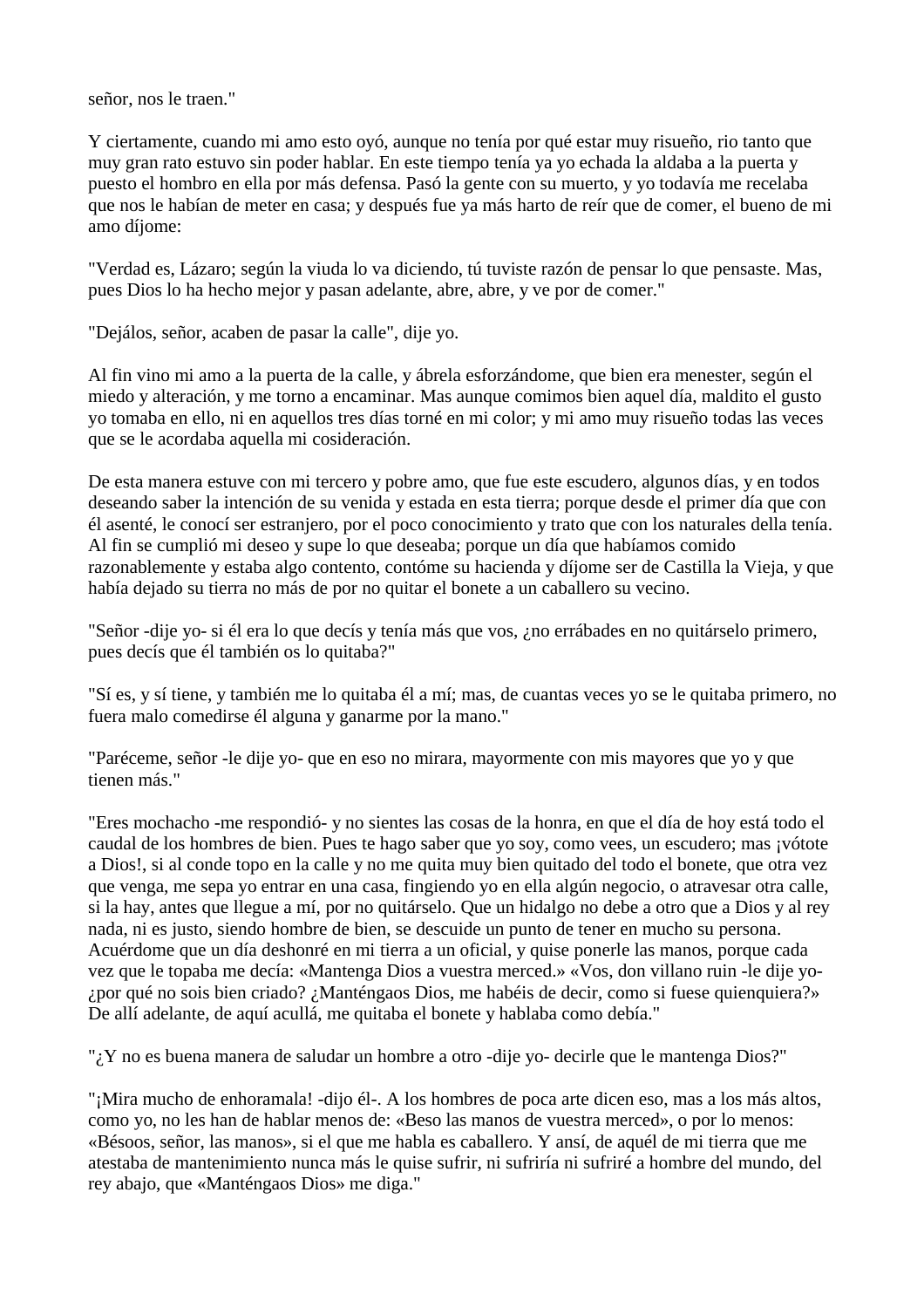"Pecador de mí -dije yo-, por eso tiene tan poco cuidado de mantenerte, pues no sufres que nadie se lo ruegue."

"Mayormente -dijo- que no soy tan pobre que no tengo en mi tierra un solar de casas, que a estar ellas en pie y bien labradas, diez y seis leguas de donde nací, en aquella Costanilla de Valladolid, valdrían más de doscientas veces mil maravedís, según se podrían hacer grandes y buenas; y tengo un palomar que, a no estar derribado como está, daría cada año más de doscientos palominos; y otras cosas que me callo, que dejé por lo que tocaba a mi honra. Y vine a esta ciudad, pensando que hallaría un buen asiento, mas no me ha sucedido como pensé. Canónigos y señores de la iglesia, muchos hallo, mas es gente tan limitada que no los sacaran de su paso todo el mundo. Caballeros de media talla, también me ruegan; mas servir con éstos es gran trabajo, porque de hombre os habéis de convertir en malilla y si no. «Andá con Dios» os dicen. Y las más veces son los pagamentos a largos plazos, y las más y las más ciertas, comido por servido. Ya cuando quieren reformar conciencia y satisfaceros vuestros sudores, sois librados en la recámara, en un sudado jubón o raída capa o sayo. Ya cuando asienta un hombre con un señor de título, todavía pasa su laceria. ¿Pues por ventura no hay en mi habilidad para servir y contestar a éstos? Por Dios, si con él topase, muy gran su privado pienso que fuese y que mil servicios le hiciese, porque yo sabría mentille tan bien como otro, y agradalle a las mil maravillas: reílle ya mucho sus donaires y costumbres, aunque no fuesen las mejores del mundo; nunca decirle cosa con que le pesase, aunque mucho le cumpliese; ser muy diligente en su persona en dicho y hecho; no me matar por no hacer bien las cosas que él no había de ver, y ponerme a reñir, donde lo oyese, con la gente de servicio, porque pareciese tener gran cuidado de lo que a él tocaba; si riñese con algún su criado, dar unos puntillos agudos para la encender la ira y que pareciesen en favor del culpado; decirle bien de lo que bien le estuviese y, por el contrario, ser malicioso, mofador, malsinar a los de casa y a los de fuera; pesquisar y procurar de saber vidas ajenas para contárselas; y otras muchas galas de esta calidad que hoy día se usan en palacio. Y a los señores dél parecen bien, y no quieren ver en sus casas hombres virtuosos, antes los aborrecen y tienen en poco y llaman necios y que no son personas de negocios ni con quien el señor se puede descuidar. Y con éstos los astutos usan, como digo, el día de hoy, de lo que yo usaría. Mas no quiere mi ventura que le halle."

Desta manera lamentaba también su adversa fortuna mi amo, dándome relación de su persona valerosa.

Pues, estando en esto, entró por la puerta un hombre y una vieja. El hombre le pide el alquiler de la casa y la vieja el de la cama. Hacen cuenta, y de dos en dos meses le alcanzaron lo que él en un año no alcanzara: pienso que fueron doce o trece reales. Y él les dio muy buena respuesta: que saldría a la plaza a trocar una pieza de a dos, y que a la tarde volviese. Mas su salida fue sin vuelta. Por manera que a la tarde ellos volvieron, mas fue tarde. Yo les dije que aún no era venido. Venida la noche, y él no, yo hube miedo de quedar en casa solo, y fuime a las vecinas y contéles el caso, y allí dormí. Venida la mañana, los acreedores vuelven y preguntan por el vecino, mas a estotra puerta. Las mujeres le responden: "Veis aquí su mozo y la llave de la puerta."

Ellos me préguntaron por él y díjele que no sabía adónde estaba y que tampoco había vuelto a casa desde que salió a trocar la pieza, y que pensaba que de mí y de ellos se había ido con el trueco. De que esto me oyeron, van por un alguacil y un escribano. Y helos do vuelven luego con ellos, y toman la llave, y llámanme, y llaman testigos, y abren la puerta, y entran a embargar la hacienda de mi amo hasta ser pagados de su deuda. Anduvieron toda la casa y halláronla desembarazada, como he contado, y dícenme:

"¿Qué es de la hacienda de tu amo, sus arcas y paños de pared y alhajas de casa?"

"No sé yo eso", le respondí.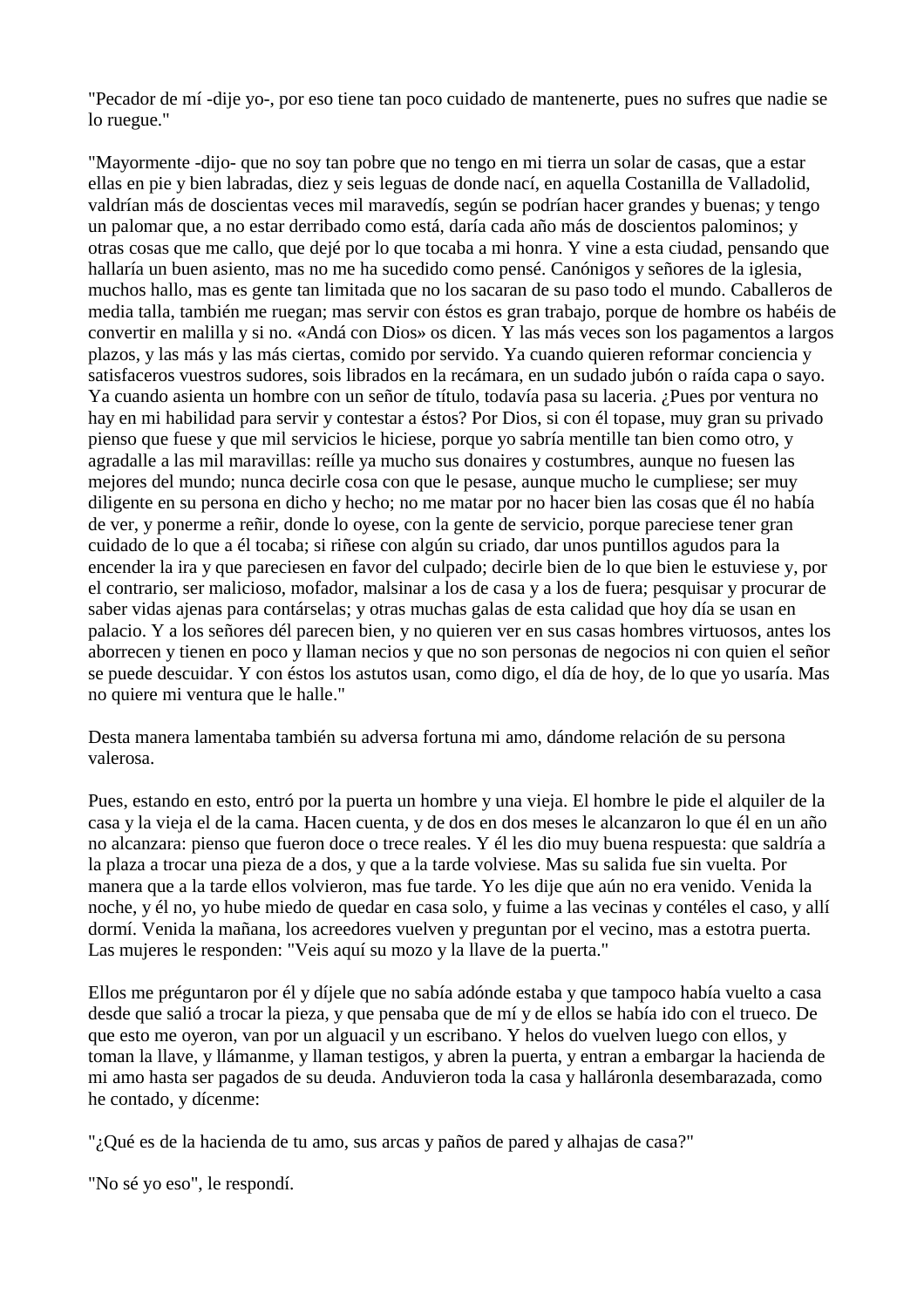"Sin duda -dicen ellos- esta noche lo deben de haber alzado y llevado a alguna parte. Señor alguacil, prended a este mozo, que él sabe dónde está."

En esto vino el alguacil, y echóme mano por el collar del jubón, diciendo:

"Mochacho, tú eres preso si no descubres los bienes deste tu amo."

Yo, como en otra tal no me hubiese visto -porque asido del collar, sí, había sido muchas e infinitas veces, mas era mansamente dél trabado, para que mostrase el camino al que no vía- yo hube mucho miedo, y llorando prometíle de decir lo que preguntaban.

"Bien está -dicen ellos-, pues di todo lo que sabes, y no hayas temor."

Sentóse el escribano en un poyo para escrebir el inventario, preguntándome qué tenía.

"Señores -dije yo-, lo que este mi amo tiene, según él me dijo, es un muy buen solar de casas y un palomar derribado."

"Bien está -dicen ellos-. Por poco que eso valga, hay para nos entregar de la deuda. ¿Y a qué parte de la ciudad tiene eso?", me preguntaron.

"En su tierra", respondí.

"Por Dios, que está bueno el negocio -dijeron ellos-. ¿Y adónde es su tierra?"

"De Castilla la Vieja me dijo él que era", le dije yo.

Riéronse mucho el alguacil y el escribano, diciendo:

"Bastante relación es ésta para cobrar vuestra deuda, aunque mejor fuese."

Las vecinas, que estaban presentes, dijeron:

"Señores, éste es un niño inocente, y ha pocos días que está con ese escudero, y no sabe dél más que vuestras merecedes, sino cuánto el pecadorcico se llega aquí a nuestra casa, y le damos de comer lo que podemos por amor de Dios, y a las noches se iba a dormir con él."

Vista mi inocencia, dejáronme, dándome por libre. Y el alguacil y el escribano piden al hombre y a la mujer sus derechos, sobre lo cual tuvieron gran contienda y ruido, porque ellos alegaron no ser obligados a pagar, pues no había de qué ni se hacía el embargo. Los otros decían que habían dejado de ir a otro negocio que les importaba más por venir a aquél. Finalmente, después de dadas muchas voces, al cabo carga un porquerón con el viejo alfamar de la vieja, aunque no iba muy cargado. Allá van todos cinco dando voces. No sé en qué paró. Creo yo que el pecador alfamar pagara por todos, y bien se empleaba, pues el tiempo que había de reposar y descansar de los trabajos pasados, se andaba alquilando.

Así, como he contado, me dejó mi pobre tercero amo, do acabé de conocer mi ruin dicha, pues, señalándose todo lo que podría contra mí, hacía mis negocios tan al revés, que los amos, que suelen ser dejados de los mozos, en mí no fuese ansí, mas que mi amo me dejase y huyese de mí.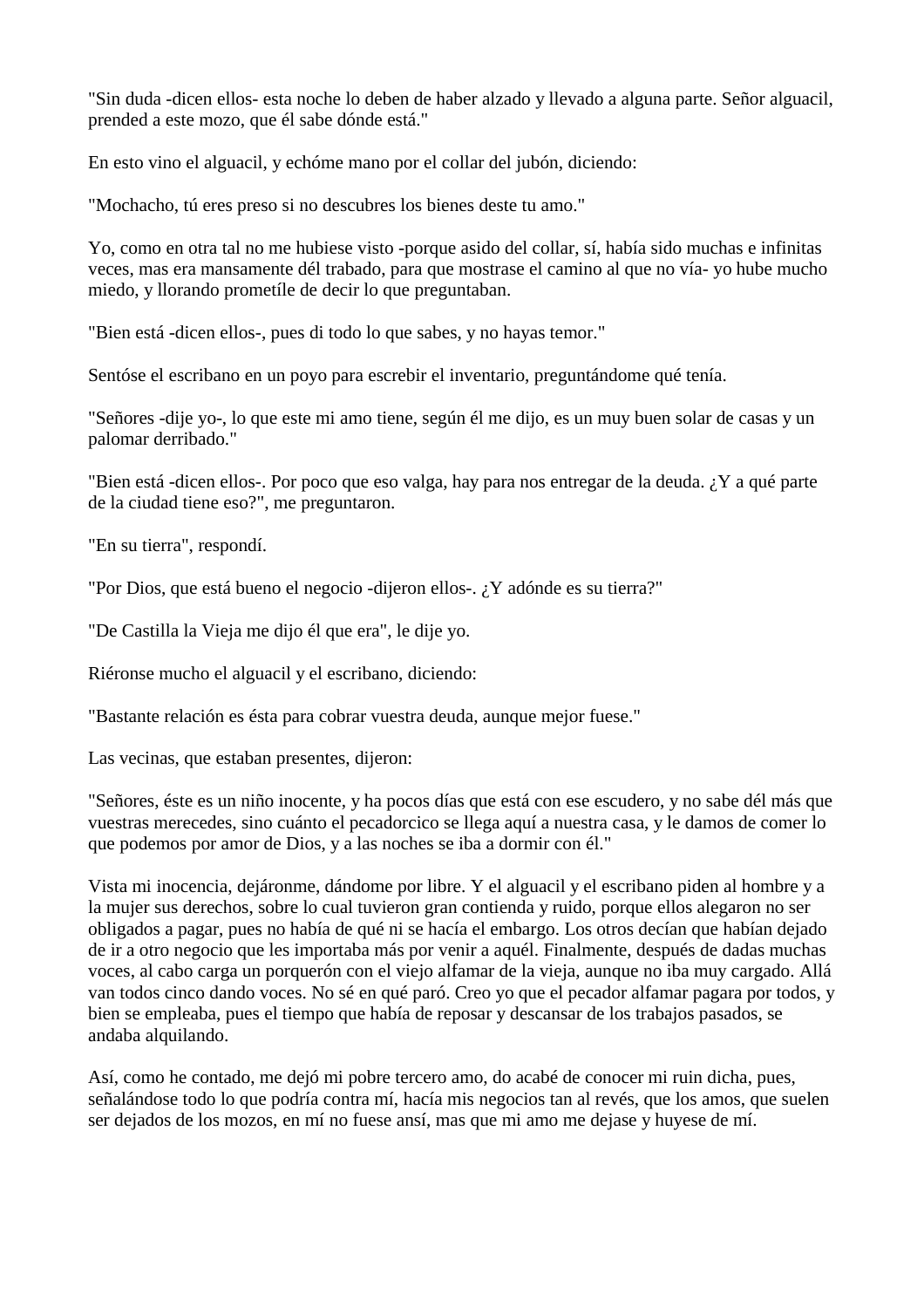# Tratado Cuarto Cómo Lázaro se asentó con un fraile de la Merced, y de lo que le acaeció con él

Hube de buscar el cuarto, y éste fue un fraile de la Merced, que las mujercillas que digo me encaminaron, al cual ellas le llamaban pariente: gran enemigo del coro y de comer en el convento, perdido por andar fuera, amicísimo de negocios seglares y visitar, tanto que pienso que rompía él más zapatos que todo el convento. Éste me dio los primeros zapatos que rompí en mi vida, mas no me duraron ocho días, ni yo pude con su trote durar más. Y por esto y por otras cosillas que no digo, salí dél.

Tratado Quinto Cómo Lázaro se asentó con un buldero, y de las cosas que con él pasó

En el quinto por mi ventura di, que fue un buldero, el más desenvuelto y desvengonzado y el mayor echador dellas que jamás yo vi ni ver espero ni pienso que nadie vio; porque tenía y buscaba modos y maneras y muy sotiles invenciones.

En entrando en los lugares do habían de presentar la bula, primero presentaba a los clérigos o curas algunas cosillas, no tampoco de mucho valor ni substancia: una lechuga murciana, si era por el tiempo, un par de limas o naranjas, un melocotón, un par de duraznos, cada sendas peras verdiniales. Ansí procuraba tenerlos propicios porque favoreciesen su negocio y llamasen sus feligreses a tomar la bula.

Ofreciéndosele a él las gracias, informábase de la suficiencia dellos. Si decían que entendían, no hablaba palabra en latín por no dar tropezón; mas aprovechábase de un gentil y bien cortado romance y desenvoltísima lengua. Y si sabía que los dichos clérigos eran de los reverendos, digo que más con dineros que con letras y con reverendas se ordena, hacíase entre ellos un Santo Tomás y hablaba dos horas en latín: a lo menos, que lo parecía aunque no lo era.

Cuando por bien no le tomaban las bulas, buscaba cómo por mal se las tomasen, y para aquello hacía molestias al pueblo e otras veces con mañosos artificios. Y porque todos los que le veía hacer sería largo de contar, diré uno muy sotil y donoso, con el cual probaré bien su suficiencia.

En un lugar de la Sagra de Toledo había predicado dos o tres días, haciendo sus acostumbradas diligencias, y no le habían tomado bula, ni a mi ver tenían intención de se la tomar. Estaba dado al diablo con aquello y, pensando qué hacer, se acordó de convidar al pueblo, para otro día de mañana despedir la bula.

Y esa noche, después de cenar, pusiéronse a jugar la colación él y el alguacil, y sobre el juego vinieron a reñir y a haber malas palabras. Él llamó al alguacil ladrón, y el otro a él falsario. Sobre esto, el señor comisario mi señor tomó un lanzón que en el portal do jugaban estaba. El aguacil puso mano a su espada, que en la cinta tenía. Al ruido y voces y que todos dimos, acuden los huéspedes y vecinos y métense en medio, y ellos muy enojados procurándose desembarazar de los que en medio estaban, para se matar. Mas como la gente al gran ruido cargase y la casa estuviese llena della, viendo que no podían afrentarse con las armas, decíanse palabras injuriosas, entre las cuales el alguacil dijo a mi amo que era falsario y las bulas que predicaba que eran falsas.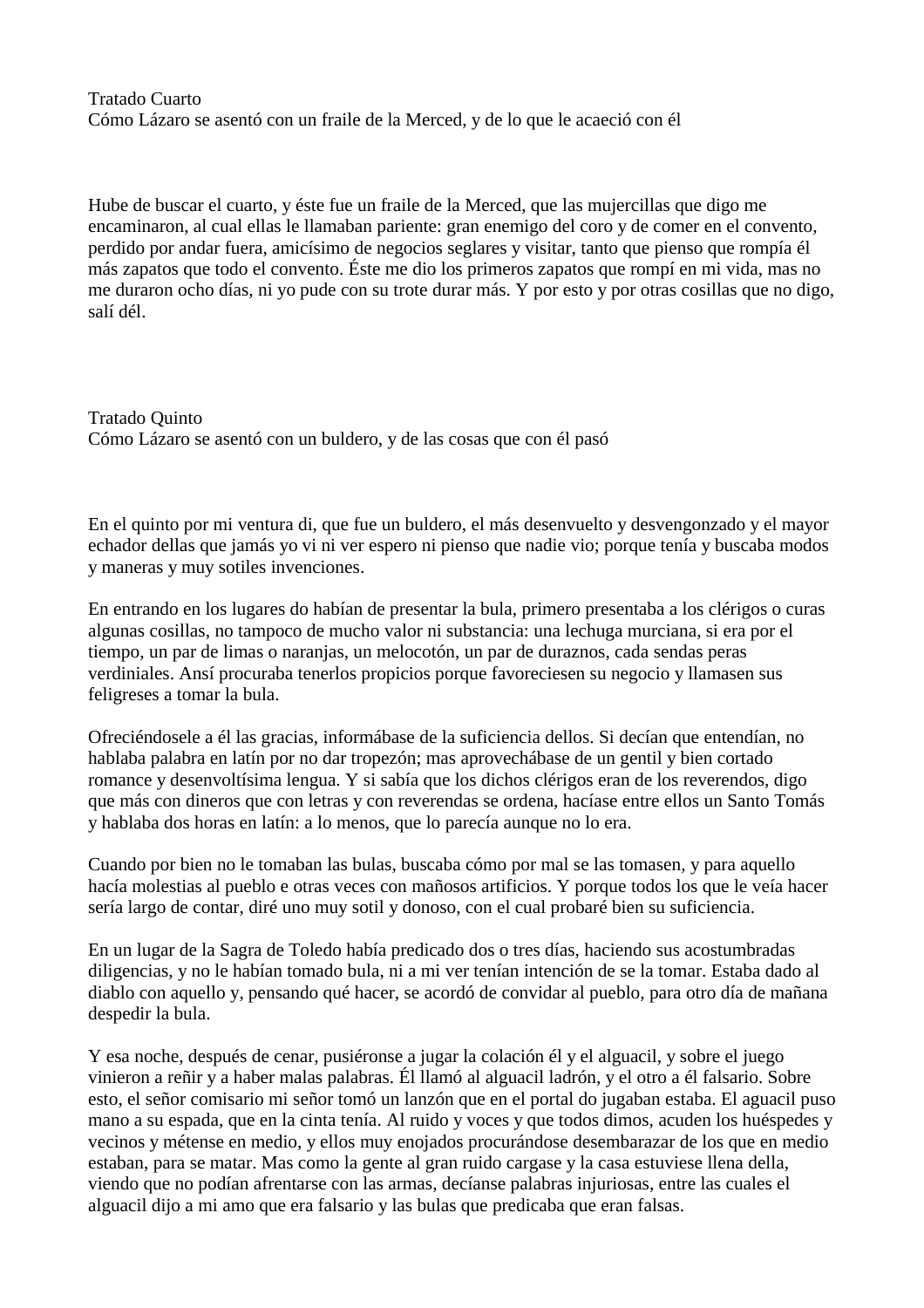Finalmente, que los del pueblo, viendo que no bastaban a ponellos en paz, acordaron de llevar el alguacil de la posada a otra parte. Y así quedó mi amo muy enojado; y después que los huéspedes y vecinos le hubieron rogado que perdiese el enojo y se fuese a dormir, se fue. Y así nos echamos todos.

La mañana venida, mi amo se fue a la iglesia y mandó tañer a misa y al sermón para despedir la bula. Y el pueblo se juntó, el cual andaba murmurando de las bulas, diciendo como eran falsas y que el mesmo alguacil riñendo lo había descubierto; de manera que tras que tenían mala gana de tomalla, con aquello de todo la aborrecieron.

El señor comisario se subió al púlpito y comienza su sermón, y a animar la gente a que no quedasen sin tanto bien e indulgencia como la santa bula traía. Estando en lo mejor del sermón, entra por la puerta de la iglesia el alguacil y, desque hizo oración, levantóse y con voz alta y pausada cuerdamente comenzó a decir:

"Buenos hombres, oídme una palabra, que después oiréis a quien quisiéredes. Yo vine aquí con este echacuervo que os predica, el cual engañó y dijo que le favoreciese en este negocio y que partiríamos la ganancia. Y agora, visto el daño que haría a mi conciencia y a vuestras haciendas, arrepentido de lo hecho, os declaro claramente que las bulas que predica son falsas, y que no le creáis ni las toméis, y que yo \_directe\_ ni \_indirecte\_ no soy parte en ellas, y que desde agora dejo la vara y doy con ella en el suelo; y si algún tiempo éste fuere castigado por la falsedad, que vosotros me seáis testigos como yo no soy con él ni le doy a ello ayuda, antes os desengaño y declaro su maldad."

Y acabó su razonamiento. Algunos hombres honrados que allí estaban se quisieron levantar y echar el alguacil fuera de la iglesia, por evitar escándalo. Mas mi amo les fue a la mano y mandó a todos que so pena de excomunión no le estorbasen, mas que le dejasen decir todo lo que quisiese. Y ansí, él también tuvo silencio, mientras el alguacil dijo todo lo que he dicho.

Como calló, mi amo le preguntó, si quería decir más, que lo dijese. El alguacil dijo:

"Harto hay más que decir de vos y de vuestra falsedad, mas por agora basta."

El señor comisario se hincó de rodillas en el púlpito y, puestas las manos y mirando al cielo, dijo ansí:

"Señor Dios, a quien ninguna cosa es escondida, antes todas manifiestas, y a quien nada es imposible, antes todo posible, tú sabes la verdad y cuán injustamente yo soy afrentado. En lo que a mí toca, yo lo perdono porque tú, Señor, me perdones. No mires a aquél que no sabe lo que hace ni dice; mas la injuria a ti hecha, te suplico, y por justicia te pido, no disimules; porque alguno que está aquí, que por ventura pensó tomar aquesta santa bula, dando crédito a las falsas palabras de aquel hombre, lo dejará de hacer. Y pues es tanto perjuicio del prójimo, te suplico yo, Señor, no lo disimules, mas luego muestra aquí milagro, y sea desta manera: que si es verdad lo que aquél dice y que traigo maldad y falsedad, este púlpito se hunda conmigo y meta siete estados debajo de tierra, do él ni yo jamás parezcamos. Y si es verdad lo que yo digo y aquél, persuadido del demonio, por quitar y privar a los que están presentes de tan gran bien, dice maldad, también sea castigado y de todos conocida su malicia."

Apenas había acabado su oración el devoto señor mío, cuando el negro alguacil cae de su estado y da tan gran golpe en el suelo que la iglesia toda hizo resonar, y comenzó a bramar y echar espumajos por la boca y torcella, y hacer visajes con el gesto, dando de pie y de mano, revolviéndose por aquel suelo a una parte y a otra. El estruendo y voces de la gente era tan grande,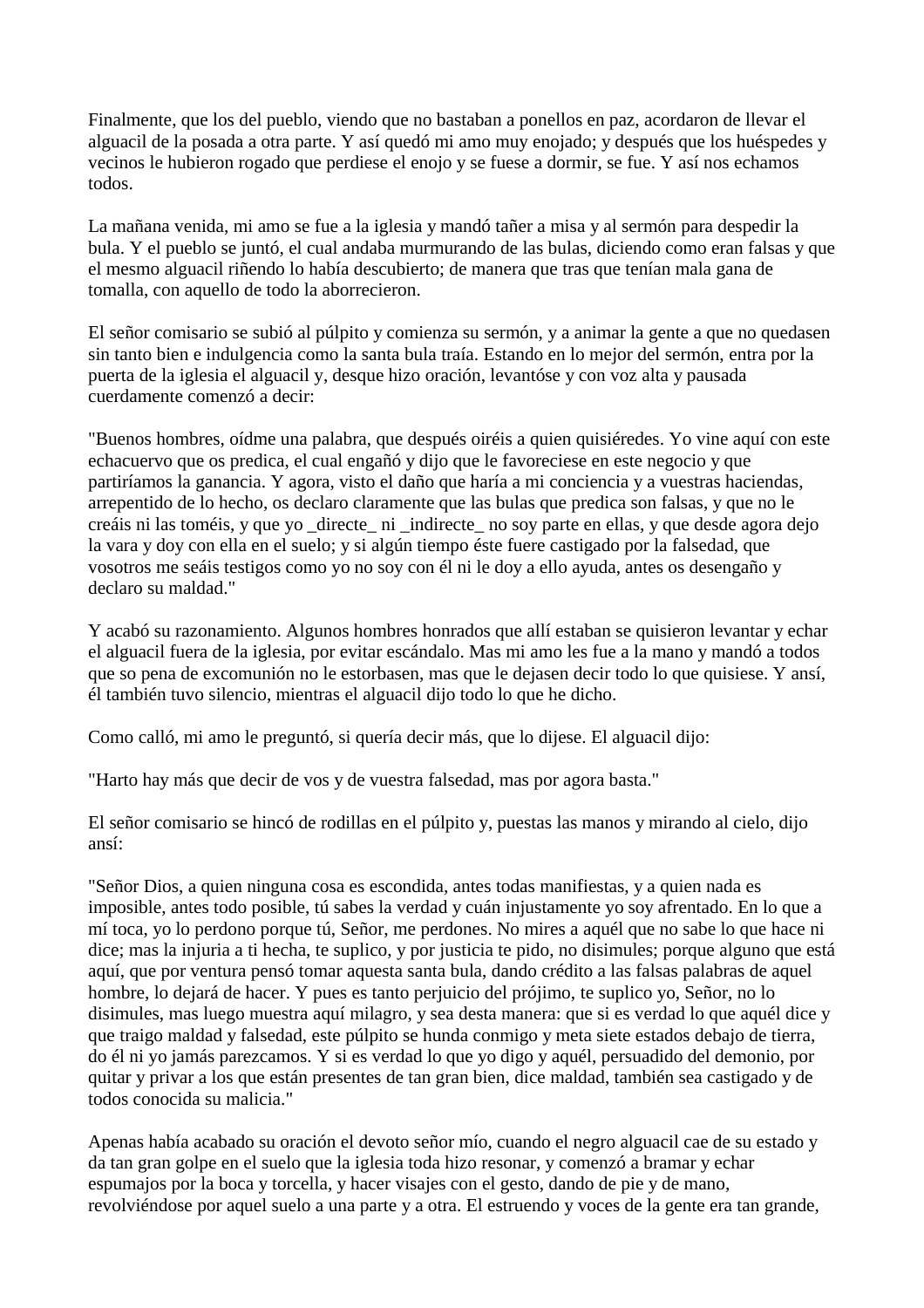que no se oían unos a otros. Algunos estaban espantados y temerosos. Unos decían:

"El Señor le socorra y valga."

Otros:

"Bien se le emplea, pues levantaba tan falso testimonio."

Finalmente, algunos que allí estaban, y a mi parecer no sin harto temor, se llegaron y le trabaron de los brazos, con los cuales daba fuertes puñadas a los que cerca dél estaban. Otros le tiraban por las piernas y tuvieron reciamente, porque no había mula falsa en el mundo que tan recias coces tirase. Y así le tuvieron un gran rato, porque más de quince hombres estaban sobre él, y a todos daba las manos llenas, y si se descuidaban, en los hocicos.

A todo esto, el señor mi amo estaba en el púlpito de rodillas, las manos y los ojos puestos en el cielo, transportado en la divina esencia, que el planto y ruido y voces que en la iglesia había no eran parte para apartalle de su divina contemplación.

Aquellos buenos hombres llegaron a él, y dando voces le despertaron y le suplicaron quisiese socorrer a aquel pobre que estaba muriendo, y que no mirase a las cosas pasadas ni a sus dichos malos, pues ya dellos tenía el pago; mas si en algo podría aprovechar para librarle del peligro y pasión que padecía, por amor de Dios lo hiciese, pues ellos veían clara la culpa del culpado y la verdad y bondad suya, pues a su petición y venganza el Señor no alargó el castigo.

El señor comisario, como quien despierta de un dulce sueño, los miró y miró al delincuente y a todos los que alderredor estaban, y muy pausadamente les dijo:

"Buenos hombres, vosotros nunca habíades de rogar por un hombre en quien Dios tan señaladamente se ha señalado; mas pues él nos manda que no volvamos mal por mal y perdonemos las injurias, con confianza podremos suplicarle que cumpla lo que nos manda, y Su Majestad perdone a éste que le ofendió poniendo en su santa fe obstáculo. Vamos todos a suplicalle."

Y así bajó del púlpito y encomendó a que muy devotamente suplicasen a Nuestro Señor tuviese por bien de perdonar a aquel pecador, y volverle en su salud y sano juicio, y lanzar dél el demonio, si Su Majestad había permitido que por su gran pecado en él entrase. Todos se hincaron de rodillas, y delante del altar con los clérigos comenzaban a cantar con voz baja una letanía. Y viniendo él con la cruz y agua bendita, después de haber sobre él cantado, el señor mi amo, puestas las manos al cielo y los ojos que casi nada se le parecía sino un poco de blanco, comienza una oración no menos larga que devota, con la cual hizo llorar a toda la gente como suelen hazer en los sermones de Pasión, de predicador y auditorio devoto, suplicando a Nuestro Señor, pues no quería la muerte del pecador, sino su vida y arrepentimiento, que aquel encaminado por el demonio y persuadido de la muerte y pecado, le quisiese perdonar y dar vida y salud, para que se arrepintiese y confesase sus pecados.

Y esto hecho, mandó traer la bula y púsosela en la cabeza; y luego el pecador del alguacil comenzó poco a poco a estar mejor y tornar en sí. Y desque fue bien vuelto en su acuerdo, echóse a los pies del señor comisario y demandóle perdón, y confesó haber dicho aquello por la boca y mandamiento del demonio, lo uno por hacer a él daño y vengarse del enojo, lo otro y más principal, porque el demonio recibía mucha pena del bien que allí se hiciera en tomar la bula. El señor mi amo le perdonó, y fueron hechas las amistades entre ellos; y a tomar la bula hubo tanta priesa, que casi ánima viviente en el lugar no quedó sin ella: marido y mujer, e hijos e hijas, mozos y mozas.

Divulgóse la nueva de lo acaecido por los lugares comarcanos, y cuando a ellos llegábamos, no era menester sermón ni ir a la iglesia, que a la posada la venían a tomar como si fueran peras que se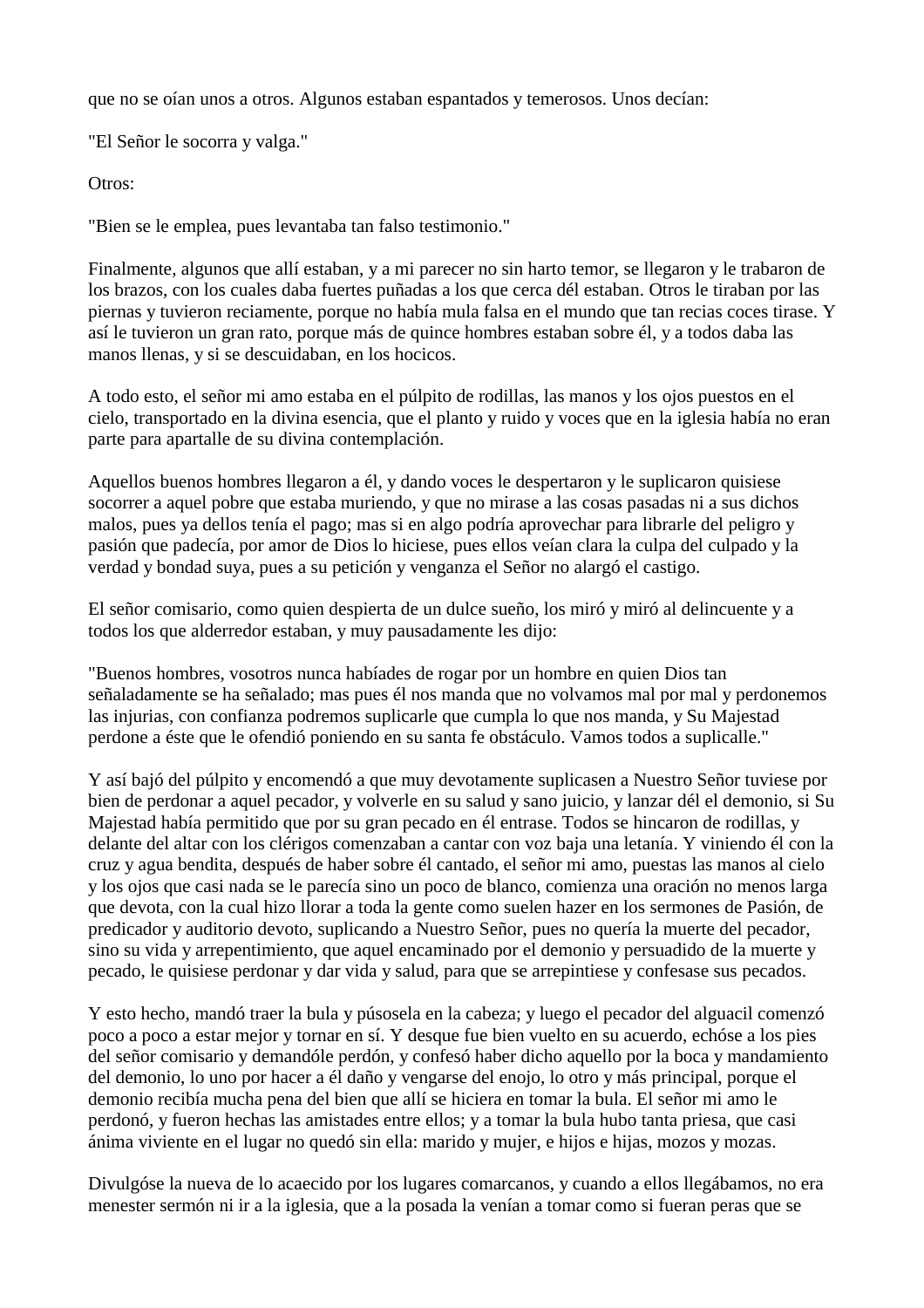dieran de balde. De manera que en diez o doce lugares de aquellos alderredores donde fuimos, echó el señor mi amo otras tantas mil bulas sin predicar sermón.

Cuando él hizo el ensayo, confieso mi pecado que también fui dello espantado y creí que ansí era, como otros muchos; mas con ver después la risa y burla que mi amo y el alguacil llevaban y hacían del negocio, conocí como había sido industriado por el industrioso e inventivo de mi amo. {Acaeciónos en otro lugar, el cual no quiero nombrar por su honra, lo siguiente; y fue que mi amo predicó dos o tres sermones y do a Dios la bula tomaban. Visto por el asunto de mi amo lo que pasaba y que, aunque decía se fiaban por un año, no aprovechaba y que estaban tan rebeldes en tomarla y que su trabajo era perdido, hizo tocar las campanas para despedirse. Y hecho su sermón y despedido desde el púlpito, ya que se quería abajar, llamó al escribano y a mí, que iba cargado con unas alforjas, e hízonos llegar al primer escalón, y tomó al alguacil las que en las manos llevaba y las que no tenía en las alforjas, púsolas junto a sus pies, y tornóse a poner en el púlpito con cara alegre y arrojar desde allí de diez en diez y de veinte en veinte de sus bulas hacia todas partes, diciendo:

"Hermanos míos, tomad, tomad de las gracias que Dios os envía hasta vuestras casas, y no os duela, pues es obra tan pía la redención de los captivos cristianos que están en tierra de moros. Porque no renieguen nuestra santa fe y vayan a las penas del infierno, siquiera ayudadles con vuestra limosna y con cinco paternostres y cinco avemarías, para que salgan de cautiverio. Y aun también aprovechan para los padres y hermanos y deudos que tenéis en el Purgatorio, como lo veréis en esta santa bula."

Como el pueblo las vio ansí arrojar, como cosa que se daba de balde y ser venida de la mano de Dios, tomaban a más tomar, aun para los niños de la cuna y para todos sus defuntos, contando desde los hijos hasta el menor criado que tenían, contándolos por los dedos. Vímonos en tanta priesa, que a mí aínas me acabaran de romper un pobre y viejo sayo que traía, de manera que certifico a V.M. que en poco más de una hora no quedó bula en las alforjas, y fue necesario ir a la posada por más.

Acabados de tomar todos, dijo mi amo desde el púlpito a su escribano y al del concejo que se levantasen y, para que se supiese quién eran los que habían de gozar de la santa indulgencia y perdones de la santa bula y para que él diese buena cuenta a quien le había enviado, se escribiesen. Y así luego todos de muy buena voluntad decían las que habían tomado, contando por orden los hijos y criados y defuntos. Hecho su inventario, pidió a los alcaldes que por caridad, porque él tenía que hacer en otra parte, mandasen al escribano le diese autoridad del inventario y memoria de las que allí quedaban, que, según decía el escribano, eran más de dos mil. Hecho esto, él se despedió con mucha paz y amor, y ansí nos patrimos deste lugar; y aun, antes que nos partiésemos, fue preguntado él por el teniente cura del lugar y por los regidores si la bula aprovechaba para las criaturas que estaban en el vientre de sus madres, a lo cual él respondió que según las letras que él había estudiado que no, que lo fuesen a preguntar a los doctores más antiguos que él, y que esto era lo que sentía en este negocio.

E ansí nos partimos, yendo todos muy alegres del buen negocio. Decía mi amo al alguacil y escribano:

"¿Qué os parece, como a estos villanos, que con solo decir »Cristianos viejos somos», sin hacer obras de caridad, se piensan salvar sin poner nada de su hacienda? Pues, por vida del licenciado Pascasio Gómez, que a su costa se saquen más de diez cautivos."

Y ansí nos fuimos hasta otro lugar de aquel cabo de Toledo, hacia la Mancha, que se dice, adonde topamos otros más obtinados en tomar bulas. Hechas mi amo y los demás que íbamos nuestras diligencias, en dos fiestas que allí estuvimos no se habían echado treinta bulas. Visto por mi amo la gran perdición y la mucha costa que traía, (y) el ardideza que el sotil de mi amo tuvo para hacer despender sus bulas, fue que este día dija la misa mayor, y después de acabado el sermón y vuelto al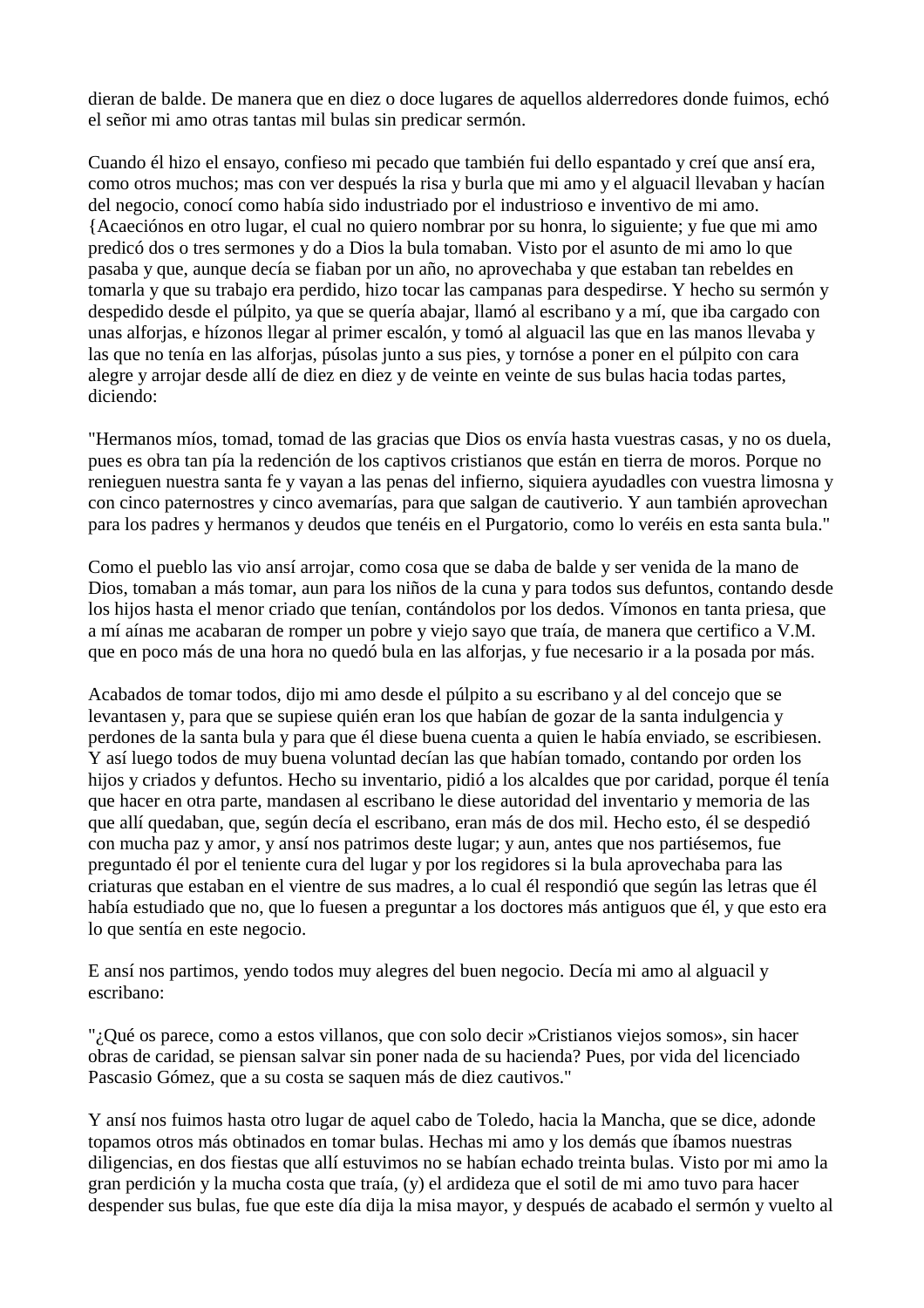altar, tomó una cruz que traía de poco más de un palmo, y en un brasero de lumbre que encima del altar había, el cual habían traído para calentarse las manos porque hacía gran frío, púsole detrás del misal sin que nadie mirase en ello, y allí sin decir nada puso la cruz encima la lumbre. Y, ya que hubo acabado la misa y echada la bendición, tomóla con un pañizuelo, bien envuelta la cruz en la mano derecha y en la otra la bula, y ansí se bajó hasta la postrera grada del altar, adonde hizo que besaba la cruz, e hizo señal que viniesen adorar la cruz.

Y ansí vinieron los alcaldes los primeros y los más ancianos del lugar, viniendo uno a uno como se usa. Y el primero que llegó, que era un alcalde viejo, aunque él le dio a besar la cruz bien delicadamente, se abrasó los rostros y se quitó presto afuera. Lo cual visto por mi amo, le dijo:

"¡Paso, quedo, señor alcalde! ¡Milagro!"

Y ansí hicieron otros siete o ocho, y a todos les decía:

"¡Paso, señores! ¡Milagro!"

Cuando él vido que los rostriquemados bastaban para testigos del milagro, no la quiso dar más a besar. Subióse al pie del altar y de allí decía cosas maravillosas, diciendo que por la poca caridad que había en ellos había Dios permitido aquel milagro y que aquella cruz había de ser llevada a la santa iglesia mayor de su Obispado; que por la poca caridad que en el pueblo había, la cruz ardía. Fue tanta la prisa que hubo en el tomar de la bula, que no bastaban dos escribanos ni los clérigos ni sacristanes a escribir. Creo de cierto que se tomaron más de tres mil bulas, como tengo dicho a V.M. Después, al partir, él fue con gran reverencia, como es razón, a tomar la santa cruz, diciendo que la había de hacer engastonar en oro, como era razón. Fue rogado mucho del concejo y clérigos del lugar les dejase allí aquella santa cruz por memoria del milagro allí acaecido. Él en ninguna manera lo quería hacer y al fin, rogado de tantos, se la dejó; con que le dieron otra cruz vieja que tenían antigua de plata, que podrá pesar dos o tres libras, según decían.

Y ansí nos partimos alegres con el buen trueque y con haber negociado bien. En todo no vio nadie lo susodicho sino yo, porque me subía par del altar para ver si había quedado algo en las ampollas, para ponello en cobro, como otras veces yo lo tenía de costumbre. Y como allí me vio, púsose el dedo en la boca haciéndome señal que callase. Yo ansí lo hice porque me cumplía, aunque, después que vi el milagro, no cabía en mí por echallo fuera, sino que el temor de mi astuto amo no me lo dejaba comunicar con nadie, ni nunca de mí salió, porque me tomó juramento que no descubriese el milagro. Y ansí lo hice hasta agora}. Y aunque mochacho, cayóme mucho en gracia, y dije entre mí:

"¡Cuántas destas deben hacer estos burladores entre la inocente gente!"

Finalmente, estuve con este mi quinto amo cerca de cuatro meses, en los cuales pasé también hartas fatigas{, aunque me daba bien de comer a costa de los curas y otros clérigos do iba a predicar.}

Tratado Sexto Cómo Lázaro se asentó con un capellán, y lo que con él pasó

Después desto, asenté con un maestro de pintar panderos para molelle los colores, y también sufrí mil males.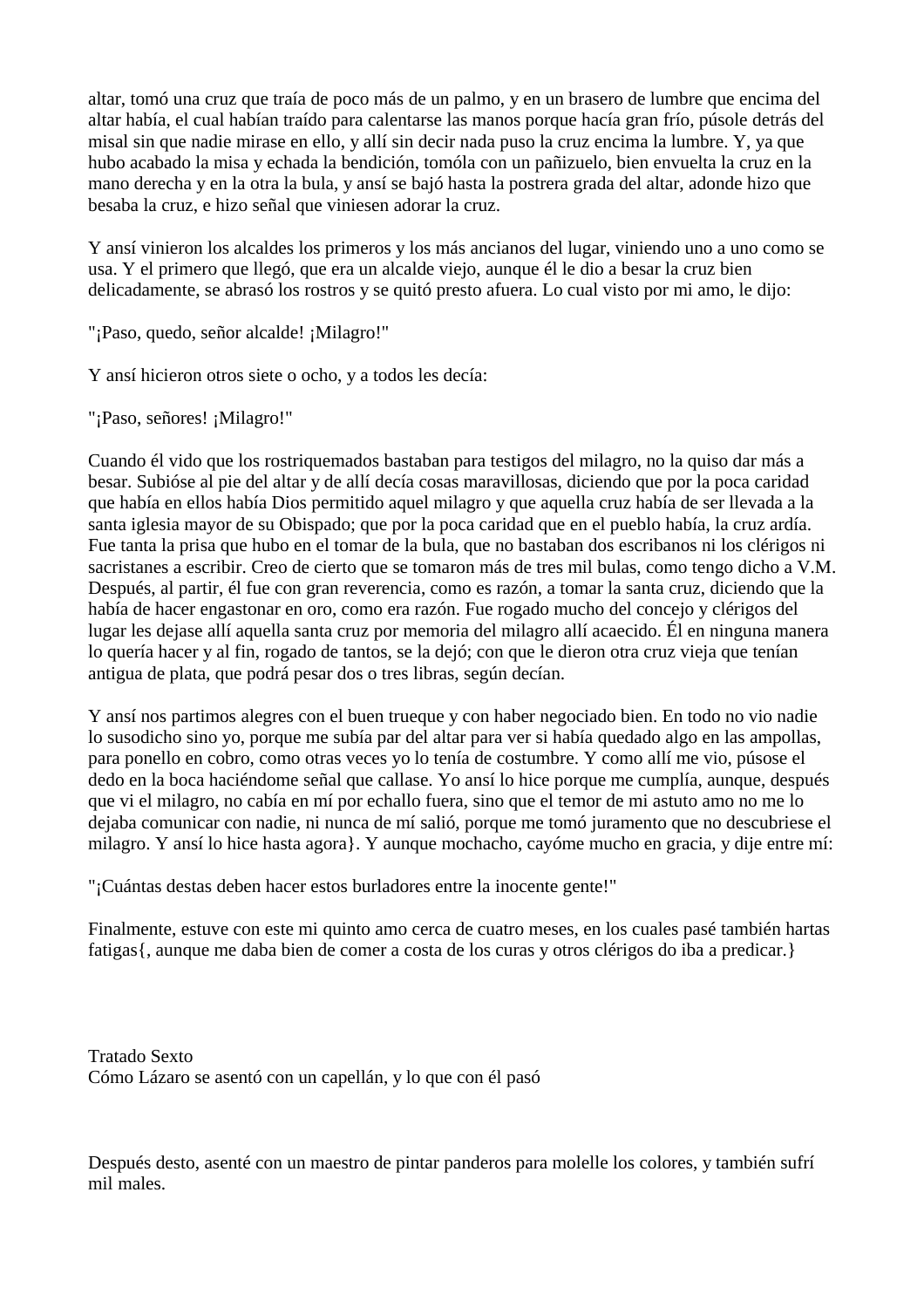Siendo ya en este tiempo buen mozuelo, entrando un día en la iglesia mayor, un capellán della me recibió por suyo, y púsome en poder un asno y cuatro cántaros y un azote, y comencé a echar agua por la cibdad. Éste fue el primer escalón que yo subí para venir a alcanzar buena vida, porque mi boca era medida. Daba cada día a mi amo treinta maravedís ganados, y los sábados ganaba para mí, y todo lo demás, entre semana, de treinta maravedís.

Fueme tan bien en el oficio que al cabo de cuatro años que lo usé, con poner en la ganancia buen recaudo, ahorré para me vestir muy honradamente de la ropa vieja, de la cual compré un jubón de fustán viejo y un sayo raído de manga tranzada y puerta, y una capa que había sido frisada, y una espada de las viejas primeras de Cuéllar.

Desque me vi en hábito de hombre de bien, dije a mi amo se tomase su asno, que no quería más seguir aquel oficio.

Tratado Séptimo Cómo Lázaro se asentó con un alguacil, y de lo que le acaeció con él

Despedido del capellán, asenté por hombre de justicia con un alguacil, mas muy poco viví con él, por parecerme oficio peligroso; mayormente, que una noche nos corrieron a mí y a mi amo a pedradas y a palos unos retraídos, y a mi amo, que esperó, trataron mal, mas a mí no me alcanzaron. Con esto renegué del trato.

Y pensando en qué modo de vivir haría mi asiento por tener descanso y ganar algo para la vejez, quiso Dios alumbrarme y ponerme en camino y manera provechosa; y con favor que tuve de amigos y señores, todos mis trabajos y fatigas hasta entonces pasados fueron pagados con alcanzar lo que procuré, que fue un oficio real, viendo que no hay nadie que medre sino los que le tienen; en el cual el día de hoy vivo y resido a servicio de Dios y de vuestra merced.

Y es que tengo cargo de pregonar los vinos que en esta ciudad se venden, y en almonedas y cosas perdidas, acompañar los que padecen persecuciones por justicia y declarar a voces sus delitos: pregonero, hablando en buen romance{, en el cual oficio un día que ahorcábamos un apañador en Toledo y llevaba una buena soga de esparto, conocí y caí en la cuenta de la sentencia que aquel mi ciego amo había dicho en Escalona, y me arrepentí del mal pago que le di por lo mucho que me enseñó, que, después de Dios, él me dio industria para llegar al estado que ahora estó.}

Hame sucedido tan bien, yo le he usado tan fácilmente, que casi todas las cosas al oficio tocantes pasan por mi mano: tanto que en toda la ciudad el que ha de echar vino a vender o algo, si Lázaro de Tormes no entiende en ello, hacen cuenta de no sacar provecho.

En este tiempo, viendo mi habilidad y buen vivir, teniendo noticia de mi persona el señor arcipreste de Sant Salvador, mi señor, y servidor y amigo de vuestra merced, porque le pregonaba sus vinos, procuró casarme con una criada suya; y visto por mí que de tal persona no podía venir sino bien y favor, acordé de lo hacer.

Y así me casé con ella, y hasta agora no estoy arrepentido; porque, allende de ser buena hija y diligente, servicial, tengo en mi señor acipreste todo favor y ayuda. Y siempre en el año le da en veces al pie de una carga de trigo, por las Pascuas su carne, y cuando el par de los bodigos, las calzas viejas que deja; e hízonos alquilar una casilla par de la suya. Los domingos y fiestas casi